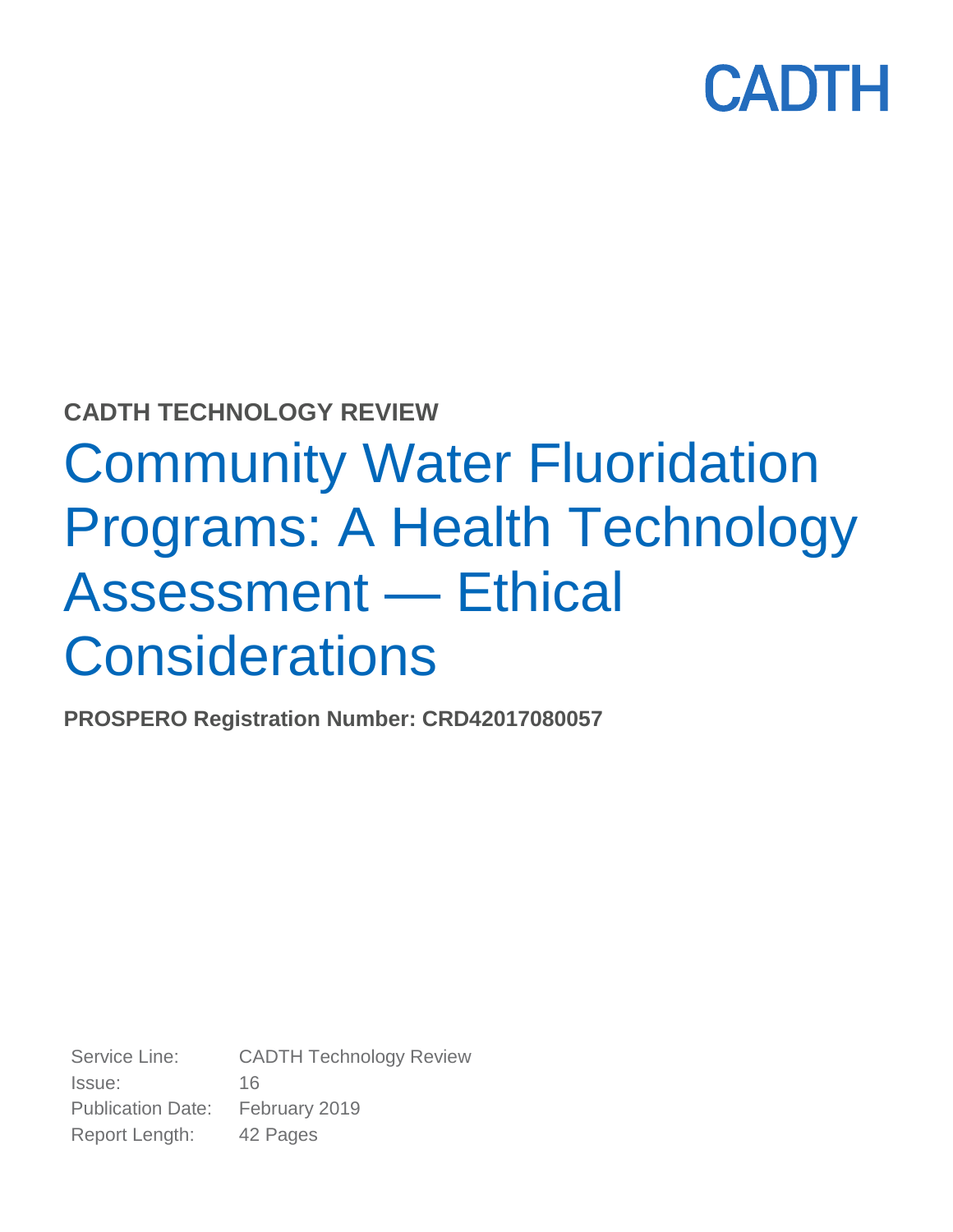**Cite as:** Community Water Fluoridation Programs: A Health Technology Assessment — Ethical Considerations. Ottawa: CADTH; 2019 Feb. (CADTH technology review; no.16).

#### **ISSN:** 2369-7385

**Disclaimer:** The information in this document is intended to help Canadian health care decision-makers, health care professionals, health systems leaders, and policy-makers make well-informed decisions and thereby improve the quality of health care services. While patients and others may access this document, the document is made available for informational purposes only and no representations or warranties are made with respect to its fitness for any particular purpose. The information in this document should not be used as a substitute for professional medical advice or as a substitute for the application of clinical judgment in respect of the care of a particular patient or other professional judgment in any decision-making process. The Canadian Agency for Drugs and Technologies in Health (CADTH) does not endorse any information, drugs, therapies, treatments, products, processes, or services.

While care has been taken to ensure that the information prepared by CADTH in this document is accurate, complete, and up-to-date as at the applicable date the material was first published by CADTH, CADTH does not make any guarantees to that effect. CADTH does not guarantee and is not responsible for the quality, currency, propriety, accuracy, or reasonableness of any statements, information, or conclusions contained in any third-party materials used in preparing this document. The views and opinions of third parties published in this document do not necessarily state or reflect those of CADTH.

CADTH is not responsible for any errors, omissions, injury, loss, or damage arising from or relating to the use (or misuse) of any information, statements, or conclusions contained in or implied by the contents of this document or any of the source materials.

This document may contain links to third-party websites. CADTH does not have control over the content of such sites. Use of third-party sites is governed by the third-party website owners' own terms and conditions set out for such sites. CADTH does not make any guarantee with respect to any information contained on such third-party sites and CADTH is not responsible for any injury, loss, or damage suffered as a result of using such third-party sites. CADTH has no responsibility for the collection, use, and disclosure of personal information by third-party sites.

Subject to the aforementioned limitations, the views expressed herein are those of CADTH and do not necessarily represent the views of Canada's federal, provincial, or territorial governments or any third party supplier of information.

This document is prepared and intended for use in the context of the Canadian health care system. The use of this document outside of Canada is done so at the user's own risk.

This disclaimer and any questions or matters of any nature arising from or relating to the content or use (or misuse) of this document will be governed by and interpreted in accordance with the laws of the Province of Ontario and the laws of Canada applicable therein, and all proceedings shall be subject to the exclusive jurisdiction of the courts of the Province of Ontario, Canada.

The copyright and other intellectual property rights in this document are owned by CADTH and its licensors. These rights are protected by the Canadian *Copyright Act* and other national and international laws and agreements. Users are permitted to make copies of this document for non-commercial purposes only, provided it is not modified when reproduced and appropriate credit is given to CADTH and its licensors.

**About CADTH:** CADTH is an independent, not-for-profit organization responsible for providing Canada's health care decision-makers with objective evidence to help make informed decisions about the optimal use of drugs, medical devices, diagnostics, and procedures in our health care system.

**Funding:** CADTH receives funding from Canada's federal, provincial, and territorial governments, with the exception of Quebec.

Contact **[requests@cadth.ca](mailto:requests@cadth.ca)** with inquiries about this notice or legal matters relating to CADTH services.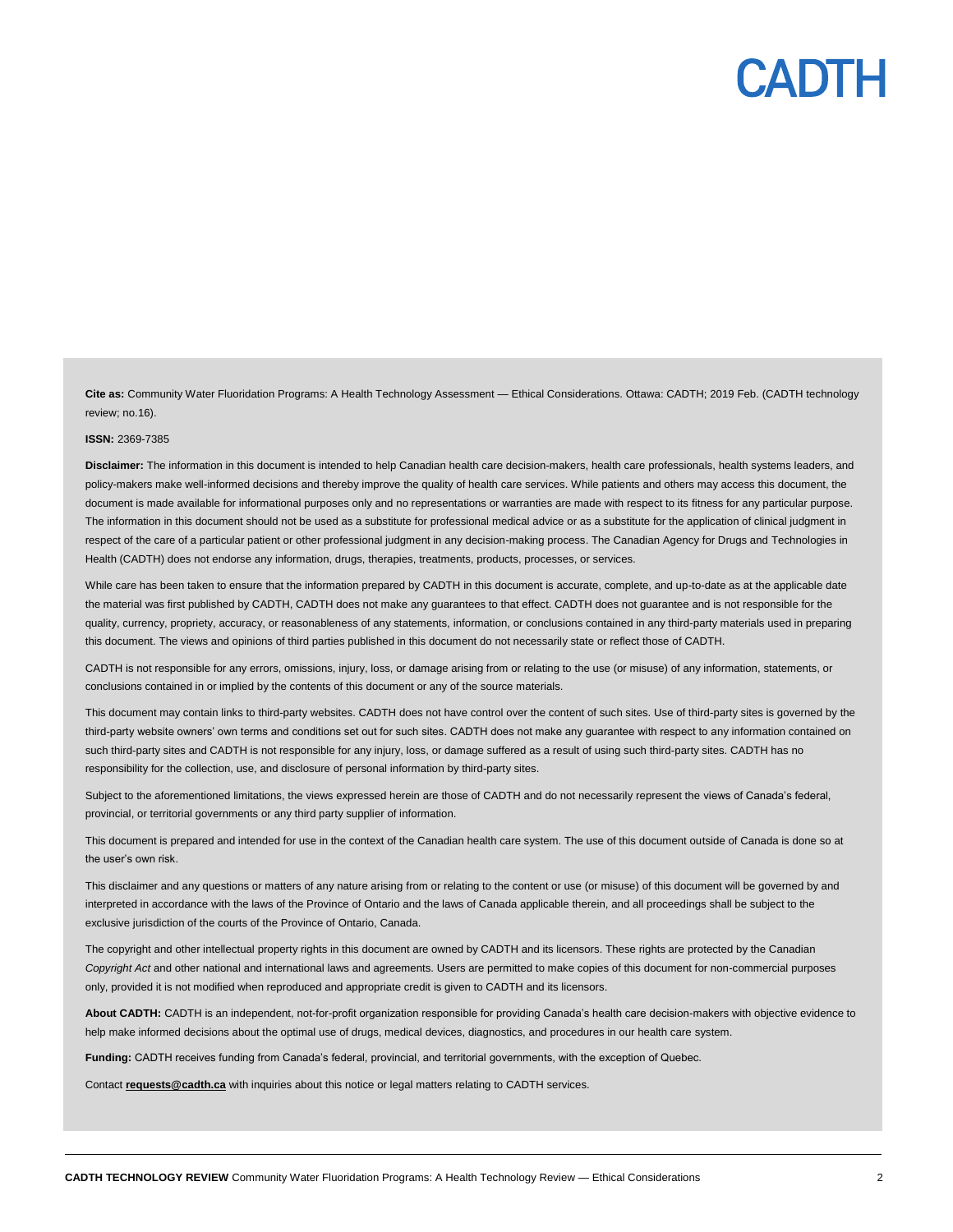

### **Table of Contents**

| Appendix 2: Flow Diagram of Literature Search and Selection Process of<br>Articles Relating to Community Water Fluoridation35 |  |
|-------------------------------------------------------------------------------------------------------------------------------|--|
|                                                                                                                               |  |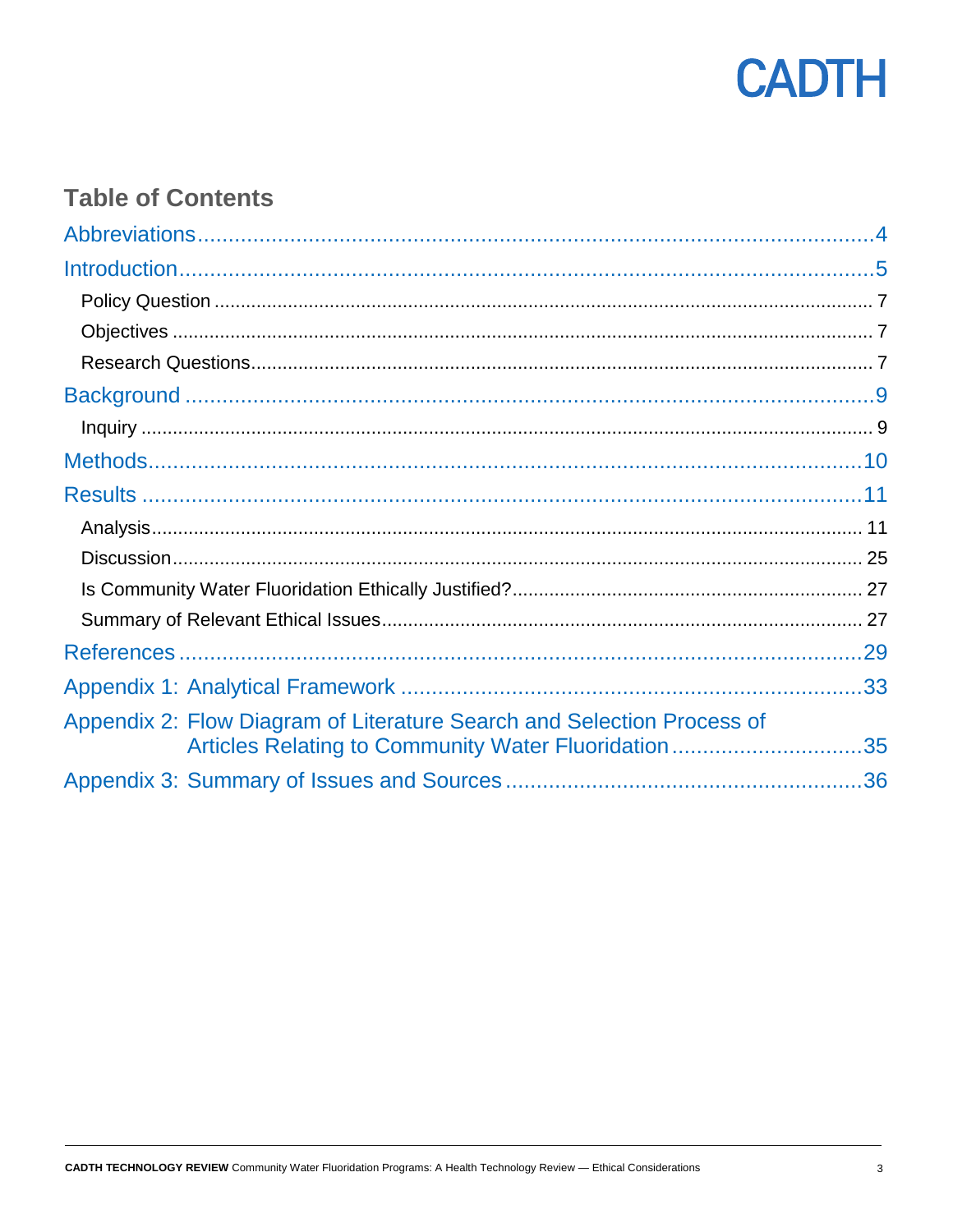### <span id="page-3-0"></span>**Abbreviations**

| AI         | adequate intake                                       |
|------------|-------------------------------------------------------|
| <b>CWF</b> | community water fluoridation                          |
| dmfs       | decayed, missing, and filled deciduous tooth surfaces |
| dmft       | decayed, missing, and filled deciduous teeth          |
| HTA        | health technology assessment                          |
| <b>MAC</b> | maximum acceptable concentration                      |
| ppm        | parts per million                                     |
| UL         | upper limit                                           |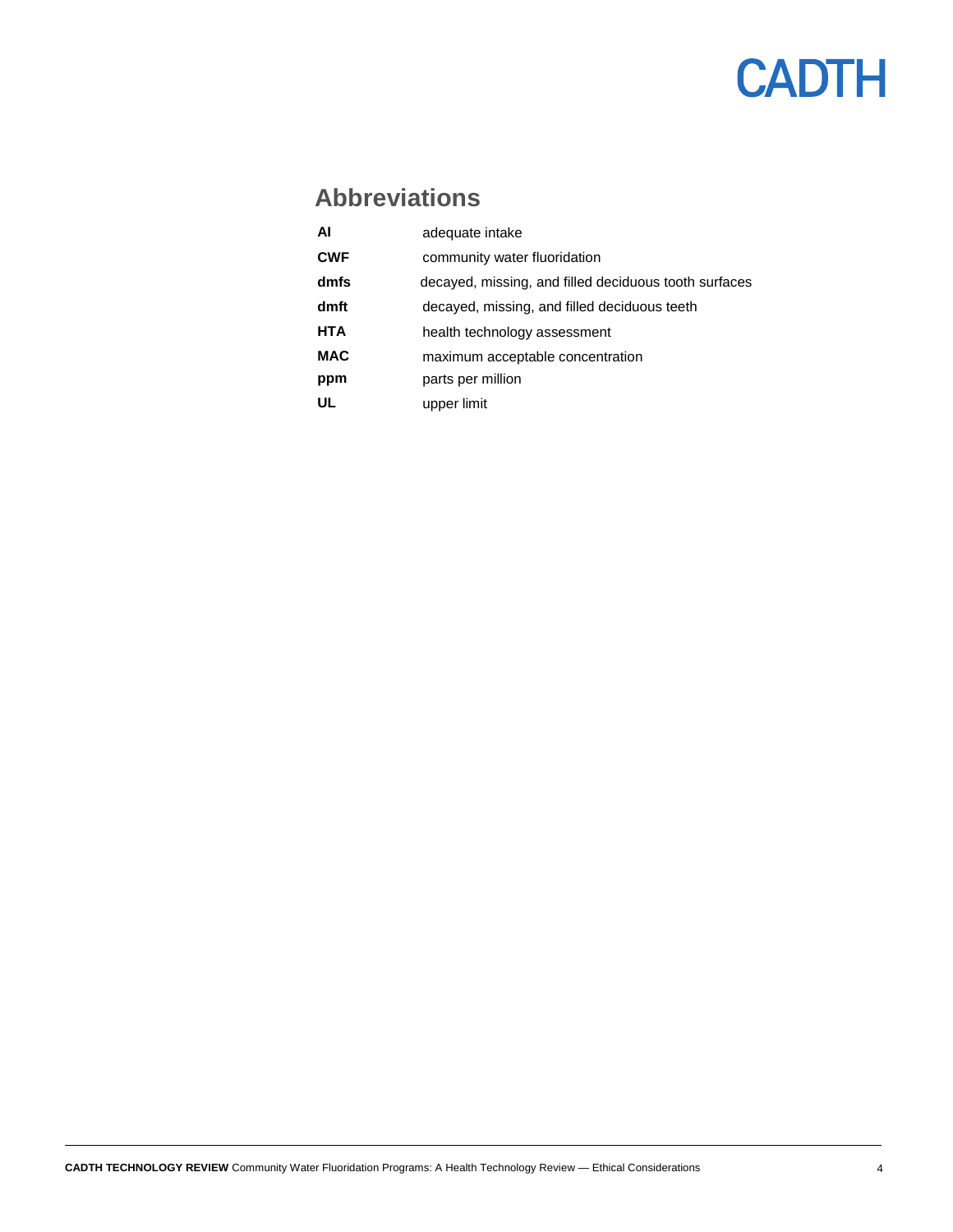### **ANTH**

### **Introduction**

<span id="page-4-0"></span>Dental caries is a common public health problem in Canada,<sup>1</sup> and it affects about 57% of children aged six to 11 years and 59% of adolescents aged 12 to 18 years. $^2$  It has been estimated that the prevalence of coronal caries and the prevalence of root caries for Canadian adults aged 19 years and older is 96% and 20.3%, respectively.<sup>2</sup> Dental caries can result in pain, infection, premature tooth loss, and misaligned teeth.<sup>3</sup> Untreated dental caries in children are associated with poor overall growth, iron deficiency, behaviour problems, low self-esteem, and a reduction in school attendance and performance. <sup>4-9</sup> In pregnant women, periodontal diseases are risk factors for preterm low birth weight.<sup>10,11</sup> By adulthood, about 96% of Canadians have experienced dental caries. $^2$  In 2018, the cost of dental services was estimated to be approximately \$17 billion in Canada, about \$461 per Canadian, based on total national health expenditure estimated from both the private sector  $($15.2$ billion)$  and public sector  $($1.8$ billion)$ .<sup>12</sup> Poor oral health is experienced by Canadians who cannot access regular dental care, including lower income families with no insurance, seniors in long-term care, new immigrants, and Indigenous peoples.<sup>2,13</sup>

Fluoride is a negative ion (F<sup>-</sup>) of the element fluorine (F<sub>2</sub>).<sup>14</sup> The term fluoride also refers to compounds containing F<sup>-</sup>, such as sodium fluoride (NaF), calcium fluoride (CaF<sub>2</sub>), fluorosilicic acid (H<sub>2</sub>SiF<sub>6</sub>), or sodium fluorosilicate (Na<sub>2</sub>SiF<sub>6</sub>).<sup>14</sup> In water, these compounds dissociate to release F<sup>-14</sup> Fluoride compounds exist in soil, air, plants, animals, and water.<sup>15</sup> Epidemiological studies in the 1930s and 1940s found that people living in areas with high naturally occurring fluoride levels in water had lower incidence of dental caries (i.e., cavities and tooth decay), a chronic and progressive disease of the mineralized and soft tissue of the teeth. This finding led to the controlled addition of fluoride to community drinking water with low fluoride levels in order to prevent dental caries.<sup>16,17</sup> In 1945, Brantford, Ontario, was the first city in Canada and the third city in the world to implement drinking water fluoridation.<sup>18,19</sup>

Fluoride helps to prevent dental caries both systemically (pre-eruptive or before the teeth emerge) and topically (post-eruptive or on the tooth surface).<sup>20,21</sup> The systemic effect occurs through the incorporation of ingested fluoride into enamel during tooth formation, which strengthens the teeth, making them more resistant to decay.<sup>21-23</sup> The major sources of systemic fluoride are fluoridated water and foods and beverages prepared in areas with fluoridated water.<sup>24,25</sup> Fluoride from other sources such as toothpaste, mouth rinses, gels, varnishes, or foams provides a topical effect (unless swallowed) through direct contact with exposed tooth surface; this increases tooth resistance to decay against bacterial acid attack by inhibiting tooth de-mineralization, facilitating tooth remineralization, and inhibiting the activity of bacteria in plaque.<sup>26</sup> As well, after being absorbed systemically, a small portion of fluoride is excreted into the saliva where it provides a topical effect from the continuous bathing of saliva over the teeth. $^{27}$  Evidence has suggested that CWF is associated with a decrease in dental caries, a decline in numbers of hospital attendances for general anesthesia and tooth extractions, and a reduction in the cost of dental treatment in children.<sup>28-34</sup>

Daily intake levels of fluoride in humans vary depending on many factors, these include sources of fluoride (water, foods or beverages, or dental products), levels of fluoride in water or foods, the amount of water or food consumed, and individual characteristics and habits.<sup>14</sup> About 75% to 90% of ingested fluoride is absorbed through the gastrointestinal tract, and up to 75% of the absorbed fluoride is deposited in calcified tissues (such as bones and teeth) in the form of fluorapatite within 24 hours.  $35,36$  The rest is excreted primarily in the urine, with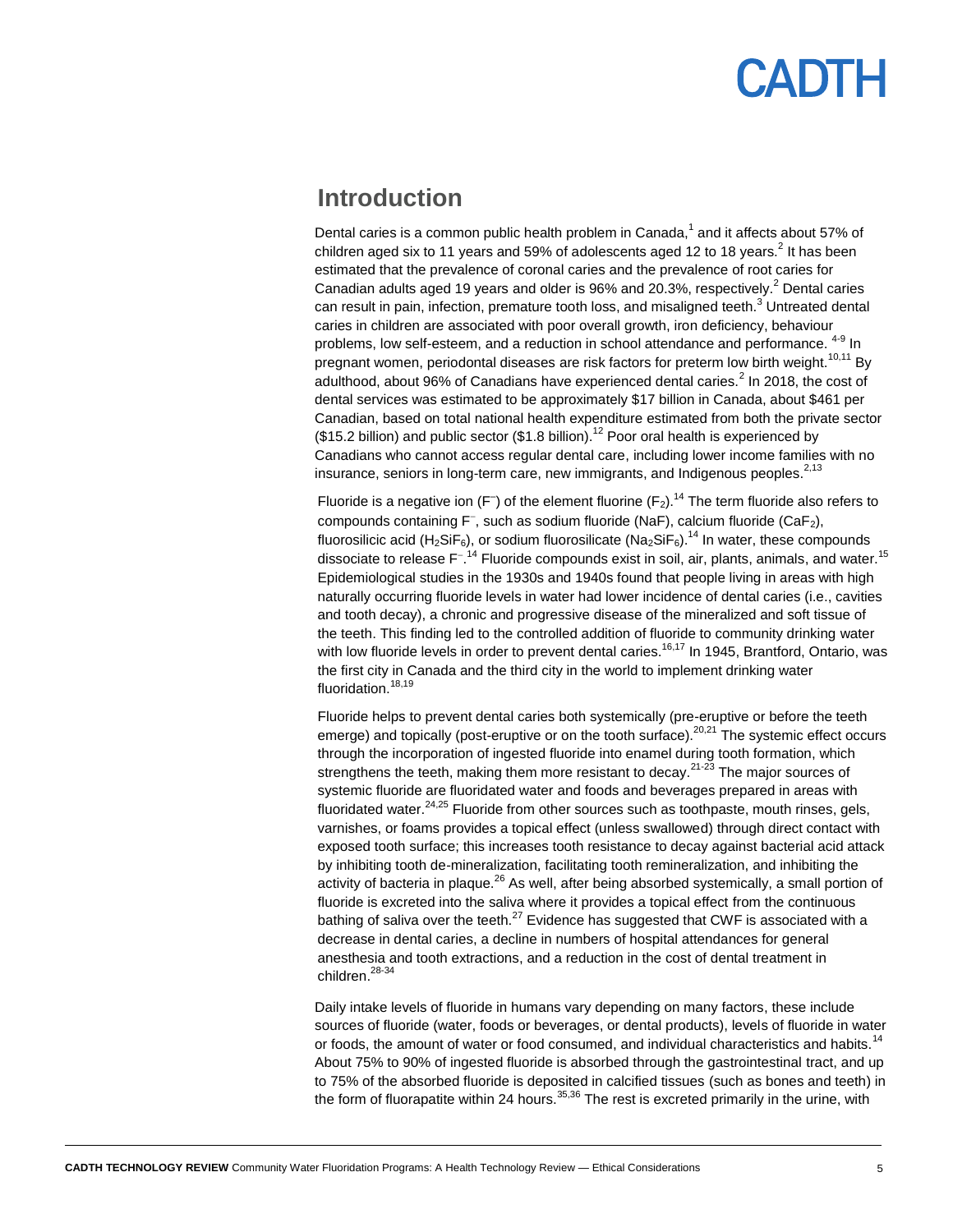### ADI H

small amounts excreted in perspiration, saliva, breast milk, and feces.<sup>35,36</sup> In 2007, a dietary survey of the Canadian population estimated that the average intake of fluoride in children aged one to four years old in fluoridated and non-fluoridated communities was 0.026 mg/kg/day and 0.016 mg/kg/day, respectively.<sup>14</sup> The average dietary intake of fluoride in adults 20 years and older ranged from 0.038 mg/kg/day to 0.048 mg/kg/day in fluoridated communities, and ranged from 0.024 mg/kg/day to 0.033 mg/kg/day in non-fluoridated communities.<sup>14</sup> Based on the average daily dietary fluoride intakes in fluoridated areas (i.e., 0.7 to 1.1 ppm) in Canada and US, the recommended adequate intake (AI) of fluoride from all sources that is sufficient to prevent dental caries is 0.05 mg/kg/day, irrespective of age groups, sex, and pregnancy status.<sup>37,38</sup> The tolerable upper limit (UL) value for infants through children aged eight years is 0.10 mg/kg/day.<sup>37</sup> The UL for children older than eight years and for adults including pregnant women is 10 mg/day.<sup>37</sup>

According to the 2010 Health Canada *Guidelines for Drinking Water Quality*, the maximum acceptable concentration (MAC) of fluoride in drinking water is 1.5 ppm (parts per million or mg/L), while the optimal level of fluoride in drinking water is recommended to be 0.7 ppm (reduced from the previous range of 0.8 ppm to 1.0 ppm) for providing optimal dental health benefits and minimizing dental fluorosis.<sup>15</sup> MAC was determined with moderate dental fluorosis as the end point of concern.<sup>15</sup> Thus, community water fluoridation (CWF) in Canada is the process of controlling fluoride levels (by adding or removing fluoride) in the public water supply to reach the recommended optimal level of 0.7 ppm and to not exceed the maximum acceptable concentration of 1.5 ppm.<sup>15</sup> Most sources of drinking water in Canada have low levels of naturally occurring fluoride.<sup>15</sup> According to a Canadian survey conducted between 1984 and 1989, the average, provincial, naturally occurring fluoride levels in drinking water ranged from less than 0.05 ppm in British Columbia and Prince Edward Island, to 0.21 ppm in Yukon.<sup>15</sup> The provincial and territorial data on drinking water in 2005 provided by the Federal-Provincial-Territorial Committee on Drinking Water showed that the average fluoride concentrations in fluoridated drinking water across Canada ranged between 0.46 ppm and 1.1 ppm.<sup>15</sup> As of 2017, about 38.7% of Canadians were exposed to CWF for the protection of dental caries.<sup>39</sup> The decision to fluoridate drinking water is not regulated at the federal, provincial, or territorial levels, but rather the decision is made at the municipal level and is often taken by means of a community vote (i.e., by referendum or plebiscite).<sup>14</sup>

While public and dental health agencies and organizations, and about 60% of Canadians, view CWF as an effective and equitable means of improving and protecting the dental health of populations, there continues to be opposition, resistance, and skepticism about CWF, especially in terms of human and environmental health.40-42 There are a variety of different perspectives on CWF, some of which centre on the scientific evidence of dental benefit,<sup>42,43</sup> while others include the availability of alternative oral public health programs or interventions that avoid perceived concerns of  $CWF<sub>.43,44</sub>$  Alternative publicly funded oral public health programs, such as school-based topical fluoride varnishes, though available, are not consistent across Canadian jurisdictions. $45-47$  Importantly, the available programs are not universal in nature and mainly target high-risk populations.<sup>45,46</sup> Furthermore, public health programming is often targeted toward youth, excluding the adult and elderly populations. CWF, in contrast, is an intervention that reaches a broader population, so long as persons drink from municipal water supplies. Still, others cite potentially harmful side effects of fluoridation, for example, fluorosis, thyroid function, lowered average intelligence quotient  $(IQ)$  in populations, and negative environmental impact<sup>14,48</sup> as motivation for water fluoridation cessation. Additional concerns include possible relationships between industry and fluoridation.<sup>14,48</sup> Finally, an unsettled tension exists around the ethics of CWF in terms of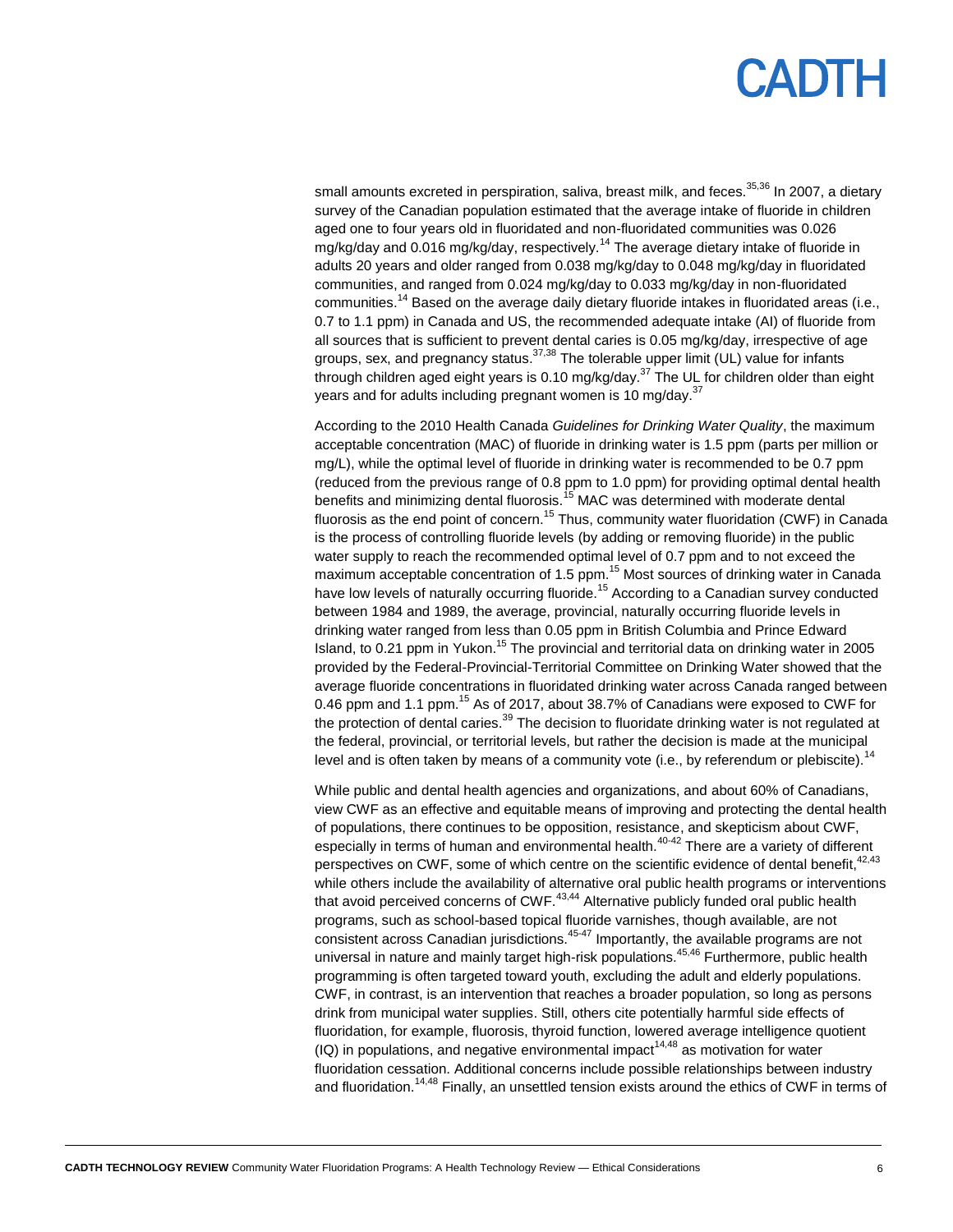distribution of benefits to all persons who consume fluoridated tap water, removing (or making very difficult) the ability to "choose" fluoridation.  $43,49-51$ 

It is within this context that some municipalities are choosing to cease water fluoridation, leading to its decline.<sup>39</sup> Notably, large Canadian cities such as Calgary, Quebec City, Windsor, Moncton, and Saint John have discontinued their water fluoridation programs in recent years.<sup>52-54</sup> Other municipalities have also discontinued CWF across provinces and territories since 2012.<sup>39</sup> Although the total percentage of Canadians with access to CWF has increased from 2012 (37.4%) to 2017 (38.7%), some provinces and territories have shown a significant decline in fluoridated water system coverage.<sup>39</sup> As of 2017, the provinces and territories with the fewest municipalities with CWF systems include British Columbia, Quebec, New Brunswick, Newfoundland and Labrador, and Yukon.<sup>39</sup> The impact of the CWF cessation on dental health is unclear.

### <span id="page-6-0"></span>**Policy Question**

This Health Technology Assessment (HTA) is intended to provide guidance to policy- and decision-makers at the municipal levels to help orient discussions and decisions about water fluoridation in Canada. This HTA seeks to address the following policy question: Should community water fluoridation be encouraged and maintained in Canada? The analytic framework informing this HTA is presented i[n Appendix 1.](#page-32-0)

### <span id="page-6-1"></span>**Objectives**

The aim of this HTA is to inform the above-mentioned policy question through an assessment of the effectiveness and safety,<sup>55</sup> economic considerations,<sup>56</sup> implementation issues, $57$  environmental impact, $58$  and ethical considerations<sup>59</sup> for CWF. An analysis of the evidence related to these considerations comprises different chapters of the HTA, each with specific and different research questions and methodologies. The following report presents the ethics analysis. Other sections have been published separately.

### **Research Questions**

<span id="page-6-2"></span>The HTA addressed the following research questions:

#### **Review of Dental Caries and Other Health Outcomes**

- 1. What is the effectiveness of community water fluoridation (fluoride level between 0.4 ppm and 1.5 ppm) compared with non-fluoridated drinking water (fluoride level < 0.4 ppm) in the prevention of dental caries in children and adults?
- 2. What are the effects of community water fluoridation cessation (fluoride level < 0.4 ppm) on dental caries in children and adults compared with continued community water fluoridation (fluoride level between 0.4 ppm and 1.5 ppm), the period before cessation of water fluoridation (fluoride level between 0.4 ppm and 1.5 ppm), or nonfluoridated communities (fluoride level < 0.4 ppm)?
- 3. What are the negative effects of community water fluoridation (at a given fluoride level) compared with non-fluoridated drinking water (fluoride level < 0.4 ppm) or fluoridation at different levels on human health outcomes?

#### **Economic Analysis**

4. From a societal perspective, what is the budget impact of introducing water fluoridation in a Canadian municipality without an existing community water fluoridation program?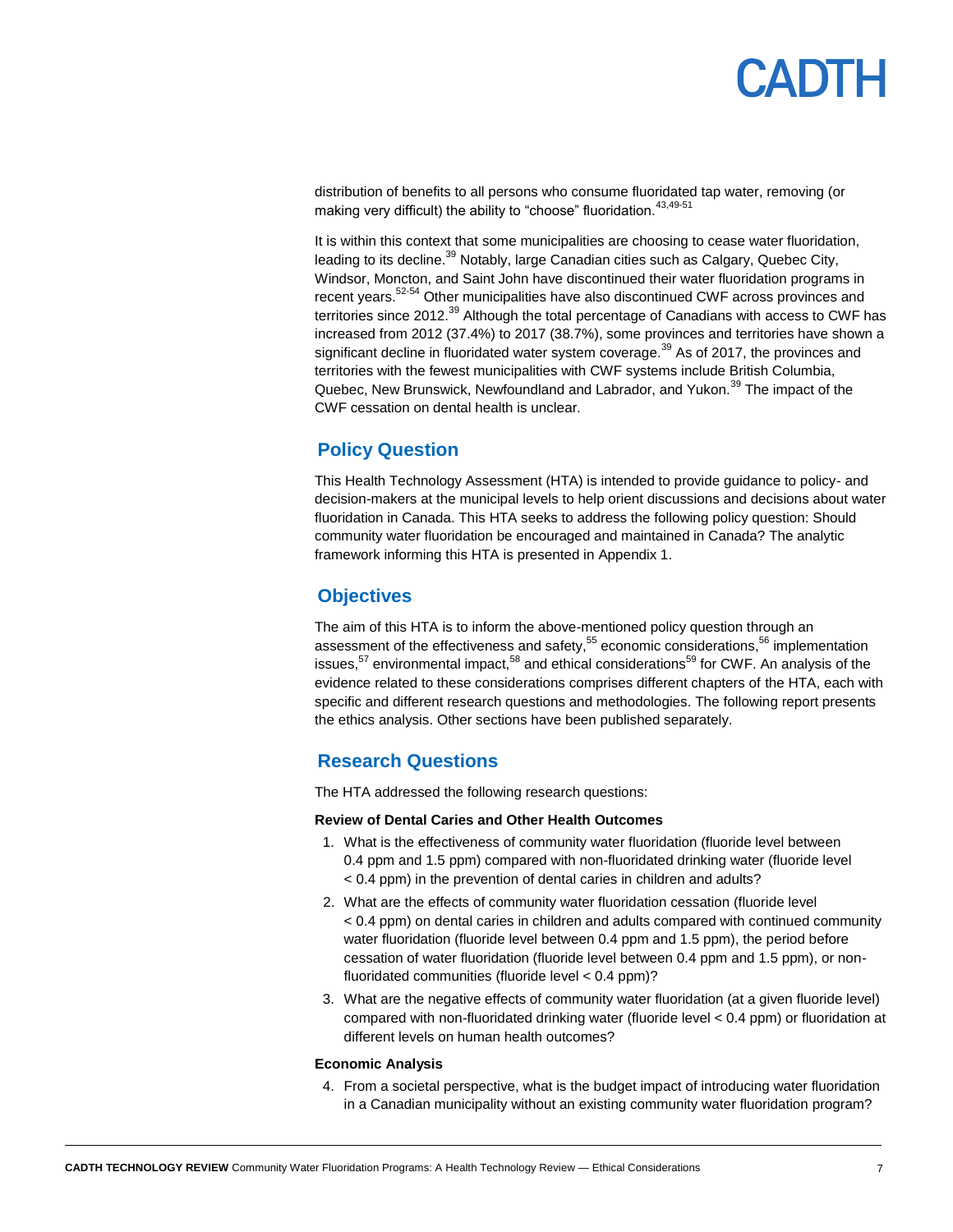5. From a societal perspective, what is the budget impact of ceasing water fluoridation in a Canadian municipality that currently has a community water fluoridation program?

#### **Implementation Issues**

- 6. What are the main challenges, considerations, and enablers related to implementing or maintaining community water fluoridation programs in Canada?
- 7. What are the main challenges, considerations, and enablers related to the cessation of community water fluoridation programs in Canada?

#### **Environmental Assessment**

8. What are the potential environmental (toxicological) risks associated with community water fluoridation?

#### **Ethical Considerations**

- 9. What are the major ethical issues raised by the implementation of community water fluoridation?
- 10. What are the major ethical issues raised by the cessation of community water fluoridation?
- 11. What are the major ethical issues raised by the legal, social, and cultural considerations to consider for implementation and cessation?

The ethics analysis addressed research questions 9 to 11.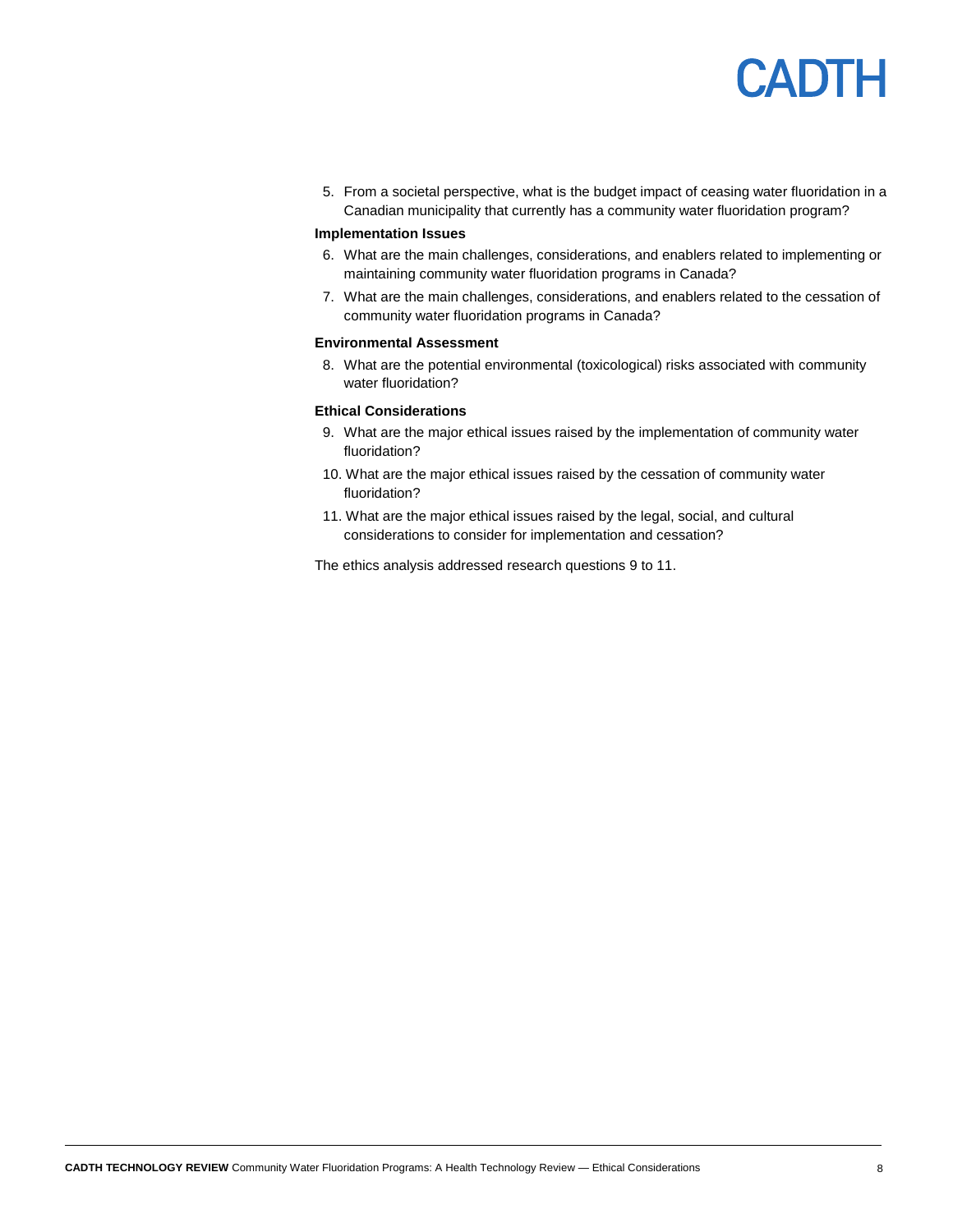### <span id="page-8-0"></span>**Background**

Ethics is the inquiry into goodness or rightness in life; it examines questions about what we owe to each other and what it means to be a good person. Applied ethics uses ethical or moral theory (ethics and morals are used interchangeably in this analysis) to find answers to these questions for particular topics and contexts. Topics or questions in which important values are clearly at stake for individuals or populations are called ethical issues. An ethical issue may also be an ethical dilemma if two competing values are at stake. For example, whether or not to require health care providers to be vaccinated is an ethical issue because it challenges two important values: the value of supporting freedom and independence, and the value of patient safety and maximizing public health. Throughout this document, the word "patient" will be used as a general term to refer to people who will receive a particular intervention (including CWF). This is intended to simplify, and will stand in for other terms such as client, consumer, etc. It is also an ethical dilemma because it is not possible to live up to both values in their entirety at once. The goal of an applied ethics inquiry is to balance values and arrive at a resolution for the question at hand.

Ethics analysis is used in this report to evaluate health technologies for ethical issues and dilemmas. HTA is the evaluation of technologies to determine whether they should be implemented (and sometimes publicly funded). HTA is fundamentally value-laden and proceeds with the following implicit values:

- the technology should achieve the goal it is set out to achieve
- the technology should achieve that goal without creating more harm than good
- the financial requirement to adopt and implement the technology should not be disproportionate to its benefit
- adopting the technology should not pose serious threats to human integrity and dignity.

The purpose of this analysis is to identify and reflect upon key ethical concerns that should be considered when comparing the relative merits and demerits of CWF versus no CWF for the prevention of dental caries in children and adults in Canada. Although other sections of this HTA implicitly touch upon broadly ethical concerns, the aim of this analysis is to make such issues explicit and to identify others that may be relevant to any decisions in this regard.

#### <span id="page-8-1"></span>**Inquiry**

To answer the core question, ethics analysis requires a two-step approach to identifying potential issues. The first is a review of the ethics, clinical, and public health literature to identify existing ethical analyses of the technology. The second is a de novo ethical analysis based on gaps identified in the ethics literature and the results of concurrent reviews being conducted as part of the broader HTA. Through this approach, we identify and assess the relative importance and strength of the identified concerns and proposed solutions, identify and assess issues that have not yet come to the attention of ethics researchers, and delineate ethical desiderata for possible solutions to the issues where such solutions have not yet been proposed.

Insofar as this process involves concerns in applied ethics, typically the analysis will reflect on the specific details of community and individual perspectives, clinical effectiveness and safety, economic analysis, environmental impacts, and implementation considerations. As such, the ethical review involves an iterative process whereby the analysis is responsive to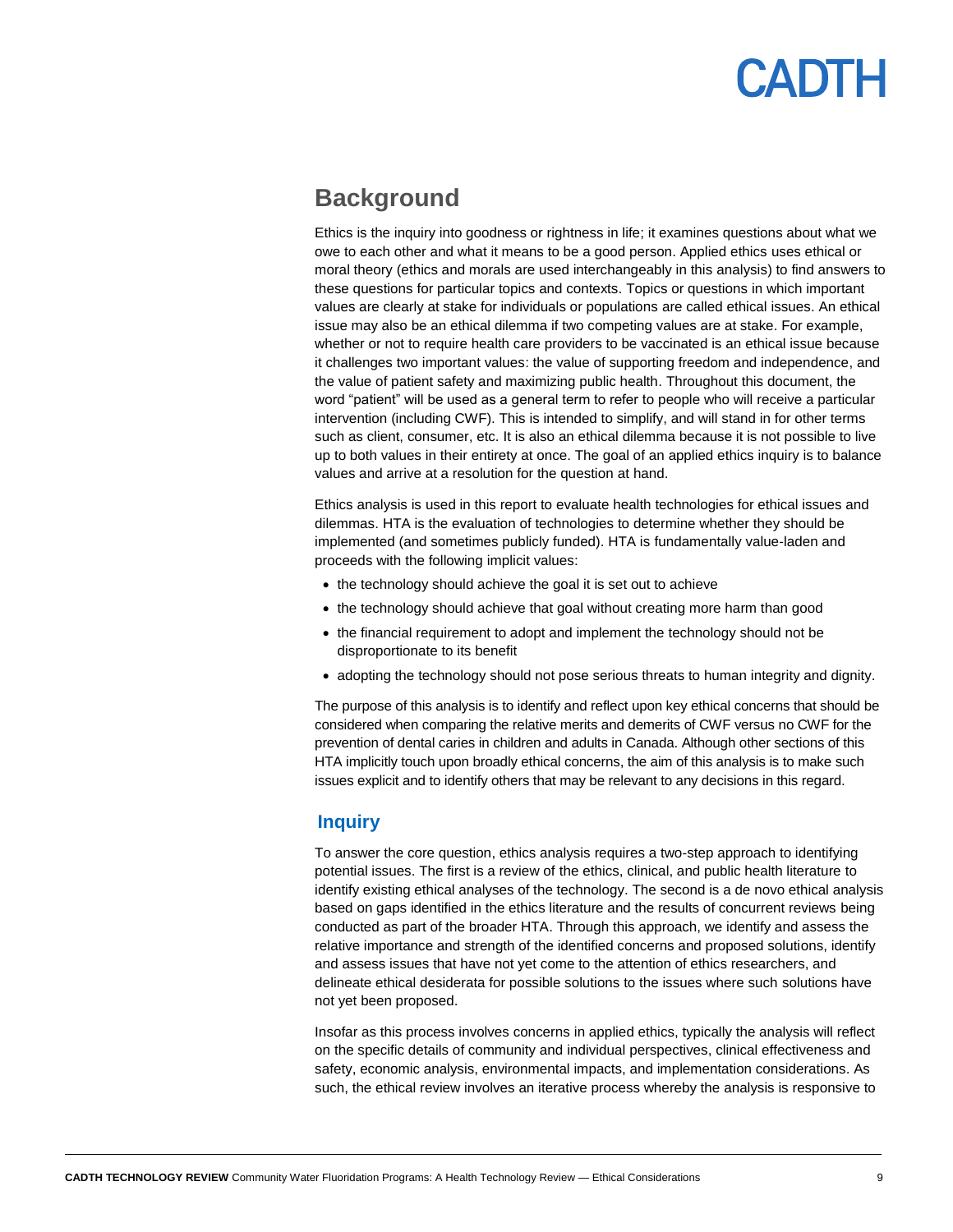

results of other analyses conducted as part of this HTA, including the Review of Dental Caries and Other Health Outcomes, Implementation, Environmental, and Economic reviews.<sup>55-58</sup>

### <span id="page-9-0"></span>**Methods**

A review of the empirical and normative bioethics literature was conducted to identify literature relevant to the identification and analysis of the potential ethical issues related to CWF.

The literature search was performed by an information specialist using a peer-reviewed search strategy.

Ethics-related information was identified by searching the following databases: MEDLINE (1946–) via Ovid, PsycINFO (1967–) via Ovid, CINAHL (1981–) via EBSCO, and PubMed. The search strategy was comprised of both controlled vocabulary, such as the National Library of Medicine's MeSH (Medical Subject Headings), and keywords. The main search concepts were fluoridation and fluoride in water.

Methodological filters were applied to limit retrieval to studies related to ethical, legal, and social issues. No date limit was applied. The search was limited to English- or Frenchlanguage publications. Conference abstracts were excluded from all searches.

The initial searches were completed in November 2017. Regular alerts were established to update the searches until publication of the final report. Regular search updates were performed on databases that do not provide alert services.

Grey literature (literature that is not commercially published) was identified by searching the *Grey Matters* checklist (https://www.cadth.ca/grey-matters), which includes the websites of HTA agencies, clinical guideline repositories, systematic review repositories, and professional associations. Google and other Internet search engines were used to search for additional Web-based materials. These searches were supplemented by reviewing the bibliographies of key papers and through contacts with appropriate experts and industry.

The selection of relevant literature proceeded in two stages. In the first stage, the title and abstracts of citations were screened for relevance by a single reviewer. Articles were categorized as "retrieve" or "do not retrieve" according to the following criteria:

- provides normative analysis of an ethical issue arising in the use (or not) of CWF
- presents empirical research directly addressing an ethical issue arising in the use (or not) of CWF
- explicitly identifies, but does not analyze or investigate empirically, an ethical issue arising in the use (or not) of CWF.

The goal of this review of bioethics literature was to canvass what arises as an ethical issue from a broad range of relevant perspectives. As such, the quality of normative analysis does not figure in the article selection criteria: any identification of an issue by the public, dental care providers, researchers, or policy-makers is of interest, whether presented through rigorous ethical argumentation or not. For example, academic ethicists may focus on certain issues because they relate to theoretical trends in their discipline, while an opinion piece by a dental leader, policy leader, or member of the public may bring to the fore ethical questions that are neglected by academic ethicists but are highly pertinent to the assessment of the technology in the relevant context. Despite the different standards of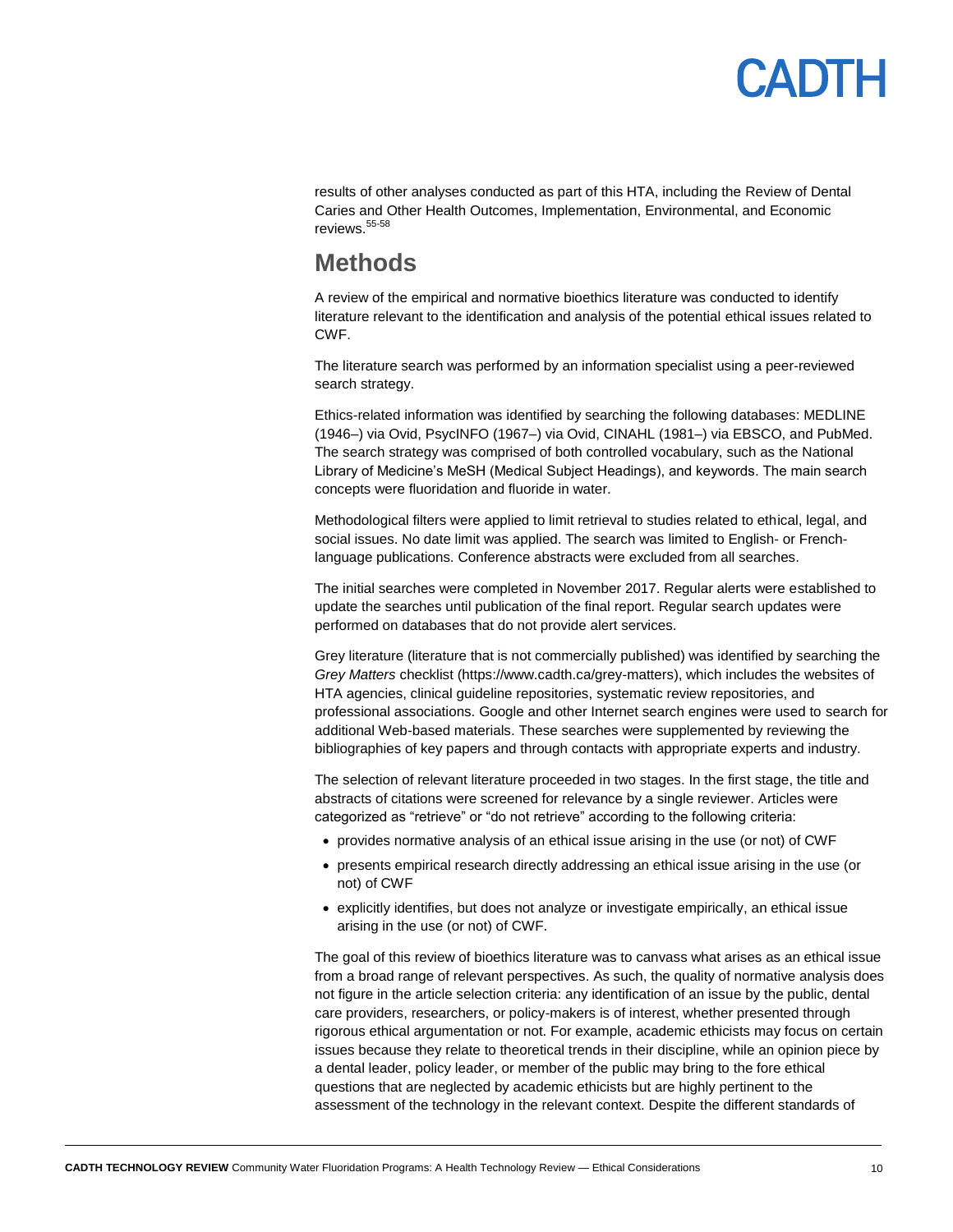## **ANTH**

normative argumentation for each kind of report, the importance of the issues raised cannot be assessed solely by these standards; therefore, literature cannot be excluded based on methodological standards.

In the second stage, the full-text reports were reviewed by two reviewers. Reports meeting the above-mentioned criteria were included in the analysis; reports that did not were excluded. Disagreements between reviewers were resolved by discussion.

During the screening process, we also identified ethical issues from articles captured by the literature search that did not meet the strict relevance criterion of explicitly mentioning ethical issues. This second stage reflects the more typical approach ethics scholars take, which is to perform a comprehensive literature review to uncover relevant material, relying in part on reason and judgment. Although a formal systematic review is an excellent way to gather relevant articles within the scientific literature, ethics issues are often not named explicitly in articles, which can make identifying good search terms challenging. For example, an article may describe the inequities in access to dental care without ever being explicit about the clearly ethical dimensions relating to fairness and justice. This can create issues if the inclusion or exclusion criteria require that the article's subject matter be explicitly identified as about or relating to "ethics."

In addition, rigour in ethics scholarship comes from accurate contextualization and strong arguments, and unlike scientific findings, ethics conclusions do not become more significant as their frequency in the literature increases. Similarly, the lack of material about the ethics dimensions of a particular technology does not mean that there are no ethical issues raised by the technology. For these reasons, implicitly raised ethical issues identified by the reviewers were used to supplement the systematic review and achieve a robust ethics analysis by giving these issues equal weight.

### <span id="page-10-0"></span>**Results**

The literature search yielded 1,271 unique citations. Four citations were added from the grey literature search, resulting in the review of 1,275 initial citations. Ultimately 112 full-text articles were included; 26 that explicitly discussed ethical issues in CWF, and 86 that provided implicit ethics discussions. Se[e Appendix 2](#page-34-0) for the flow diagram of the literature search and selection process.

The results of the Review of Dental Caries and Other Health Outcomes, Economic, Environmental, and Implementation reports<sup>55-58</sup> were also examined for information relevant to the ethics analysis. [Appendix 3](#page-35-0) provides a summary of the ethical issues that emerged from the literature.

### <span id="page-10-1"></span>**Analysis**

#### What Are the Ethical Implications of Community Water Fluoridation?

This section is organized by broad ethical themes, and outlines arguments for and against CWF as identified in the literature review. It draws from relevant evidence from either the ethics field or other sections of this HTA. This section is aimed at policy-makers and leaders to support their understanding of the different potential arguments and counter-arguments found in the literature.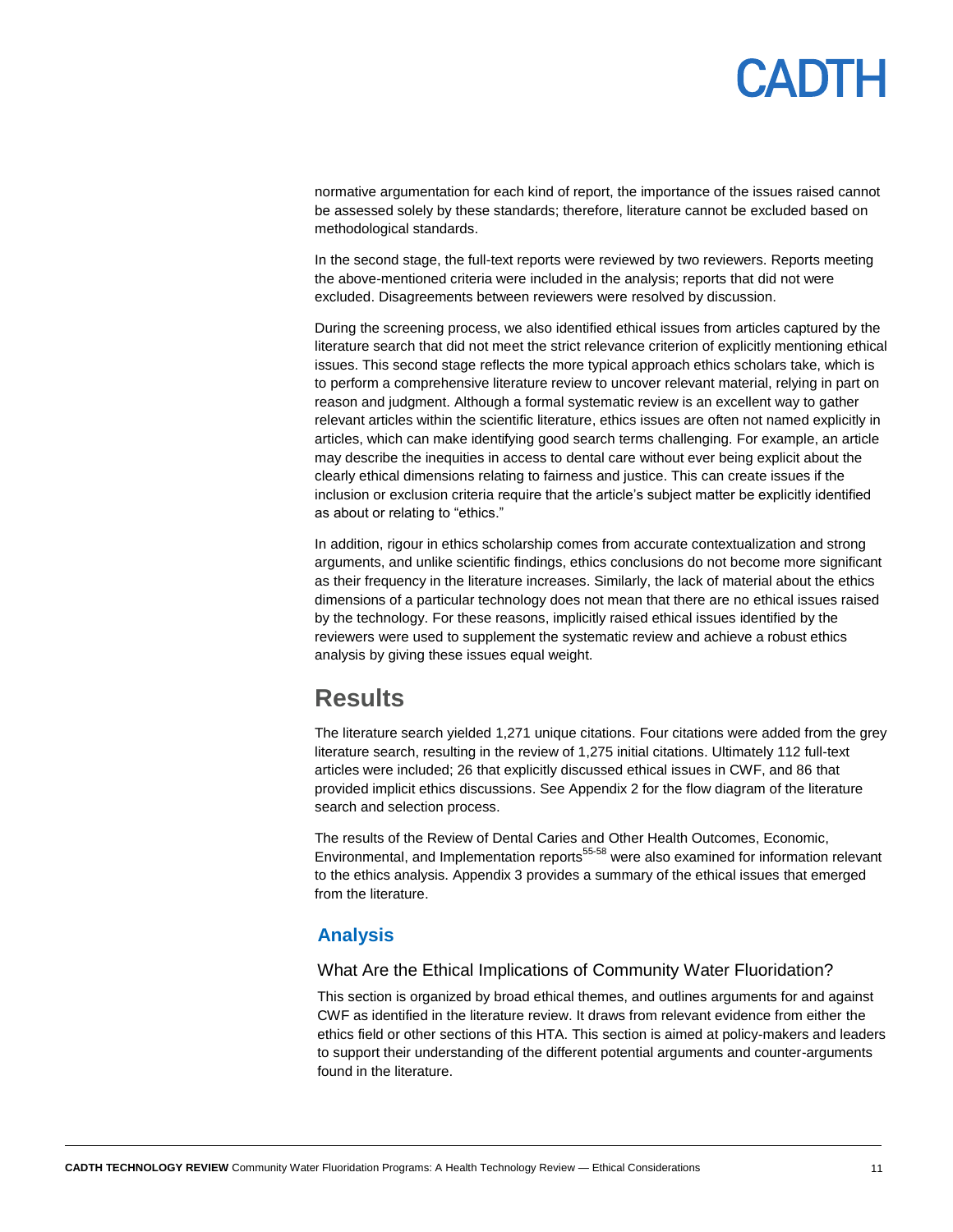## **ANTH**

Factual claims in this section (particularly to do with the health, safety, and environmental impacts of CWF) should not be taken as supported by the results of this HTA unless clearly indicated.

#### *Respecting Individual Choice*

The duty to respect individual autonomy is a central tenet of health ethics, and, in particular, clinical ethics in many Western contexts. In clinical settings, this value is reflected in the informed consent processes, which requires that patients (or their surrogates) are provided with clear and accurate information about treatment options, as well as their associated risks, benefits, and potential outcomes. In public or population health contexts where various publics may be subject to the consequences of the presence or absence of a social feature (e.g., trans fats in food, cycling without helmets) the emphasis tends to be less on what the individual may think or prefer, and more on the overall impact of these consequences, and the extent to which they may contribute to or detract from the population's health.  $^{60}$ 

Various authors have argued that CWF is similar to public health interventions, such as chlorination of municipal water<sup>61-63</sup> and fortification of food stuffs, <sup>63-65</sup> and so should similarly be considered with less emphasis on consent and individual autonomy, and with a greater focus on the beneficial outcomes expected by the intervention. Nevertheless, the systematic review of ethics issues found significant concerns with the extent to which CWF limits individual choice, with several authors mounting the argument that consent should be required for CWF, and therefore ought not to proceed without it.<sup>50,51,66-73</sup> How one conceptualizes CWF can have significant implications for whether one thinks consent to CWF should be necessary. A number of authors argue that fluoride ought to be understood as a medication, and as with other medications, ought not to be provided without consent.<sup>66,68,74</sup> Some authors take this one step further to suggest that a meaningful informed consent process for medication requires that individuals who may ingest the medication be informed of the potential risks and benefits that the medication poses to them specifically. Given that individuals are generally not directly informed of the specific risks and benefits of CWF by qualified health professionals, they are not able to give the necessary informed consent, therefore, according to this argument, CWF cannot be ethically justified. Others argue that some of those who would consume fluoridated water do not have the capacity to give informed consent (due to age, cognitive capacity, etc.), and so would not be able to provide the necessary consent to CWF.<sup>73</sup> This is of particular relevance because CWF is believed to be particularly beneficial to children (for more detail, see the associated Review of Dental Caries and Other Health Outcomes report).

Drawing from a view that there is a lack of understanding about the long-term effects of CWF, some authors have proposed that CWF is an ongoing experiment or research activity. National policies (for example, in Canada, the Tri-Council Policy Statement) require that individuals give their consent to participate in research. Again, because there are no opportunities to provide consent to participate in this research, or to exclude oneself, the argument concludes that there isn't ethical justification for  ${\sf CWF.}^{72}$ 

It is generally recognized that respecting individual autonomy is one of many important values, and that other values — for example, the duty to improve population health (discussed in greater detail later on in this report) — are also important. Some have acknowledged that while respecting individual choice is important, this can be overridden if doing so allows for an increase in the collective good, particularly if the intervention is minimally intrusive for the individual.<sup>63</sup> These authors note that the actual day-to-day burden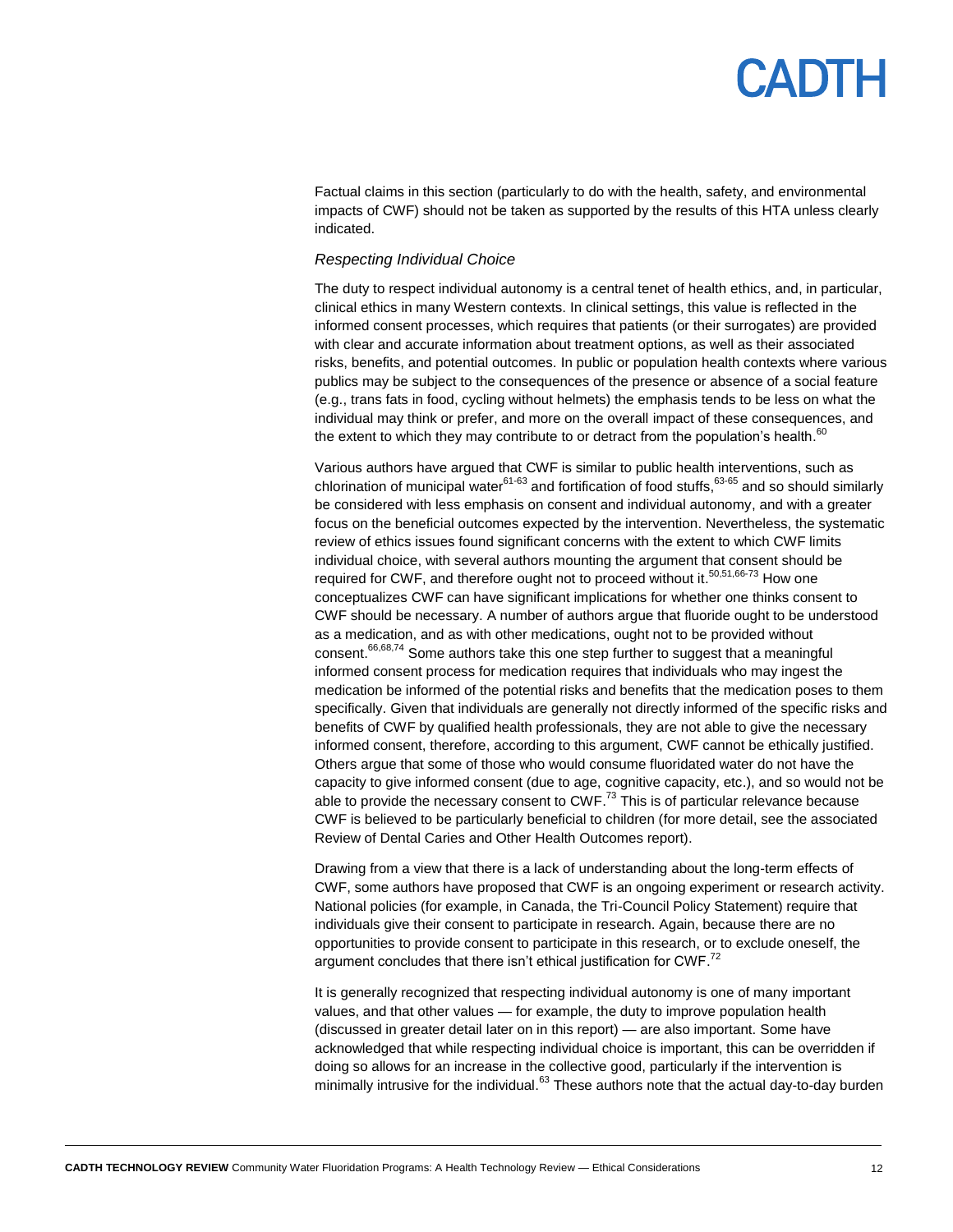## PANTH

of CWF for individuals is very low, and does not create obvious limitations on individual liberty.<sup>63</sup>

For some authors, the reasoning goes the other way. Simply put, they argue that an intervention being safe and of benefit is not a sufficient criterion to make it ethically justifiable. They feel consent is also required.<sup>75</sup> Others point to alternatives to CWF that can expose individuals to fluoride (e.g., supplements, fluoride rinses), which allow for individuals to choose whether to make use of these methods. Because it would be possible to provide fluoride to the public in ways that do not override individual autonomy, the argument goes, it is not ethically justifiable to provide fluoride in a way that does not respect autonomy.<sup>51</sup> Some also note that it is very difficult and costly to avoid fluoride when one's municipal water supply's fluoride levels are adjusted. Doing so involves purchasing water from other sources, or the use of costly filtration systems,  $76$  both of which can be burdensome for those who do not wish to consume fluoride in their water. One might also argue that in communities without CWF it is similarly costly and burdensome to seek out resources for those desiring fluoridation.

The concept of autonomy or freedom of choice in the context of CWF also arises when considering a parent's role in providing for their children's health. Some scholars have argued that a positive feature of CWF is that it can reach vulnerable persons, in particular children, who may especially be able to benefit from exposure to fluoride without depending on the actions of others.<sup>62,63,65</sup> This notion of vulnerability will be discussed in more detail in a later section of this report. It is worth noting, however, some concerns raised by scholars about whether CWF entails a usurpation of parental rights in favour of decisions made by the state.<sup>61</sup> Irrespective of their children's vulnerability, parents are generally given broad authority to determine how best to promote their children's health and well-being. This would generally extend to what substances their children ingest. There is a general social consensus, at least in Western contexts, that it is not appropriate for the state to seek to promote the health of children in a way that infringes on parental liberties.<sup>62</sup> One could argue that CWF entails disproportionate infringements on parent authority, and therefore ought not be provided.<sup>61</sup>

Other commentators have offered a response to this argument, suggesting that CWF reaches children directly with very little infringement on parental liberties (e.g., it does not require parents to buy special equipment, to submit to particular health care visits) so is not a disproportionate infringement on parental authority.<sup>62</sup> Some authors have allowed that it may be an infringement on parental authority but have explored the extent to which this may be justified. First, there are many ways in which the state limits and imposes on parental decision-making (for example, with rules requiring seat belts, mandatory air bags in cars, the provision of education to children, etc.) and so CWF is no different than these circumstances. Further, as one author argues,  $61$  the parental rights to preserve and promote their children's health arise from their duties to do so. This is duty because children have a right to health and the medical services necessary to achieve health. This author proposes that the children's right to health is more basic and fundamental than the parent's right to provide health, so if circumstances arise where a child's health is compromised as a result of parental choices, there is ethical justification for the state to step in. This, the author proposes, justifies CWF over relying on parental decision-making to provide fluoride to their children.<sup>61</sup>

Some scholars have pointed out that CWF may also be perceived to restrict the right of religious liberty.<sup>61</sup> Christian Scientists, in particular, believe that those who are ill are made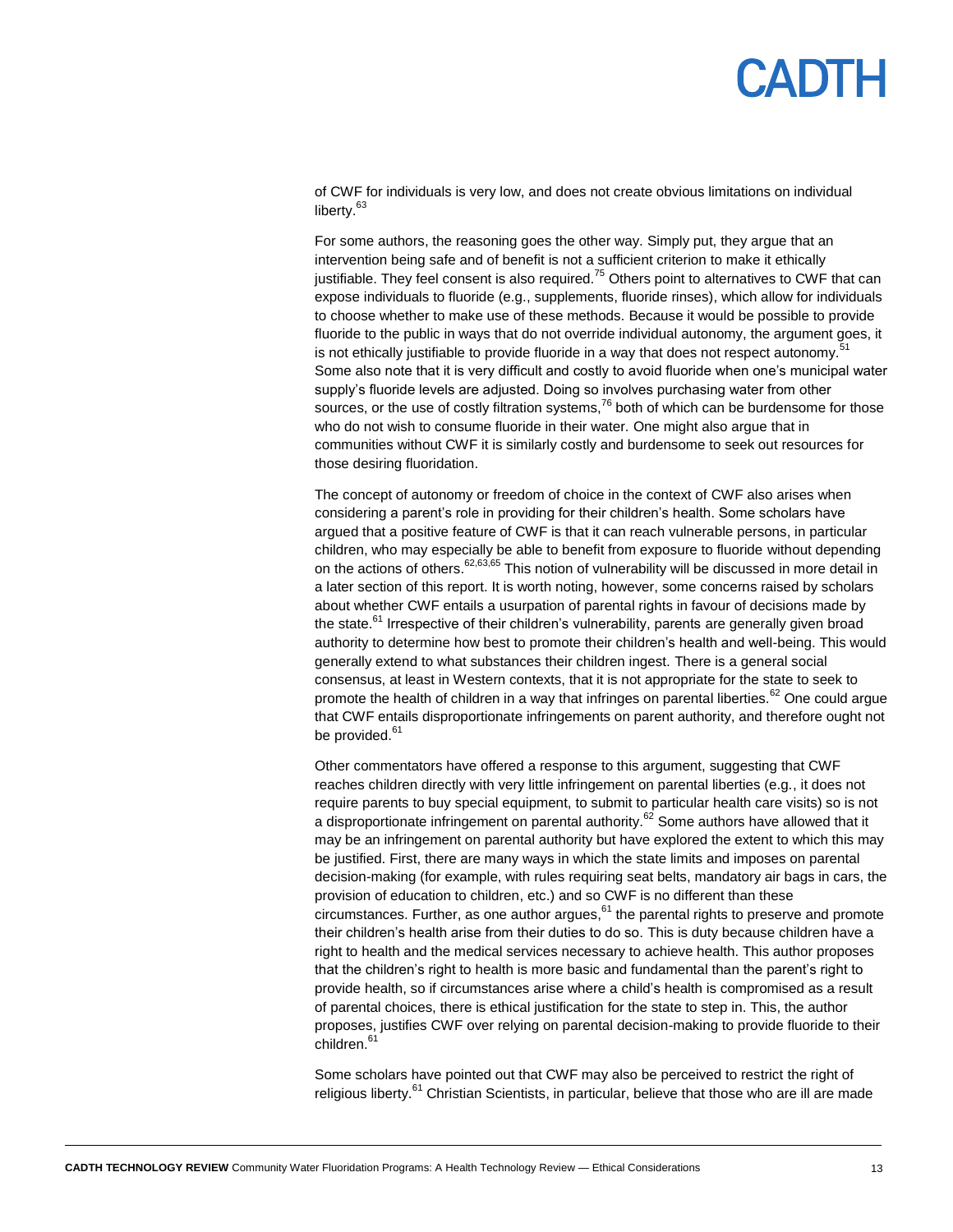well with mental and spiritual influences, and not by means of medication. This group is not in favour of CWF; while they do not wish to impose their beliefs on others, they also believe that what they take to be medical treatment shouldn't be imposed on them.<sup>61</sup> Those who have responded to this argument make a distinction between freedom of religious belief and freedom of profession and practice. The former is an absolute right, whereas the latter may be restricted if concerns for the greater good require it.<sup>61</sup> This line of argumentation suggests that CWF can be justified for reasons of promoting the greater good, even if this curtails the religious profession and practice of others.

The Principle of Least Infringement balances the interests of individuals to avoid restriction on choice with the anticipated benefits of desired interventions.<sup>62</sup> It proposes that the least restrictive or invasive option to achieve the beneficial outcomes ought to be pursued. In other words, if the same goal can be achieved with a less intrusive approach than with a more intrusive one, the less intrusive approach shall be taken. This principle attempts to balances values of autonomy and choice (discussed previously) with those of optimizing population health and well-being.

Similar to some of the previously mentioned arguments, some commentators on CWF argue that it does not align with the Principle of Least Infringement because there are other alternatives (e.g., supplements, rinses, etc.) that could achieve the same effect while also being less restrictive on individual choice.<sup>66,77</sup> Of note, there may be varying judgments around how notions of infringement and intrusiveness are interpreted. Within the debate around CWF, water fluoridation is generally taken to be intrusive or an infringement because it is provided without seeking the consent of the recipient, which limits choice. One might argue that CWF is less intrusive than its alternatives because it does not require any additional action or lifestyle change (e.g., the purchase and use of supplements). If we accept that CWF is more intrusive than alternative sources of fluoride, the strength of the argument that CWF does not live up to the Principle of Least Infringement depends on whether the alternatives truly can achieve the same effect. Some studies on alternative sources of fluoridation suggest that they are not as effective or cost-effective as  $\text{CWF},^{78,79}$ though a full exploration of alternative methods of fluoridation is outside the scope of this HTA. As a result, it is not possible to evaluate whether CWF aligns with the Principle of Least Infringement.

#### **Implications for This Health Technology Assessment**

It would be impracticable to provide CWF with consent, so current and future CWF programs will likely continue to face the criticism that they are insufficiently respectful of individual choice. Conceptualizing CWF as a public health intervention (rather than a medical treatment) invokes an ethical framing that gives greater priority to duties of benefit (discussed later in this report), which supports arguments that interventions that limit individual choice can be justified if they sufficiently promote population benefits, especially if the individual burdens that may arise as a result are minimal. Such arguments are provided to support seat belt laws, air bags in cars, vaccination programs, and public health education campaigns.

Some authors have argued that with other public health interventions individuals still have the option to opt out (e.g., to choose simply not to wear the seatbelt, granting that this could have legal consequences) whereas it is comparatively more difficult to opt out of fluoride that is added to water that goes directly in to the home. For this reason, they argue, CWF cannot be justified as other public health interventions can be, because the comparative restrictions on choice with CWF are much higher. Whether other public health interventions can simply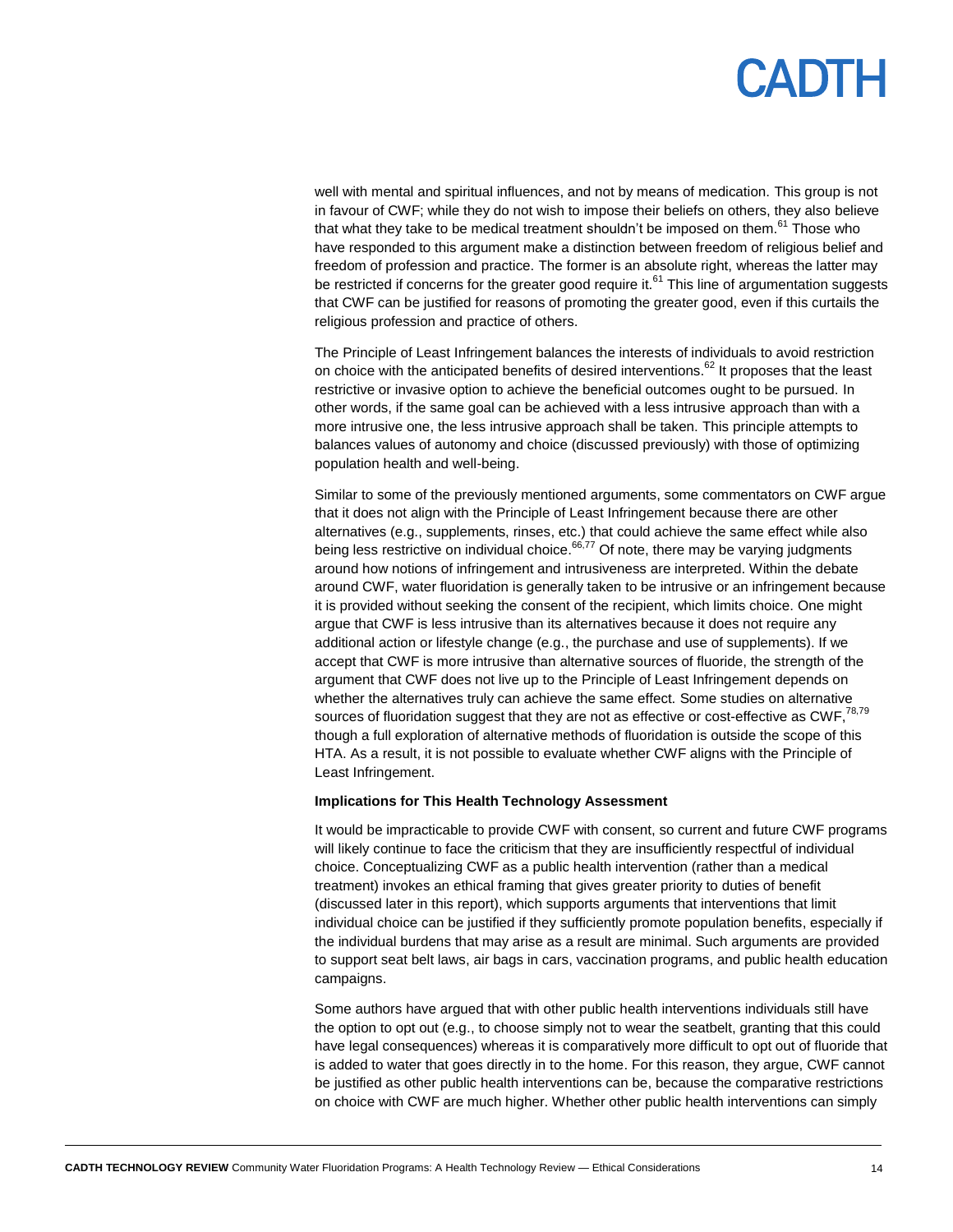be avoided is a matter of some debate (e.g., it would be difficult to "unsee" a public health message on a billboard, and some countries are considering fining parents who do not vaccinate their children), nevertheless the fact that CWF is provided in water without individual consent is a matter of fact. This does not necessarily mean that CWF cannot be ethically justified (see Discussion section for more detail); it will be important for policymakers and leaders to be aware of this issue and how it may arise in their own organizations and jurisdictions.

#### *Maximizing Benefits and Minimizing Burdens for Populations*

The value or principle of maximizing benefits and minimizing burden for populations outlines the duties of those organizing and delivering health-related interventions to populations to maximize opportunities for broad benefit in the population and minimize risks and exposures of harms as a result of these interventions. Generally, public funding for interventions is intended to improve the health and well-being of a population; however, the specific intentions and goals of services, as well as the effectiveness of interventions, need to be considered when assessing benefit at the population level.

The intention of CWF programs is to improve oral health by providing fluoride to the population through consumption of municipal drinking water. The Review of Dental Caries and Other Health Outcomes<sup>55</sup> of this HTA outlines population effects of CWF as has been determined through the review of the evidence. These findings will be discussed later in this section.

The systematic review of the ethics literature uncovered divergent views regarding the extent to which CWF fulfills the duties to maximize benefit and minimize harms to populations, generally due to differing perspectives on the content and rigour of the scientific evidence. Discussions of CWF often start with the observation that oral health is an important component to general health, and a lack of oral health can reduce quality of life due to experiences of pain, discomfort, and decreased function.<sup>63</sup> Some authors accept the evidence that indicates that CWF reduces the incidence of caries and argue that fewer caries means better oral health, therefore CWF does fulfill duties to benefit the public.<sup>51,61,66</sup> Others acknowledge that CWF can cause fluorosis (results in the Review of Dental Caries and Other Health Outcomes indicate a 40% prevalence of fluorosis at 0.7 ppm) but suggest that this is a primarily cosmetic issue and therefore not sufficiently problematic to limit CWF. 55,63,66,77 Other authors have suggested that CWF also leads to reduced rates of hip fracture, and therefore offers even greater benefits than simply those to oral health, <sup>63</sup> though the Review of Dental Caries and Other Health Outcomes did not note any association with reductions of hip fractures due to fluoridation.<sup>55</sup>

Other authors are more agnostic about the evidence of positive health outcomes for CWF, suggesting that there isn't yet sufficient evidence to know the full impacts of CWF for both humans and the environment<sup>51,66,68</sup> (though the environmental assessment of this HTA suggests the environmental impact from fluoridation would be minimal). Some authors offer the conditional perspective that *if* CWF involves no significant risk to life or health, then it may be added with the intention to improve dental health,  $61,62,73$  without committing to whether there is sufficient evidence for benefit. Finally, some authors argue that CWF is harmful to populations because it creates toxic effects, dental and skeletal fluorosis, bone fractures, and hypersensitivity reactions,<sup>68,80</sup> which suggests that it would not fulfill duties to create benefit and avoid harm.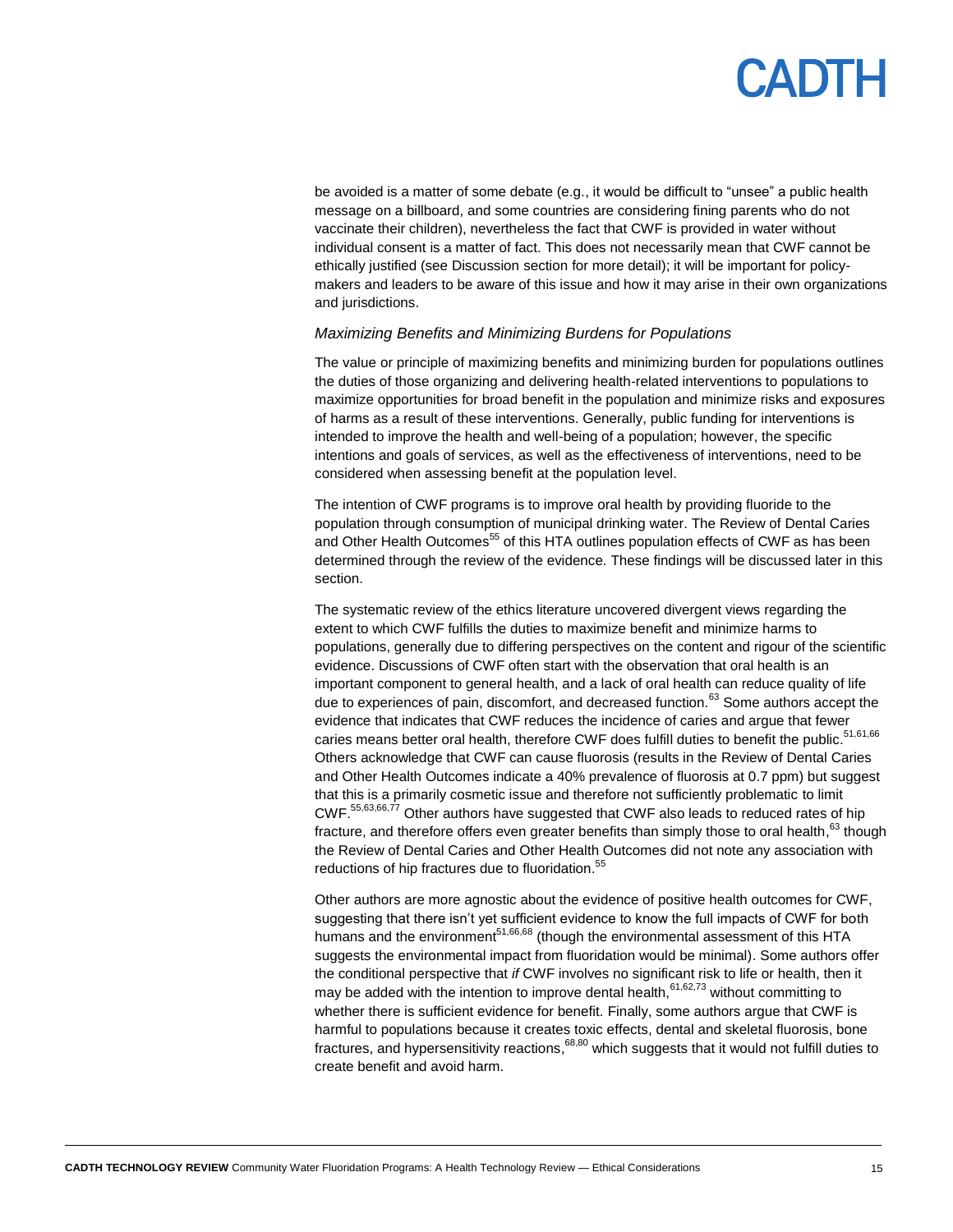#### **Cosmetic Appearance**

In terms of non-health outcomes, some commentators argue that dental appearance can have significant social impacts, particularly on earnings and employment opportunities.<sup>63</sup> They argue that generally, fluorosis caused by water fluoridation has a negative impact on the appearance of the teeth. In light of these impacts, the aesthetic consequences of water fluoridation, they argue, should be considered more carefully because it would not be appropriate to dismiss these as superficial or irrelevant. Typically, these commentators do not acknowledge the potential cosmetic improvements offered by CWF through its effect at reducing tooth decay, cavities, and extractions, which may also impact appearance. Recent studies on oral health have indicated that the prevalence of moderate fluorosis — the level at which fluorosis may start to be an aesthetic concern — is so low that it barely reaches a reporting threshold. $<sup>2</sup>$ </sup>

#### **Fluoride as a Potential Poison**

Some of these concerns regarding harm arise from a basic concern about the safety of the substances used to fluoridate water. Some authors have argued that fluorosilicic acid (one of the sources of fluoride used in CWF) can be contaminated by lead, arsenic, and mercury; therefore, no safe level of fluoride from this source is possible. $66,70$  Others have raised concerns that in light of these contaminants, those who monitor fluoride at water treatment plants are not sufficiently qualified to monitor the safety of fluoride, thus increasing the perceived risks of harm by CWF.<sup>70</sup> With the observation that the dosing of fluoride through CWF can vary significantly with individual characteristics and consumption of tap water, some authors have raised concerns that this lack of control over dosage may also create issues with safety,<sup>74</sup> in addition to the lack of professional oversight on the impacts of CWF on individuals, which may vary further with individual sensitivities.<sup>71</sup>

#### **The Precautionary Principle**

Some authors who remain uncertain about the health consequences of fluoride invoke the Precautionary Principle, arguing that without clear evidence of benefit and the potential that CWF may be harmful, it would be most ethically defensible to reduce fluoride intake (including intake through CWF programs). $66,70,77$  One could respond to this position by pointing out that there is evidence for the benefit of CWF (as is reported through the Health Outcomes review of this HTA);<sup>55</sup> however, those who invoke the Precautionary Principle may do so because they may not trust the existing scientific evidence, or may not believe that it has not sufficiently explored the long-term effects of CWF.

#### **Necessary Expertise**

A number of authors question whether medical experts would have the expertise necessary to assess the full scope of benefit that would be necessary to truly determine if CWF is beneficial to populations.<sup>50,80,81</sup> These arguments suggest that medical experts (and, presumably, health researchers) would have the expertise to identify the potential healthrelated outcomes of CWF, but would not have the skills or expertise to evaluate other factors included in benefit, including whether the program aligns with recipients' beliefs about what benefit means to them, for example. This line of argument raises general questions about what information might be necessary to make decisions in the public's interest and would not be specific to CWF.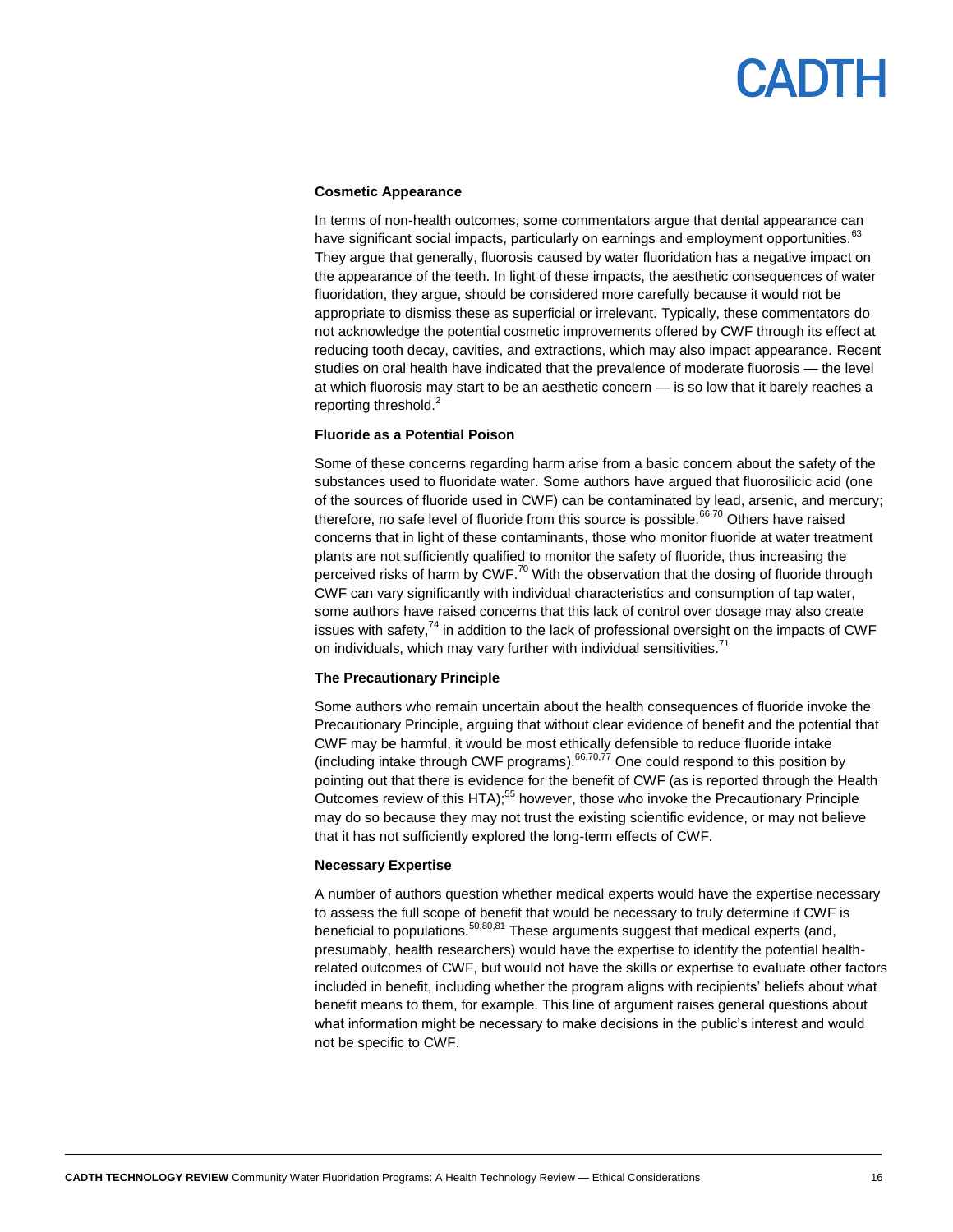#### **Alternative Means of Providing Fluoride**

In considering the potential benefits and harms of water fluoridation, some authors have questioned whether such programs are necessary, especially given the other ways fluoride can be delivered (toothpaste, mouth rinses, fluoridated milk and salt, etc.) They suggest that fluoride in water is not necessary, given these other vehicles.<sup>66</sup> In response to the argument that these alternative means of providing fluoride may not be accessible to all members of the community (due to finances, awareness of their benefits, access to professionals who may provide these materials) these authors argue that subsidies (for fluoride toothpastes, for example) and education could ensure broad uptake.<sup>66</sup> Others point to research that indicates that rates of tooth decay in Europe (where water is not generally fluoridated) are declining at similar rates to those in North America to suggest that factors other than CWF may be responsible for decreasing dental cavities, and that the benefits of water fluoridation may be overstated.<sup>72</sup> The Health Outcomes review was not designed to retrieve or assess the validity of such studies, so it is not possible to evaluate the claims made by the authors summarized here. There is some question about whether these alternatives are truly comparable alternatives with CWF. For example, fluoridated salt and milk are not widely available in Canada, and some individuals are not able to consume either due to health concerns (e.g., lactose intolerance and hypertension),  $14$  and fluorine rinses are not recommended for children under the age of six.<sup>82</sup>

#### **Characterizations of CWF: Medicine, Research, Poison, or Fortification**

The descriptors and comparisons used in discussions of water fluoridation can reveal an author's assumptions or beliefs about CWF and may have an (often unacknowledged) impact on the reader's impressions of CWF as an intervention. Further, these conceptualizations can lead to inferences or conclusions about the regulatory responses to CWF that an author may suggest are required. It is beyond the scope of this review to conduct an extensive linguistic analysis of the literature on water fluoridation. The following discussion is included to demonstrate, first, that there are various conceptual framings of fluoridation in the literature, and, second, to show how these framings can lead to explicit or implicit judgments about the ethical status and permissibility of CWF, particularly with regard to whether it is seen as harmful or beneficial.

Some authors have suggested that fluoride (either the chemicals used to fluoridate or the fluoridated water itself) is best understood as a medicine because it is ingested and creates a physiological effect in the body.<sup>68,70,83</sup> If fluoride is a medicine, then CWF would be considered "mass medication."<sup>71</sup> If fluoridated water (or the materials used to fluoridate water) were considered a medicine, then the argument is that the usual processes of informed consent would be required prior to administering water fluoridation (see previous discussion on Respect for Autonomy). One could respond to this argument by pointing out that there are numerous other substances that are ingested that have a physiological effect that are not generally considered to be medicines, such as the other minerals found in tap water, including copper, sodium, and zinc.

Conceptualizing fluoride as a medicine can have further implications for regulation. Those who propose we understand that fluoride is a medicine argue that regulatory procedures for medicines and drugs ought to be followed, though one author (who has examined this issue extensively) has noted that such procedures, in countries where CWF exists, have not been consistently followed. For example, in the US and the UK, fluoridated toothpastes and other vehicles that deliver fluoride (e.g., tablets and rinses) are regulated as drugs or medicines, but some fluoridating chemicals (e.g., fluorosilicic acid) are not.<sup>68,70,83</sup> There is also the claim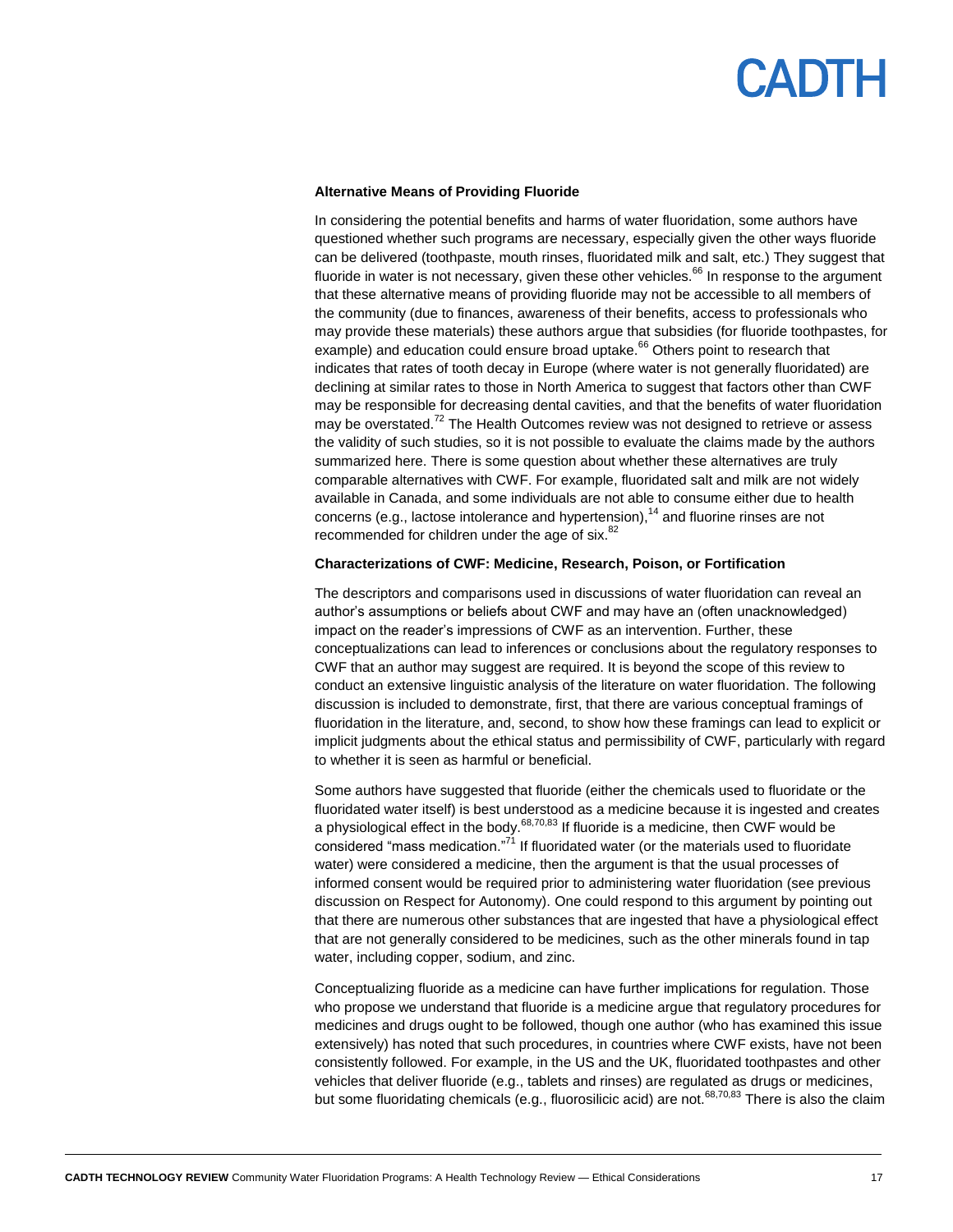### **ANTH**

that if the standards and rigours of drug regulation were applied to fluoride, it would be immediately removed from use because of the significant evidence of adverse effects (though readers should note that the Health Outcomes review of this HTA did not find evidence that CWF actually causes significant adverse effects).<sup>70</sup> Others reject the framing of fluoride as a form of medicine because, they argue, water fluoridation prevents, rather than treats, disease (though it is worth noting that many other interventions that are also preventive — e.g., statins and antihypertensives — are widely accepted as medicine). $^{80}$ 

Another argument for increased oversight and limited access to CWF arises with the framing that there is still insufficient evidence about the potential impacts of water fluoridation; therefore, CWF should be understood as research.<sup>70,72</sup> Understood as research CWF would be subject to existing regulations of research oversight and the tenets of research ethics. Similar to arguments for the need for consent to medicine, if CWF is considered research, then participants (in this case, those receiving fluoridated water) would need to provide consent to participate in this research and would also need to be able to exclude themselves from the research exposure (water fluoridation) should they choose not to consent.<sup>70</sup>

Another framing that is sometimes presented by those with concerns regarding water fluoridation is that of fluoride as poison.<sup>68,70</sup> As evidence of this position, one author points out that sodium fluorosilicate, one of the substances authorized for water fluoridation, was (and may still be) recognized as a scheduled poison under the Poisons Act of 1972.<sup>68</sup> Others point out that silicofluorides used in water fluoridation are a by-product of the fertilizer industry and are best described as highly toxic hazardous waste.<sup>70</sup> It is worth pointing out that the fact that something is a by-product does not mean it is necessary "waste" or harmful. Further, materials that may be hazardous in one context or dose may not necessarily be hazardous in another. Nevertheless, those who oppose CWF have shown concern with these materials and choose strong language (like "toxic" and "hazardous") to reflect these concerns.

Authors who tend to see water fluoridation more favourably have used other conceptual framings for fluoride. Some have argued that fluoride is equivalent to food fortification, such as the addition of iron to wheat flour.<sup>63-65</sup> Others have proposed that fluoride is more akin to a nutrient or natural trace element, which is essential to the body's nutrition.<sup>80,84</sup> Fluoride has also been compared with chlorine, which is also added to water,<sup>61-63,65</sup> under the argument that chlorine and fluoride both serve to protect the body from disease. One response to this argument is that chlorine and fluoride are not equivalent because chlorine serves to treat the water, whereas fluoride treats the person.<sup>71</sup>

#### **Implications for This Health Technology Assessment**

The review of the health outcomes evidence for this HTA (as reported in the Review of Dental Caries and Other Health Outcomes) has found that there is consistent evidence for an association between water fluoridation and a reduction in decayed, missing, and filled deciduous teeth (dmft) in children; a reduction in decayed, missing, and filled deciduous tooth surfaces (dmfs) in children; a reduction in caries prevalence and an increase in the proportion of caries-free deciduous teeth in children; a reduction in caries in permanent teeth (measured using DMFS and DMFT) in both children and adults; and a reduction in caries prevalence and increase in the proportion of caries-free permanent teeth in children and adolescents.<sup>55</sup> This (in addition to other outcomes for dental health reported in the Review of Dental Caries and Other Health Outcomes) suggests that there is sufficient evidence to show that CWF leads to improved oral health outcomes, and so seems to align with broad duties to promote benefit in populations.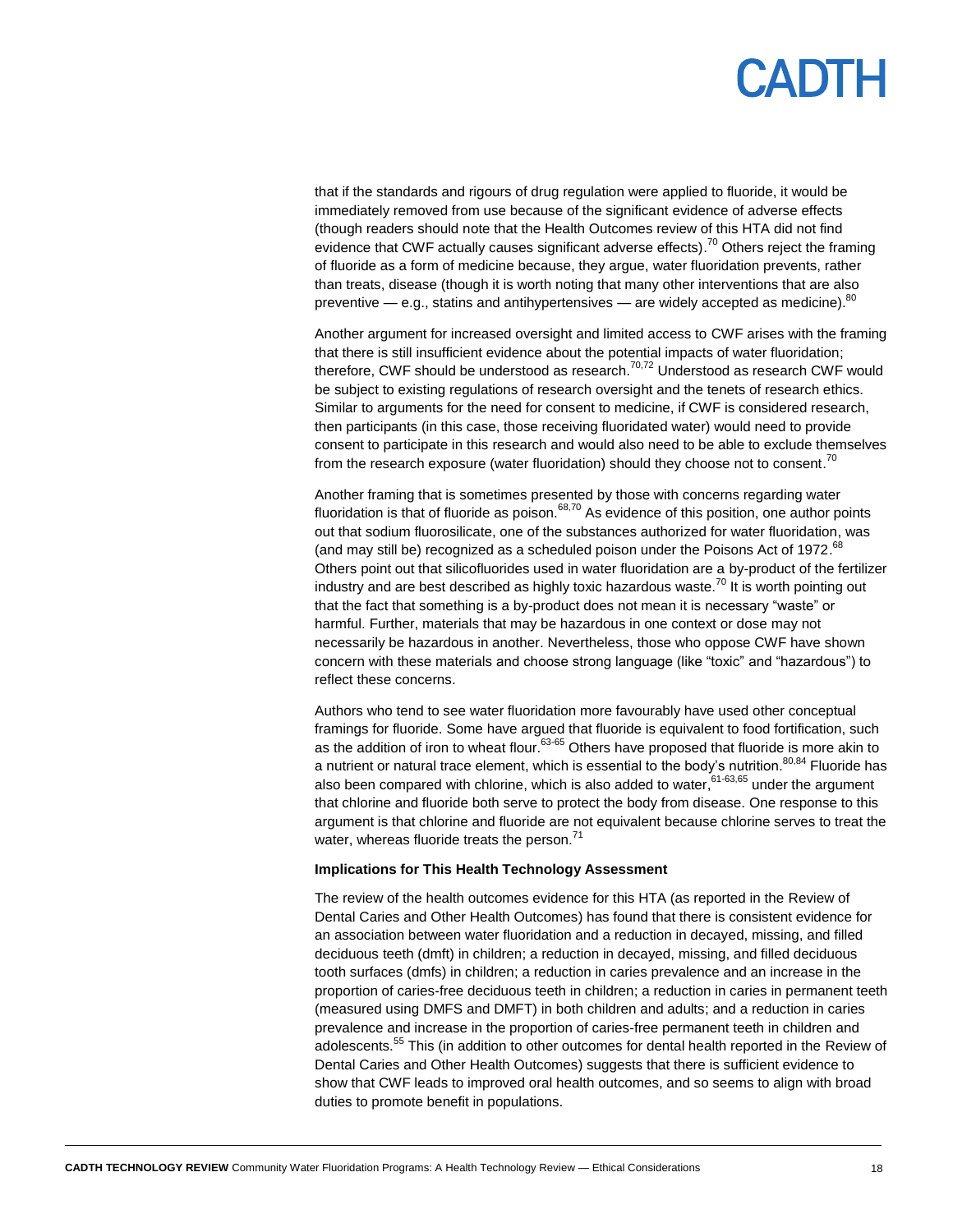### PADTH

The benefits of CWF for oral health are only one part of the equation. As previously discussed, some authors raise concerns about the potential physiological harms of water fluoridation. The benefits to oral health of CWF may not be sufficient to continue or implement CWF if it creates other harmful physiological outcomes (as some authors previously discussed have proposed). The Review of Dental Caries and Other Health Outcomes looked at 22 additional potential outcomes to determine whether CWF may adversely affect health.<sup>55</sup> For bone cancer, total cancer incidence and cancer-related mortality and hip fracture, there was consistent evidence of no association between these conditions and CWF. For Down syndrome and cognitive function, there was limited evidence for no association. For all remaining potential non-dental outcomes, there was insufficient evidence to determine the association between CWF and these outcomes (see the Review of Dental Caries and Other Health Outcomes for more detail).

The Review of Dental Caries and Other Health Outcomes did find consistent evidence for an association between an increase in the level of fluoride in drinking water and an increase in the prevalence of dental fluorosis.<sup>55</sup> Drawn from the results of the 2016 National Health and Medical Research Council review, <sup>85</sup> at 0.7 ppm there was a 40% prevalence of dental fluorosis (at any level). The prevalence of dental fluorosis of aesthetic concern was 12.0% and 12.5% at 0.7 ppm and 1.0 ppm, respectively.

It is worth responding to the concerns regarding the necessity of CWF in light of the availability of other modes of providing fluoride to populations discussed previously. As expressed at the beginning of the Review of Dental Caries and Other Health Outcomes, this HTA was conducted with the assumption that with the widespread use of fluoridated toothpaste in both fluoridated and non-fluoridated communities, the effect of fluoridation was considered to be above and beyond the effect of the fluoridated toothpaste and other common modes of fluoride provision. This suggests that while these modes that are simultaneously used in communities with CWF may have positive effects, CWF is necessary to see the magnitude of effects reflected in the literature (keeping in mind that this does not include other fluoride provision programs, like fluoridated salt and milk, which are not generally available in the communities under study). This raises questions about the potential consequences of CWF cessation. The Review of Dental Caries and Other Health Outcomes examines the data on cessation, though was unable to draw strong conclusions due to generally insufficient data.<sup>55</sup> More evidence will be needed to assess the necessity of CWF based on the impacts of CWF cessation.

The Principle of Proportionality indicates that an intervention can only be justified if its benefits are proportionate to the expected burdens. If CWF would involve significant danger to life or health (short or long term, to any individual or groups), it would be ethically unjustified, even if it did offer some benefit to other health in the population.  $61$  Some commentators on CWF have argued that the benefits of CWF are not proportional to its harms because they see the benefits of CWF as modest, and anticipate other harmful outcomes (e.g., dental fluorosis, higher risks of bone fractures and hypothyroidism $^{66}$ ). Once again, this assessment depends on one's knowledge and trust of the relevant scientific literature. The arguments from Proportionality identified in this Ethics review (using the evidence and context discussed in this HTA) suggest that CWF offers proportional benefits over harms, and thus lives up to the Principle of Proportionality.

Overall, the findings from the Review of Dental Caries and Other Health Outcomes suggest that there is strong evidence of benefit of CWF and little evidence to suggest that it leads to other negative health outcomes, aside from dental fluorosis, though there is little research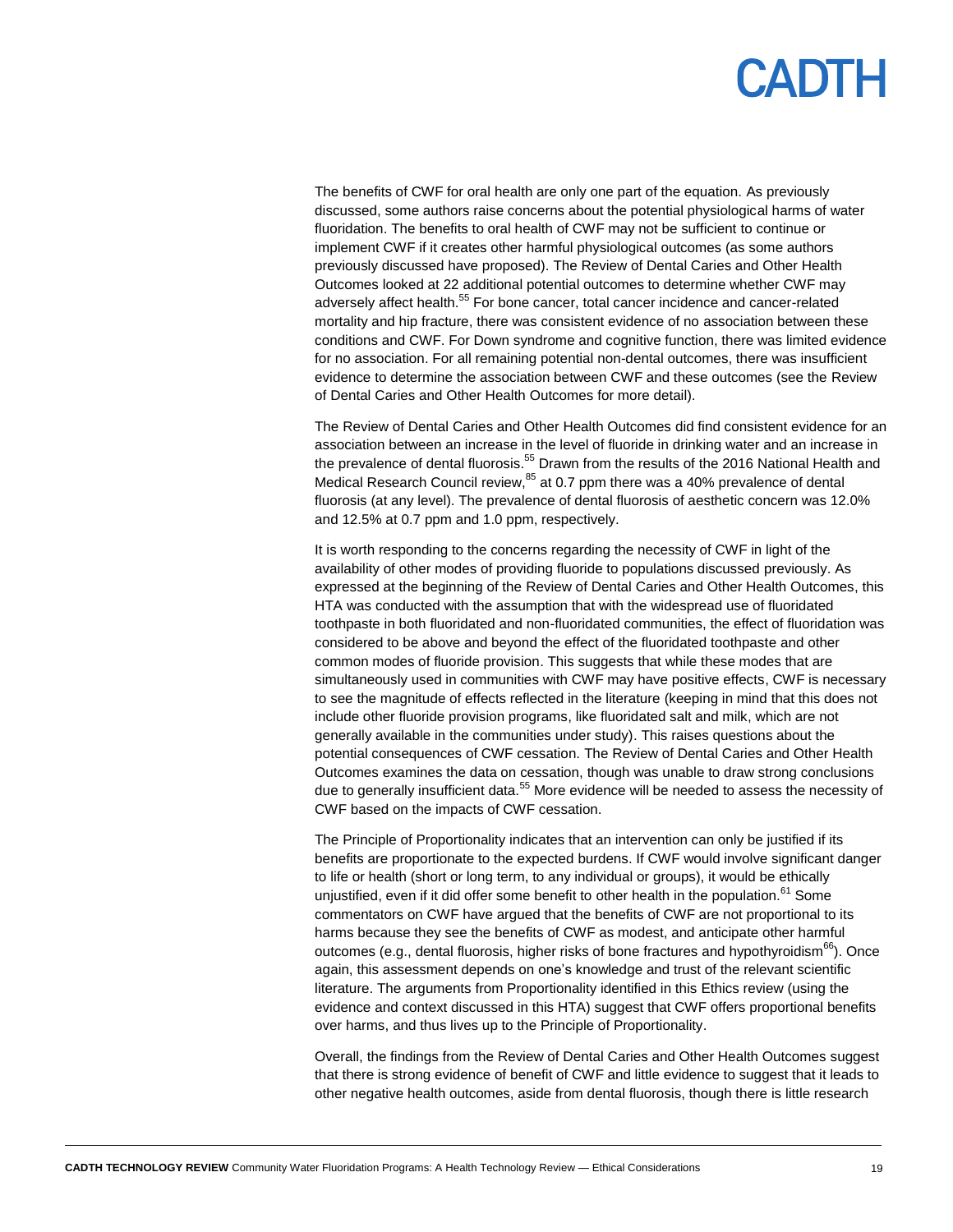## **ANTH**

on these other outcomes (e.g., bone cancer, etc.) that is relevant to the Canadian context.<sup>55</sup> These data suggest, therefore, that CWF does live up to our duties to promote benefit and minimize harms to populations. This conclusion is tempered somewhat by individual perspectives on what to do where there is insufficient evidence, particularly when it comes to other harmful outcomes. The Review of Dental Caries and Other Health Outcomes showed that there is no strong evidence of harm (as some authors have claimed) but was also not able to demonstrate that there was no association with these harmful consequences.<sup>55</sup> This lack of evidence regarding harms one way or another may create difficulty for some interpreting the Principle of Proportionality in this case.

The ethics analysis of this HTA responded to the evidence as it was gathered and presented in other sections with the assumption that this evidence is trustworthy, complete, and robust. Others involved in considering CWF may not share this assumption, and instead may approach the literature with more skepticism. Some authors have argued that scientific evidence about the potential harms of CWF has been systematically suppressed.<sup>80</sup> Others have questions about the science that is published, especially with respect to any influence industry and other interested parties may have had in the conduct of scientific research in this topic. A skepticism toward the science of CWF means that it is unlikely that more science, or more education about science, will lead to changes of opinion among some who do not support CWF. Even those who accept the evidence in the literature (and presented here) may feel that the fact that CWF creates population oral health benefit with few documented harms isn't enough to conclude that CWF is ethically permissible, as some may argue that these benefits are not sufficient to offset the infringement on choice and autonomy presented by CWF (as discussed in the previous section).

#### *Equity and Justice: Distributing Benefits and Burdens Fairly*

The value of promoting equity (sometimes also thought of in terms of justice) is generally concerned with the fair distribution of benefits and burdens of resources. Normatively, it describes the duty to ensure that these are distributed with equal consideration for all, with the goal of ensuring that individuals have opportunities to access resources and to benefit from them.

It is well documented in the literature that there is inequity in oral health in Canada, across various demographic lines, and in particular, between socio-economic classes.<sup>63</sup> This is reinforced in part by the fact that most dental care is not covered under public health systems. Instead, access is determined through private insurance or direct payment from individuals. This results in dental care been distributed according to capacity to pay rather than according to need.<sup>73</sup>

Equity can be defined as the fair distribution of opportunities for outcomes across social groups;<sup>76</sup> this is distinct from equality, which is the equal allocation of resources across groups. Some authors have argued that CWF promotes equity because it minimizes caries among those who lack resources to seek dental care<sup>66</sup> and has been shown to reduce overall oral health disparities in communities.<sup>78</sup> Others argue that CWF is desirable because it promotes equality (where the same resources are provided to all) because everyone, regardless of class or other demographic, can benefit.<sup>50,51,86</sup> Furthermore, by virtue of its delivery in municipal water supplies, CWF ceases to be a discretionary commodity that is only available to those who are familiar with its benefits and can afford to buy it.<sup>51</sup> Some point out that CWF's passive mode of delivery gives it an advantage over toothpaste and other vehicles for delivering fluoride, which require intention and action to bring into the household.<sup>63</sup>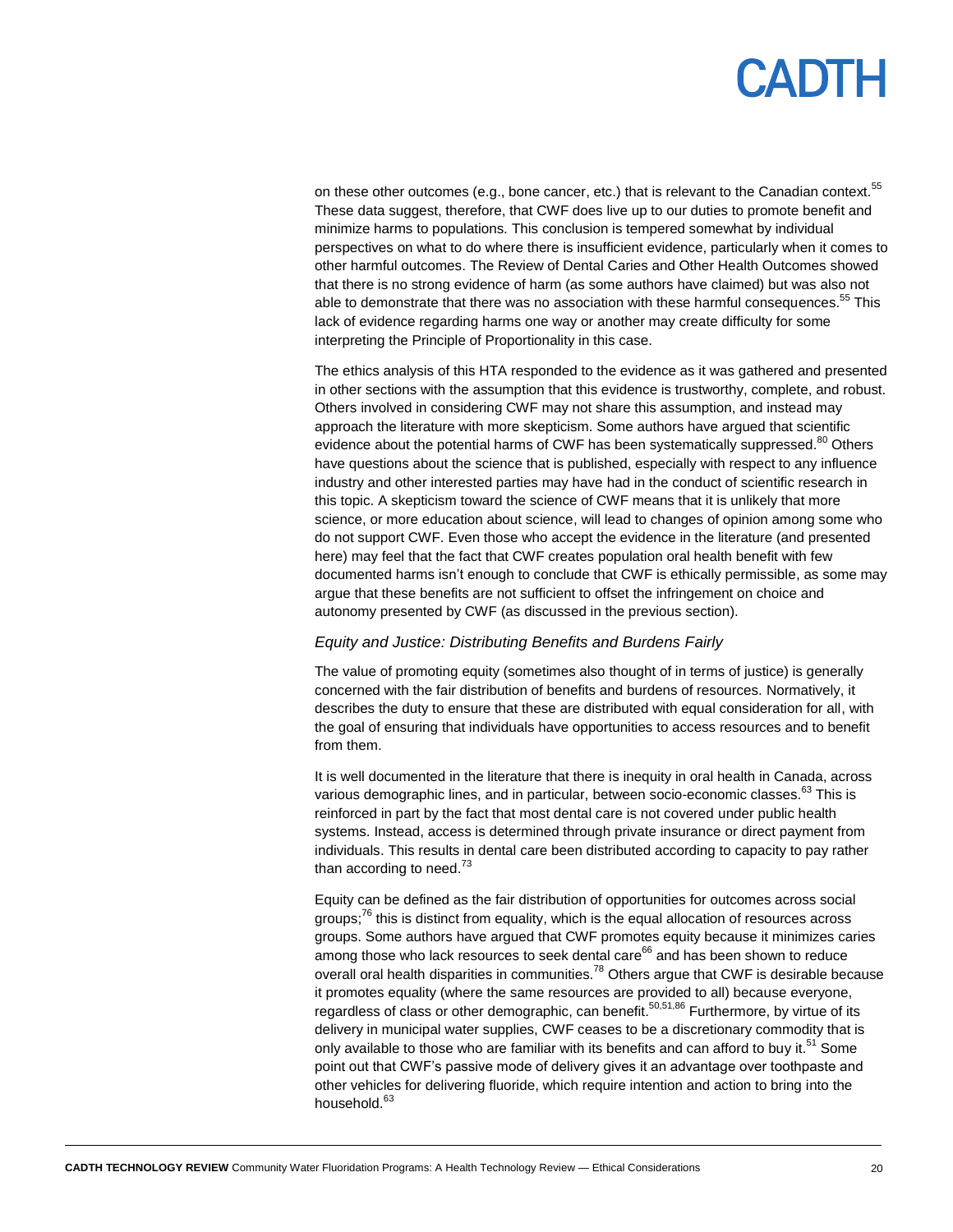### **ANTH**

Not every author who writes about equity and CWF believes there is a positive association. Some authors are more cautious about whether CWF promotes equity,  $62$  whereas others argue that there is no evidence to suggest that CWF actually promotes equity.<sup>66</sup> Some authors propose that CWF actually perpetuates inequity because its perceived harmful effects will disproportionately affect the already disadvantaged.<sup>66,83</sup> Some commentators have proposed that those who are likely to benefit from CWF (those of a lower socioeconomic status who have limited access to fluoride) are not the same individuals who may be harmed (such as infants, those with fluoride allergy, people with chronic renal disease; see the Health Outcomes Review<sup>55</sup> for a detailed discussion about whether there is evidence for these harms), raising questions about the appropriate distribution of burdens and benefits.<sup>50,66,67</sup>

Within the Canadian context, particular attention has been paid to health disparities between Indigenous and non-Indigenous populations, including disparities in oral health. Among Canadian Indigenous communities, there is a high prevalence of early childhood caries and their resulting adverse health effects, as well as high rates and costs of restorative dental interventions (including surgery under general anaesthesia $^{87}$ ). CWF has been identified as a possible preventive measure of early childhood caries in Indigenous populations, though a 1998 survey indicated that less than 10% of First Nations people had access to fluoridated water compared with 45% of Canadians in general.<sup>87</sup> These disparities are clearly an equity issue, which CWF could, to an extent, address. Though a general call for CWF within Indigenous communities may come across as tone deaf, given that many communities struggle to establish a safe, clean source of drinking water at all, never mind worrying about how this water could eventually assist with oral health.

CWF occurs within existing municipal water supplies so questions of equity also arise with the consideration of rural (versus urban) populations. Individuals in smaller communities or who rely on well water (both of which tend to be within a rural context) are likely to have less access to CWF than their urban counterparts. See the Implementation review for more detailed discussion of this point.<sup>57</sup>

#### *Protecting the Vulnerable*

Related to equity concerns, the value of protecting the vulnerable acknowledges that some populations or communities are more likely to have their interests overlooked or may be less able to advocate for their own needs. This requires that those who distribute resources and opportunities acknowledge and address such circumstances.

In discussions about water fluoridation, children, older adults, and others who may be at greater risk for poor oral health, and who may be less able to understand or advocate for their own needs are identified as particularly vulnerable. The ways in which CWF may affect vulnerability depends on one's view on the possible outcomes of CWF. Some individuals argue that we ought not to use CWF because we do not yet know its full outcomes, which would be felt more acutely by vulnerable groups such as children.<sup>66</sup> Others argue that CWF is protective for vulnerable populations because it offers benefits without relying on individuals to actively seek out such benefits.<sup>50</sup>

Children are often discussed in the CWF literature as they are simultaneously identified as vulnerable $63,76,78,84$  and the group that could experience the greatest benefit from CWF (see results in the Review of Dental Caries and Other Health Outcomes).<sup>55</sup> Some have argued that this vulnerability creates greater cause to pay attention to the impacts of CWF on children, particularly small infants. Some authors have argued that infants consume a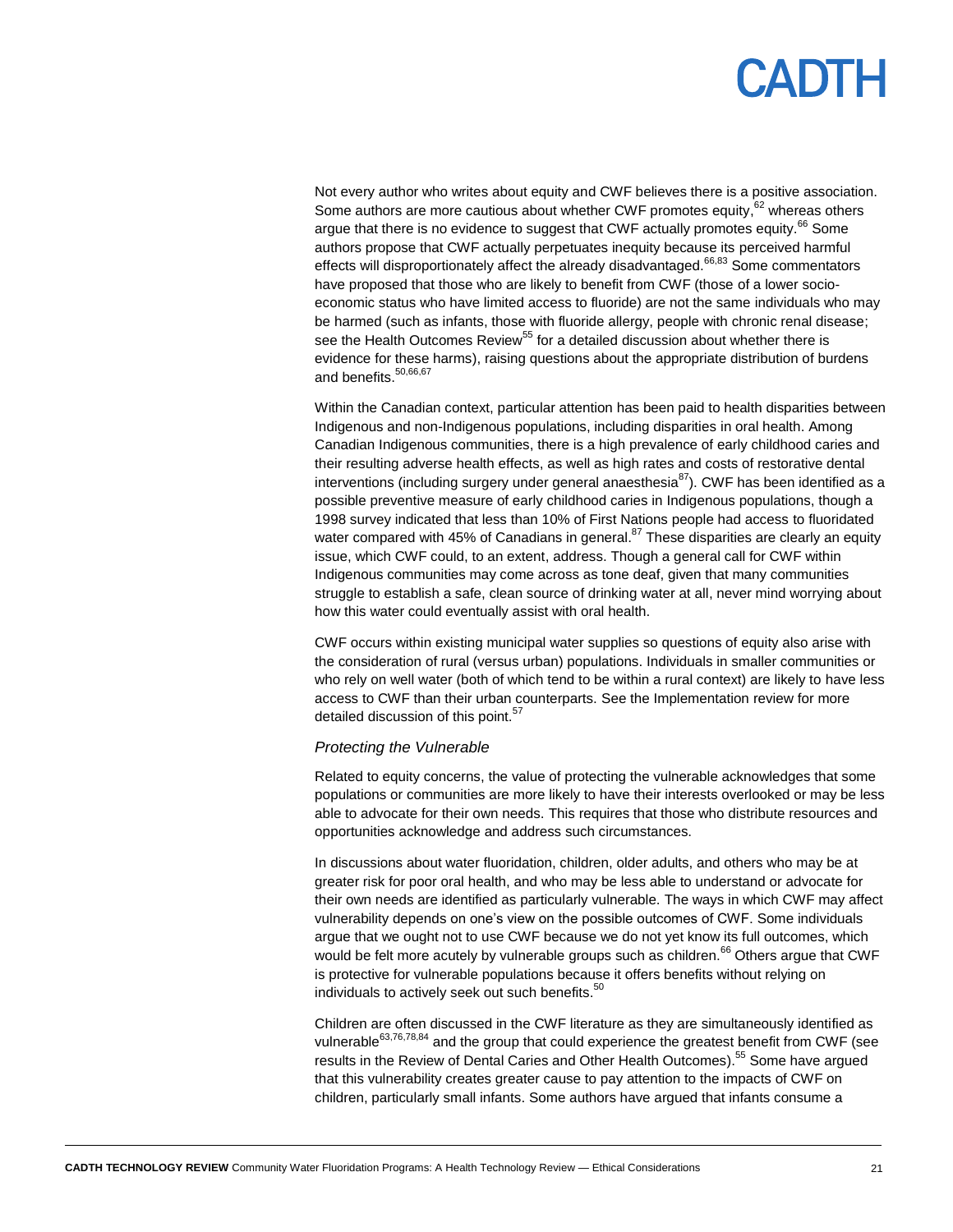## PANTH

disproportionate volume of fluids compared with adults in relation to their size, which could lead to several fold higher doses of fluoride (again, compared with adults), suggesting that greater attention to the impacts of fluoride on infants is necessary.<sup>84</sup>

Others start with the concern that children are vulnerable with regard to their oral health because they rely on the knowledge and behaviour of others (usually parents) and are generally not in a position to make informed choices about their own dental health.<sup>62</sup> Other modes of fluoride provision (such as fluoridated milk, salt, and toothpaste) have advantages because they offer choice to adults, but they have the disadvantage of reaching fewer kids in light of this choice. $^{63}$  CWF better protects children, it is argued, because it does not rely on the choices of the adults in children's lives to enable access to the benefits of fluoridation.<sup>62</sup> Some go so far as to argue that the vulnerability of children justifies overriding personal freedoms that come from choice; we can respect the freedom of choice of an adult eating sugary foods and not brushing their teeth, but this ceases to become a freedom when children are encouraged (explicitly or implicitly) to do the same.<sup>65</sup>

#### *Community Water Fluoridation Costs*

Considerations of justice and equity arise with the examination of costs of a particular technology. It is appropriate to consider who bears the cost, how these burdens are distributed, and whether such costs limit access to others resources or goods. See the Economics report for a detailed analysis on the costs and budget impacts of CWF.

Some authors argue that CWF will lead to decreased public costs over time due to the overall reduction in caries.<sup>66</sup> Others see it as a matter of public stewardship that decisions be made (such as to engage in CWF) that result in needing fewer resources in the future (e.g., to treat caries in children $81$ ). This argument anticipates that CWF will lead to a reduced need for health resources because it will minimize the need for restorative dental treatment and infections (especially those requiring hospitalization and other medical treatment) that can be caused by caries.<sup>51</sup> Other authors worry about a direct effect on access to dental care if those who have preventable caries require time in the dentist's chair to "mend the error of their ways."<sup>65</sup>

Other authors argue that the benefits (in terms of costs) of CWF are overstated and that when one considers the maintenance and replacement costs of CWF it does not sufficiently offset any cost savings that CWF may accrue. $66$  In particular, some authors note that any cost savings of CWF could be offset by the costs of fluorosis, which may require restorative dental treatment to address.<sup>65</sup>

Whatever the figures, it is noted that the overall health utilization costs of dental care are especially relevant in the case of CWF, as most oral health care services are not included in publicly funded health care schemes and are thus borne directly by the individual or through private insurance companies. 51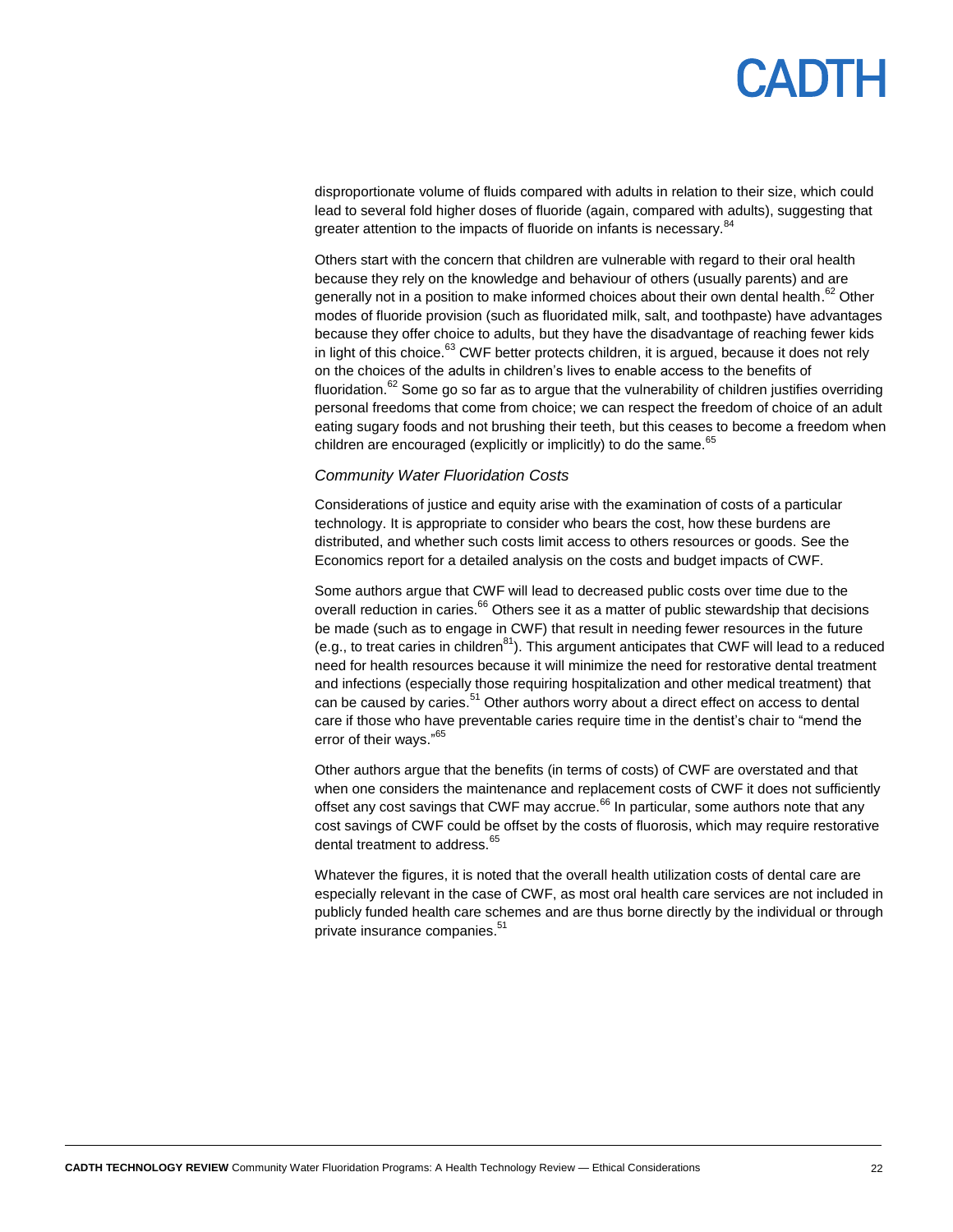

#### **Implications for This Health Technology Assessment**

The results of the systematic review of the ethics literature discussed previously raise several issues that can be examined in light of the empirical findings of both the Review of Dental Caries and Other Health Outcomes and the Economic analysis.<sup>56</sup>

In examining the impact of CWF (Question 1), the Review of Dental Caries and Other Health Outcomes found insufficient evidence to conclude that there is an association between water fluoridation and a reduction in the disparity in dental caries in deciduous and permanent teeth by socio-economic status. Further, there was limited evidence for no association between water fluoridation and a reduction in the disparity in dental caries experienced in deciduous and permanent teeth by Indigenous status. There was, however, limited evidence for an association between water fluoridation and a reduction in the disparity in dental caries experience in deciduous and permanent teeth and hospital admissions for caries-related dental extraction by levels of deprivation. When looking at the potential disparities that may arise from cessation of CWF (Question 2), the Review of Dental Caries and Other Health Outcomes found limited evidence for no association between CWF cessation and change in disparities in dental caries in children by levels of deprivation.

While individual studies have shown decreased inequities in communities with CWF compared with those without, $7^8$  the data gathered through the Review of Dental Caries and Other Health Outcomes suggest inconclusive and mixed results regarding whether CWF has a measurable effect on equity.<sup>55</sup> Children of lower socio-economic groups experience higher incidences of dental caries than those of higher socio-economic groups, regardless of the presence of absence of CWF.

These findings do not mean that CWF does not offer benefit (the Review of Dental Caries and Other Health Outcomes found that it does) but rather, it shows that individuals benefit roughly equally (rather than those who are worse off benefiting more than those who are better off). This overall benefit raises questions about justice when it comes to the distribution of CWF across the country. Proponents have argued that CWF is nondiscriminatory and beneficial; however, this is only true within populations served by a fluoridated municipal water supply. The Implementation review indicates that only 37% of Canadians have access to CWF, which, if it is truly beneficial, leaves a significant proportion of individuals who do not have access to this benefit (not to mention the proportion of Canadians who do not have access to safe drinking water at all).<sup>13,57</sup>

This sporadic distribution of CWF also maps along other demographic lines, including between urban and rural populations, and among urban populations, according to wealth. Larger, wealthier cities tend to have CWF programs (with a few exceptions), whereas smaller, less well-off cities do not (see the Implementation review for more details).<sup>57</sup> All of these factors point to larger questions of equality in access to CWF. The ethical challenges arise, therefore, not with the absence of impact on equity between CWF and non-CWF communities, but with overall inequalities in access to programs shown to be beneficial for oral health.

With regard to the distribution of burden of costs, the results of the Ethics review suggested that oral health costs are generally borne by private individuals, indicating that they would be the beneficiaries in any reduction in costs with the implementation of CWF, as well as the bearers of additional costs should CWF be discontinued (or never implemented). This was confirmed in the Economic Analysis, which found that the primary investors in CWF (unless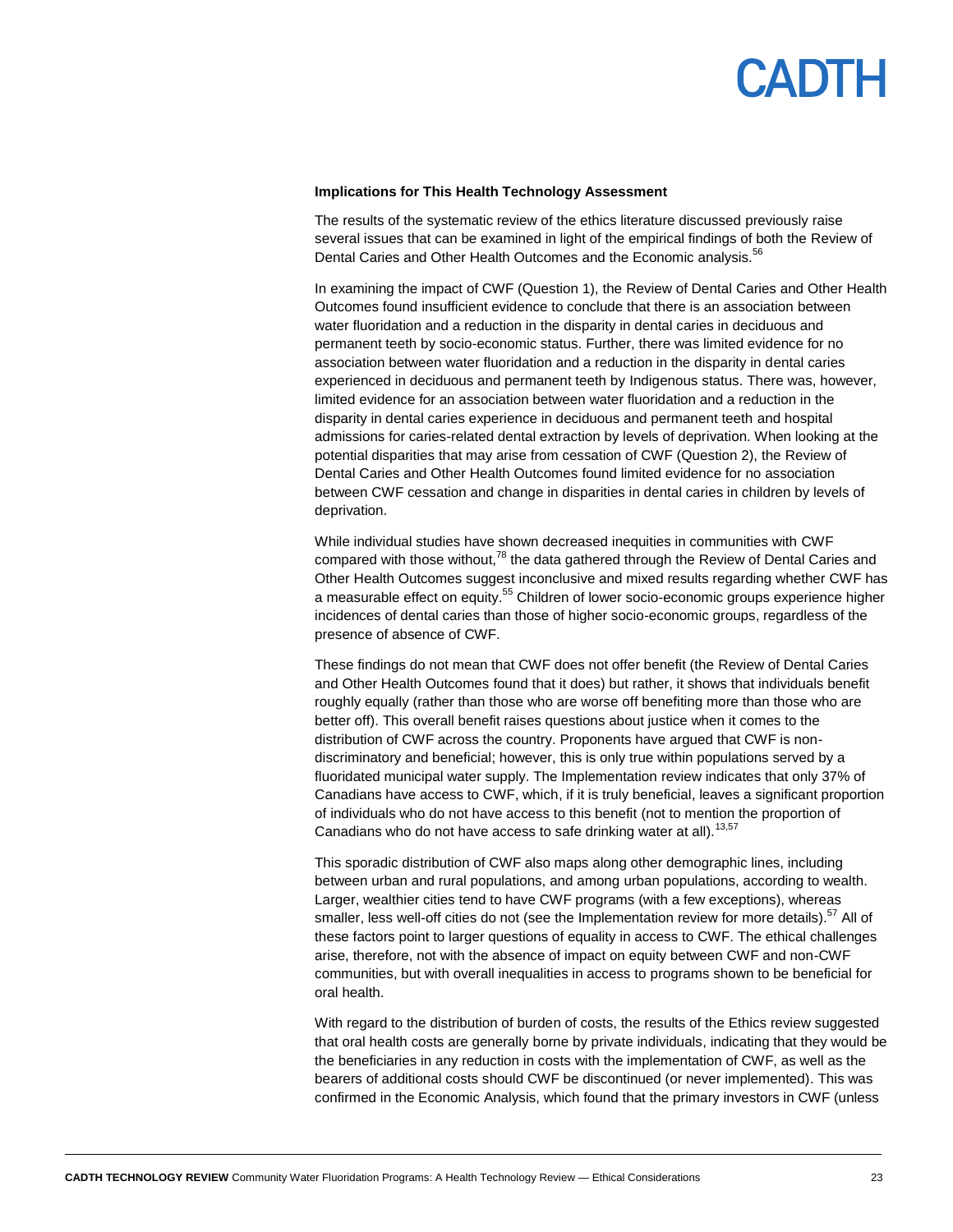subsidized by provincial funders, as in Quebec) are the municipalities, whereas the primary beneficiaries seem to be private (including private insurance and out-of-pocket customers) and, to a lesser extent, provincial, territorial, and federal governments.<sup>51</sup>

This HTA did not find that CWF promoted equity (i.e., a reduction of oral health disparity) to the extent that some studies have found. $^{78,79}$  Nevertheless, municipal CWF programs fulfill some dimensions of equity because among the households connected to the system, every tap has access to the fluoride adjustment, regardless of the demographics of those in the home.

#### *Duties of the State*

For some, the differing perspectives about the ethical permissibility of CWF arise with foundational views about what is the appropriate role of the state in promoting individual and population health. In nations like Canada,<sup>51</sup> it is generally accepted that the state (usually national, provincial, and municipal governments) has some role in preserving and promoting the public good, though perspectives about how this should be done vary. Within the context of CWF, some of the differing views about its permissibility arise with divergent perspectives on the appropriate role of government and, in particular, the extent to which governments can be permitted to limit individual choice and liberty. This question may be particularly complex within the context of oral health as it is less clear who, be it the state, the private sector, or the individual is (or ought to be) responsible for teeth. $81$  And, as with many aspects of the debate on CWF, perspectives are also heavily informed by beliefs about the health impacts (positive and negative) of adjusting fluoride in water sources.

Several articles retrieved in the Ethics review argue that it is the duty of the state to secure the common good of citizens, and that water fluoridation is consistent with this duty, even if it means that CWF restricts the rights of those who do not wish to have fluoride in their tap water.<sup>61,73,84</sup> This is especially true if there is no other suitable, practicable, and effective means to achieve the goals of CWF, though some caution that overriding autonomy can only be justified if there is evidence of benefit of the good consequence.  $62,67$ 

A number of other authors propose that while governments may have a role in promoting the good for its citizens, the state ought not to override individual autonomy to improve oral health.<sup>61,68,75,83</sup> Some authors present the view that it may be appropriate for the state to limit individual choice when the health impacts of not doing so would be serious, but argue that tooth decay does not qualify as a serious health threat, so the usurping of individual rights is not justified.<sup>70</sup> Whether or not tooth decay is a serious health threat is a matter of debate, of course. Recent media reports have suggested that dental care under anesthesia is risky for children<sup>88,89</sup> and further, that oral disease is connected to other serious health issues like cardiovascular disease.<sup>90</sup>

Echoing the discussions earlier in this section about fluoride as medication, some authors propose that health interventions in the name of public health, which involve intervention at a personal level (which they propose fluoridation is), bring public health into the realm of medical practice. This puts public health interventions like water fluoridation in tension with the regulatory and ethical frameworks that guide clinical practice, and so, could put the state in conflict with professional roles in health care.<sup>83</sup> It has also been pointed out that some state's commitments seem to conflict with CWF; for example, one author said that Article 2 of the Council of Europe's Convention for the Protection of Human Rights and Dignity of the Human Being with Regard to the Application of Biology and Medicine indicates that an individual's choice with respect to their treatment for medical conditions takes precedent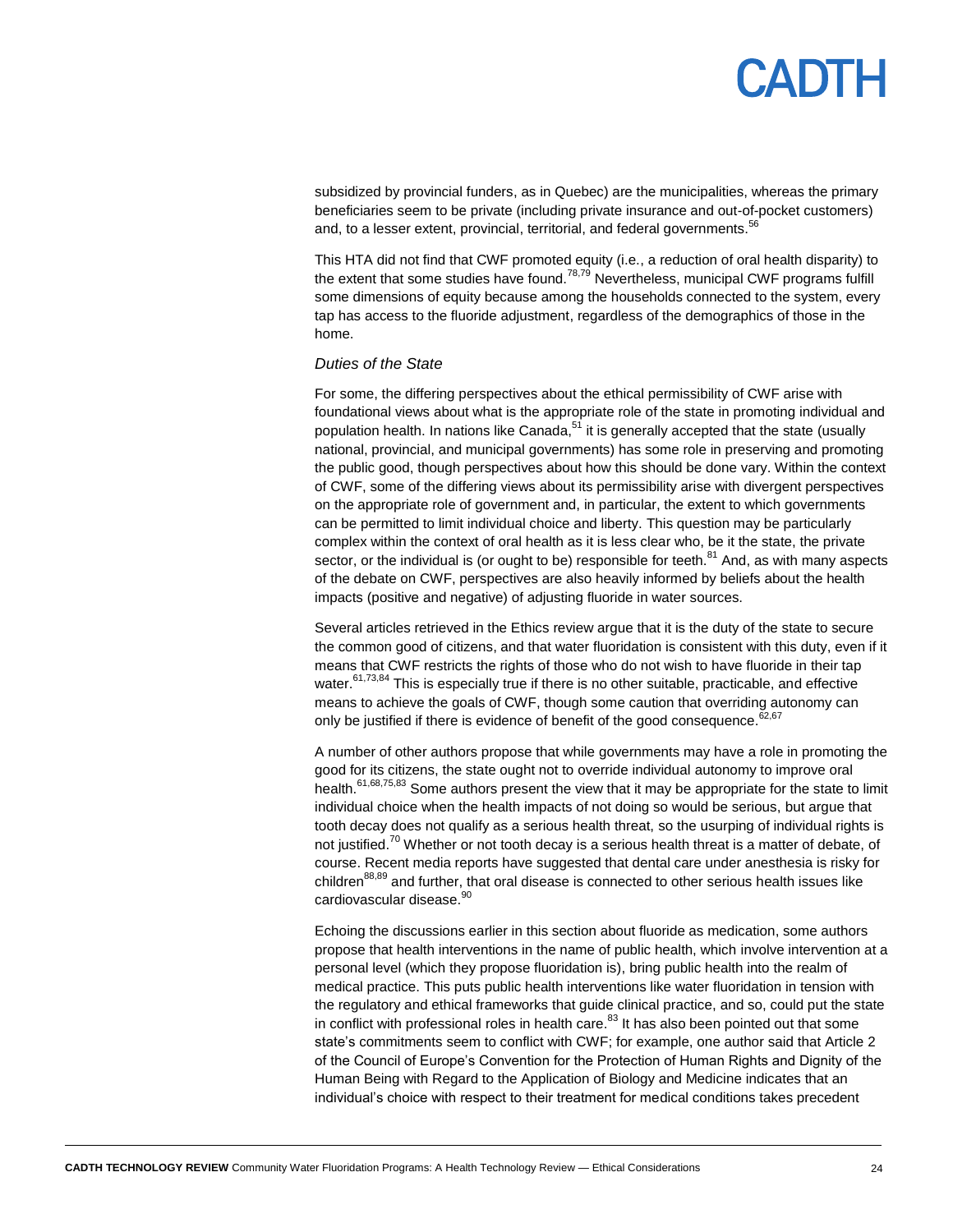over state objectives,<sup>70</sup> suggesting that this convention ought to be respected and CWF not provided.

Several authors have explored how the state ought to go about making decisions regarding CWF. Within the ethics systematic review, a number of retrieved articles considered what the appropriate approach would be to decision-making regarding water fluoridation. Several articles proposed that a careful decision-making procedure is the most ethically appropriate way to arrive at CWF decisions as such a process (done well) would allow for the careful distribution of information, a broad inclusion of diverse perspectives, and the communication of rationale and process between decision-makers and constituents.<sup>62,63,91</sup> Such processes would allow for robust public justification and could be responsive to local views.<sup>77</sup> Crucial to this approach would be a fair, accurate, and robust provision of accurate information about the impacts of water fluoridation and dental disease.<sup>50,73,81</sup>

#### **Implications for This Health Technology Assessment**

The appropriate role of the state cannot be settled through an ethics analysis of a particular technology. The purpose of outlining this issue here is to show that CWF does, perhaps to a greater extent than other health technologies, depend on broader perspectives about the nature of the structure of society and the interplay between individual and collective interests. Policy-makers and leaders considering CWF will need to consider the sociopolitical context of their jurisdiction when making decisions regarding this technology. In general, there is strong ethics support within public health ethics in favour of governments advocating for and promoting the overall good of the populations they serve.

#### <span id="page-24-0"></span>**Discussion**

This HTA conceptualizes CWF as a public health intervention, so a public health ethics framework can be helpful to synthesize the multiple ethical considerations raised in the section above. There are several (though mostly similar) public health ethics frameworks which could be used to analysis CWF, the discussion will proceed using the one proposed by Childress and Bernheim<sup>92</sup> as it is comprehensive, and well supported in the ethics literature. The framework proposes that the ethical permissibility of a public health measure should be evaluated according to its effectiveness, necessity, restrictiveness of means, proportionality, impartiality, and the extent to which it has public justification. The following section considers CWF with each of these.

#### **Effectiveness**

The intention of CWF programs is to improve the oral health of populations. As previously discussed, the review of the health outcomes evidence for this HTA (as reported in the Review of Dental Caries and Other Health Outcomes) has found that there is consistent evidence for an association between CWF and a reduction in dmft in children, a reduction in DMFS in children, a reduction in caries prevalence and an increase in the proportion of caries-free deciduous teeth in children, a reduction in caries in permanent teeth (measured using DMFS and DMFT) in both children and adults, and a reduction in caries prevalence and increase in the proportion of caries-free permanent teeth in children and adolescents.<sup>55</sup> This (in addition to other outcomes for dental health reported in the Review of Dental Caries and Other Health Outcomes) suggests that there is sufficient evidence to show that CWF does lead to improved oral health outcomes. With this finding, it is reasonable to conclude that CWF satisfies the effectiveness criterion in this framework. Given this evidence for effectiveness, along with the background assumption that any impact of CWF is within a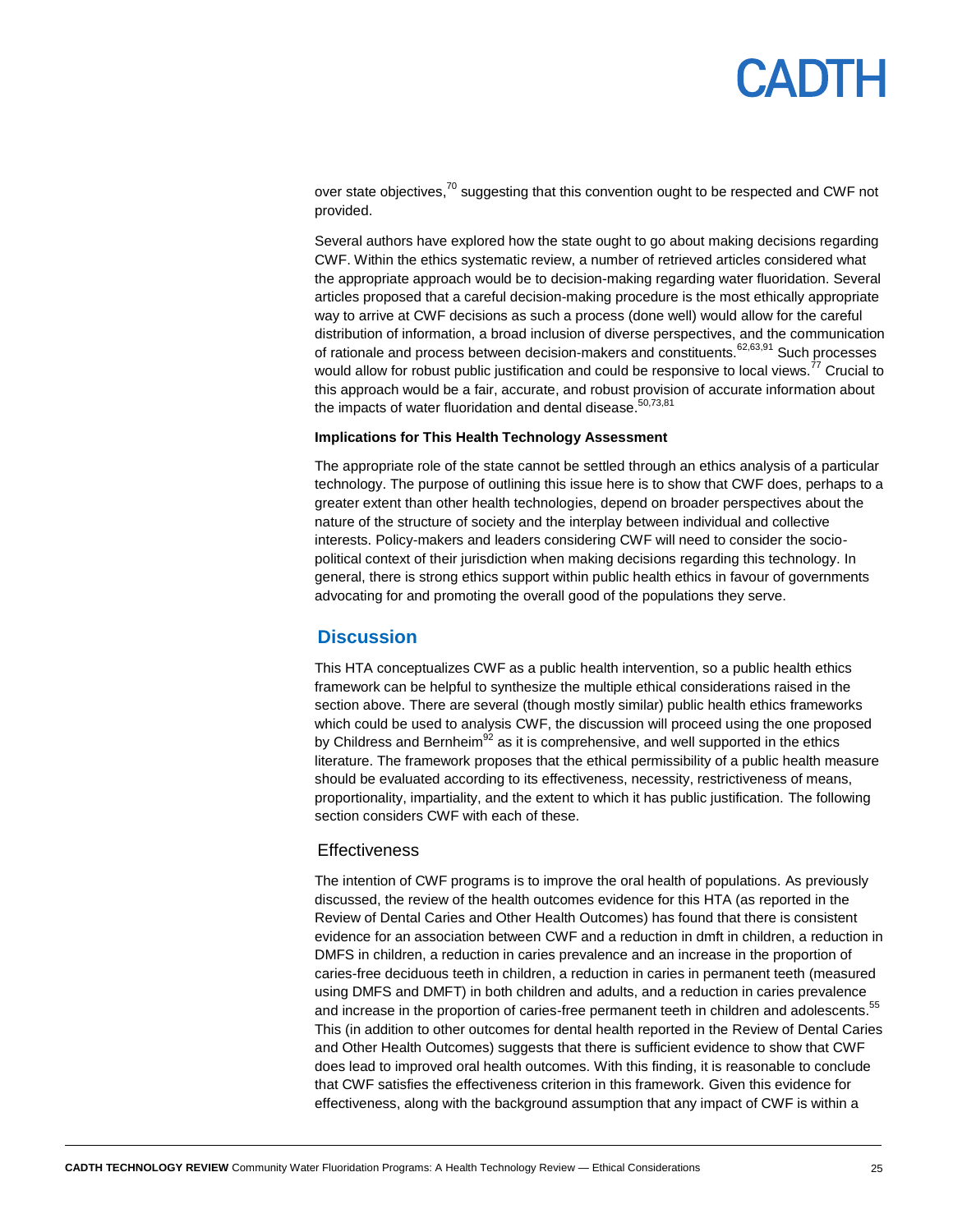context of widespread use of other fluoride modalities (e.g., toothpaste), it is reasonable to question what the potential effects of cessation may be. Further evidence from jurisdictions that have stopped CWF will be necessary to understand the ethical implications of CWF cessation.

#### **Necessity**

This criterion inquires whether the particular intervention is necessary to achieve the intended goal, or whether some alternative could achieve the same result. In the context of this HTA it raises the question about whether improvements in oral health could be achieved through methods other than CWF.

A systematic comparison of CWF with other fluoride delivery modalities or oral health interventions is beyond the scope of this HTA. Studies retrieved for this ethics analysis suggest that alternatives to CWF are less likely to be as effective and are likely to be more costly,<sup>78,79</sup> which would lead to the conclusion that CWF is necessary to achieve its intended outcomes, at least at the same level of cost. It would be premature to conclude this with certainty, however, as a systematic review of the literature to examine these comparative questions was not completed as part of this HTA. Further, there is insufficient data from communities who have ceased CWF, which again makes it difficult to determine both the necessity of CWF, and therefore the ethical implications of ceasing CWF.

#### Least Restrictive or Intrusive Means

This criterion (discussed in some detail in the previous section) raises questions about whether the goal of the public health intervention could be achieved with methods that are less restrictive or intrusive to individuals and populations. One of the major ethical arguments against CWF is that it entails providing fluoridated water to individuals without their expressed consent, and, by virtue of it being added to the municipal water supply, is difficult to avoid. Other arguments have suggested that while CWF is restrictive and intrusive in the sense that it changes the nature of one's tap water in a way that may be difficult to reverse, it is comparatively less intrusive than other public health interventions because it does not require a change in behaviour, nor does it restrict the physical liberty of individuals. $^{33}$  Once again, a full analysis of this criterion requires that we have some information of the effectiveness of CWF comparators, which was not included in this work.

#### Proportionality

The criterion of proportionality (also discussed in the previous section) says that an intervention can only be justified if its benefits are proportionate to its expected burdens. As indicated in the Review of Dental Caries and Other Health Outcomes, the evidence gathered suggest that CWF does achieve important oral health goals, with very little evidence of harms or burdens, apart from some incidence of fluorosis.<sup>55</sup> This suggests that CWF is a proportional public health intervention.

#### Impartiality

Related to questions of fairness, the impartiality criterion inquires whether the public health intervention is applied consistently across demographics. Interventions that meet this criterion are applied based on objective health needs rather than criteria such as ethnicity or socio-economic class. As discussed in the section on equity above, many have argued that CWF is particularly democratic because, at least within the communities where CWF is in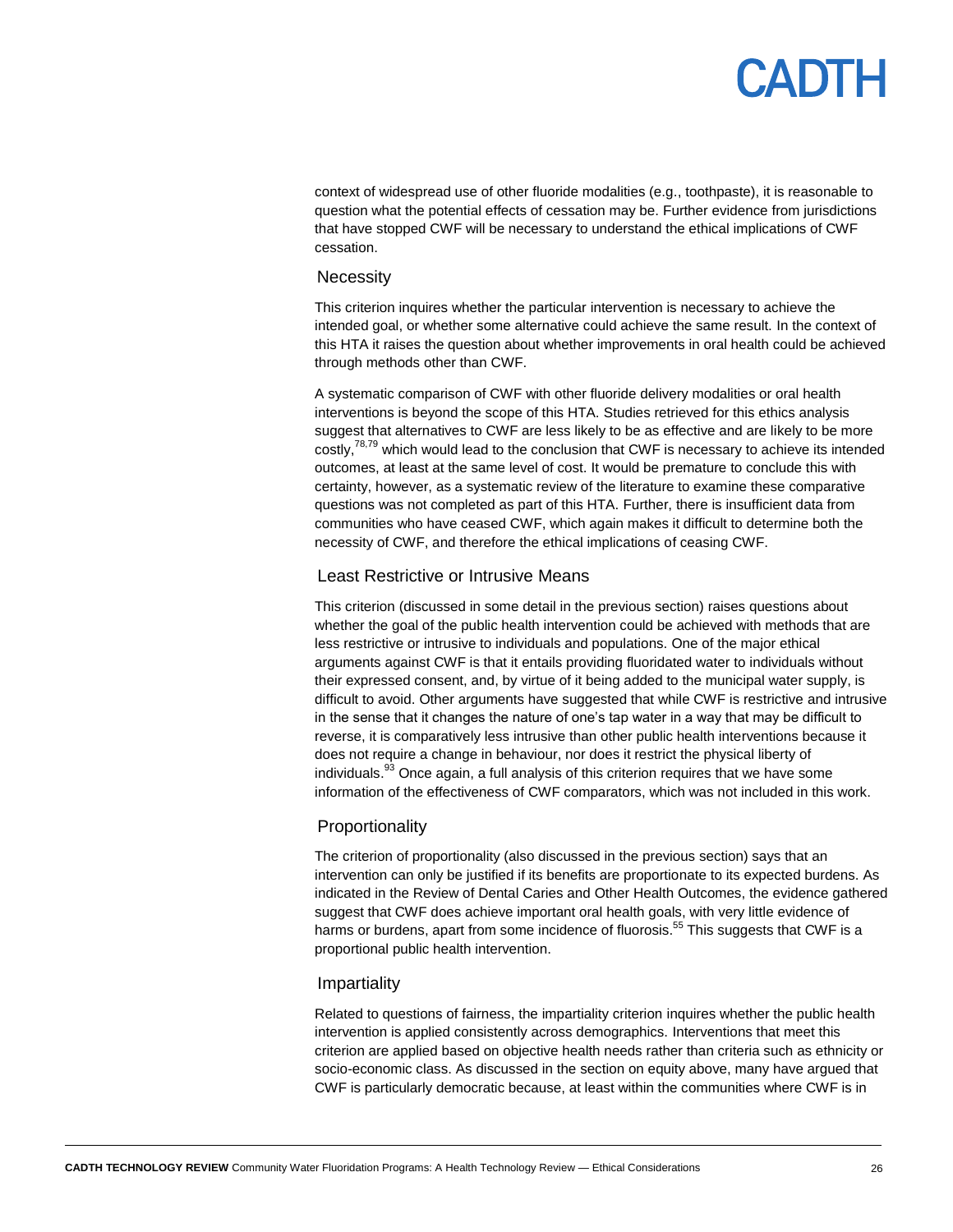## **ANTE**

use, it is available in every household, regardless of the neighbourhood or its occupants. In this way it does satisfy the criterion of impartiality.

#### Public Justification

This criterion is based on a foundational view that governance decisions (including public health interventions) must provide the public with reasons, explanations, and justifications for the practice.<sup>92</sup> Rather than being a criterion for the technology itself, the question of public justification is an inquiry into the way CWF is implemented and operationalized. In communities where CWF was introduced as the result of a public process (e.g., a plebiscite) and where information about fluoride adjustment was readily available, it seems reasonable to conclude that CWF meets the criterion of public justification. It is also theoretically possible that CWF could be used in a way that does not satisfy this standard.

### <span id="page-26-0"></span>**Is Community Water Fluoridation Ethically Justified?**

CWF is ethically justified because (per the evidence identified in the Health Outcomes review)<sup>55</sup> it effectively improves public oral health with few harms and side effects. It is also an impartial intervention because, within communities where it is available, it is provided to all households, irrespective of status or wealth. Even though there are strong ethical arguments in favour of CWF, it will remain ethically controversial because it is provided without the direct consent of those who receive the intervention. In the case of CWF, this can be ethically justified because its public health benefits are significant enough to override the concerns related to individual choice.

In December of 2018, the Public Health Agency of Canada's Public Health Ethics Consultative Group conducted an ethics analysis on CWF in Canada.<sup>94</sup> The findings of the report identified common themes found in this analysis and also provided recommendations to address gaps in current knowledge or specific needs. The report concluded that CWF is ethically permissible and justified from a public health benefits perspective.

This HTA's scope was to evaluate CWF, and not to systematically examine other oral health interventions, so it is not possible to compare CWF with other oral health using an ethics lens. This means that it is not possible to examine with certainty whether CWF is strictly necessary (i.e., that there isn't an alternative that would be equally effective) or whether CWF entails the least restrictive approach to attain its goals. Nevertheless, this examination of CWF alone indicates that there is sufficient ethics justification to provide CWF in communities.

### <span id="page-26-1"></span>**Summary of Relevant Ethical Issues**

This report describes ethical issues related to CWF. As noted, separate reports on the assessment of the health outcomes, $^{55}$  economic considerations, $^{59}$  implementation issues, $^{57}$ and environmental impact<sup>58</sup> for CWF are available as part of the full HTA review on this topic.

CWF has been ethically controversial since its early implementation in the mid-20<sup>th</sup> century. The ethical debate surrounds four key concerns: respect for individual autonomy and choice, promoting benefit and avoiding harms, promoting equity and fairness, and the appropriate role of the state in imposing interventions among populations. Opponents of CWF may hold a position comprised of a combination of perspectives, which may include the view that CWF is a forced implementation that does not respect individual choice; that the evidence of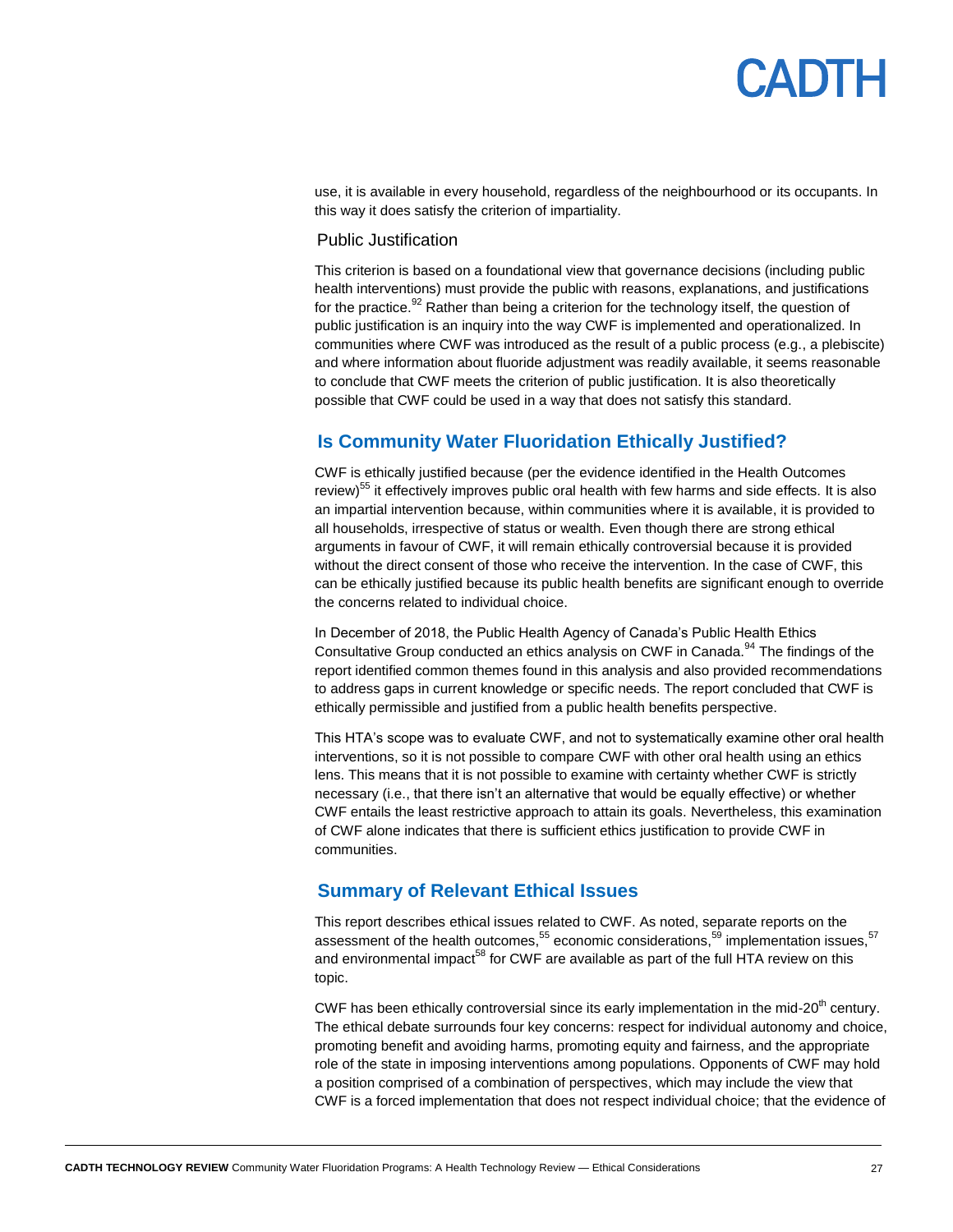benefit for CWF is insufficient or that there is evidence that it is, in fact, harmful; the view that CWF reinforces inequity by creating harm for particular groups; and that CWF programs are not consistent with what should be the role of governments. Proponents of CWF may argue that the restrictions on individual choice are justified by the benefits created by CWF, that there *is* good evidence that CWF is beneficial and creates few harms, that CWF promotes equity by improving the health of those in society who are less well off, and that it is appropriate for governments to take steps to promote the health of the populations they serve.

Of note, varying perspectives on CWF can be a result of differing views on the facts (i.e., whether CWF improves oral health outcomes) and on values (e.g., how to balance considerations of autonomy with those of maximizing benefit). The ethics analysis works within the evidence gathered by experts who have developed other domains of this HTA. With this approach, it is taken to be true that CWF does improve oral health (see the Review of Dental Caries and Other Health Outcomes for more detail) and that it ultimately results in reduced financial burden, especially for private consumers and private insurance companies (see the Economic analysis for more detail). 55,56

Overall, this ethics analysis concludes that CWF is ethically justified because it effectively improves public oral health with few harms and side effects. It is also an impartial intervention because, within communities where it is available, it is provided to all households, irrespective of status or wealth. It has not been possible to arrive at any conclusions about the ethics of CWF cessation, because there is currently insufficient evidence about the effects of cessation. Even though there are strong ethical arguments in favour of CWF, it will remain ethically controversial because it is provided without the direct consent of those who receive the intervention. In the case of CWF, this can be ethically justified because the balance of its public health benefits outweigh its measured harms, and are significant enough to override the concerns related to individual choice.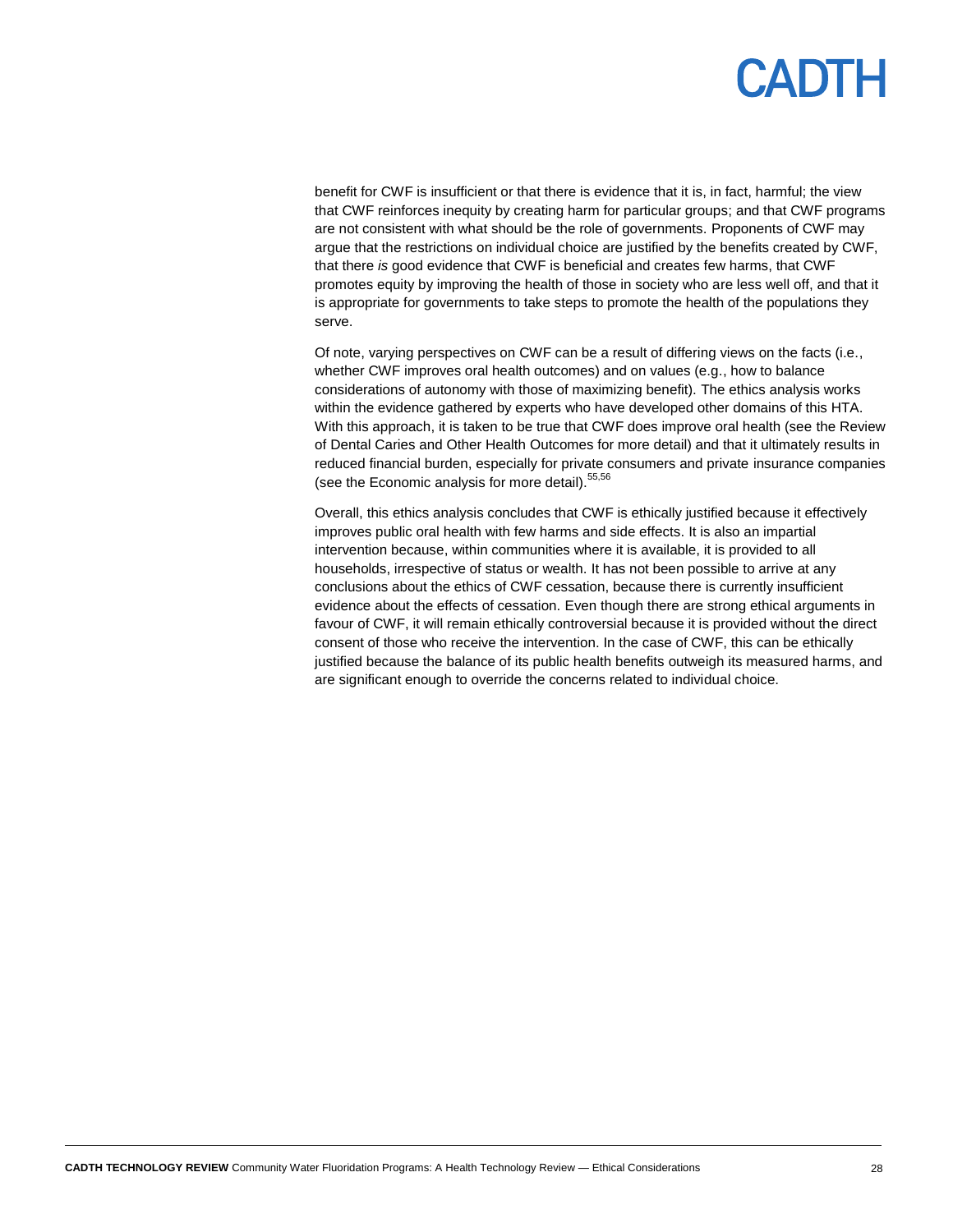### **ADIL**

### <span id="page-28-0"></span>**References**

- 1. Behrman RE, Kliegman RM, Arvin AM, editors. *Nelson textbook of pediatrics.* 15th ed. Philadelphia (PA): W.B. Saunders Co.; 1996.
- 2. Health Canada. Report on the findings of the oral health component of the Canadian Health Measures Survey 2007-2009. Ottawa (ON): Government of Canada; 2010[: http://publications.gc.ca/collections/collection\\_2010/sc-hc/H34-221-2010-eng.pdf.](http://publications.gc.ca/collections/collection_2010/sc-hc/H34-221-2010-eng.pdf) Accessed 2018 Aug 2.
- 3. Ripa LW. A half-century of community water fluoridation in the United States: review and commentary. *J Public Health Dent.* 1993;53(1):17-44.
- 4. Locker D, Matear D. *Oral disorders, systemic health, well-being and the quality of life: a summary of recent research evidence.* Toronto (ON): University of Toronto; 2000.
- 5. Low W, Tan S, Schwartz S. The effect of severe caries on the quality of life in young children. *Pediatr Dent.* 1999;21(6):325-326.
- 6. Ayhan H, Suskan E, Yildirim S. The effect of nursing or rampant caries on height, body weight and head circumference. *J Clin Pediatr Dent.*  1996;20(3):209-212.
- 7. Jackson SL, Vann WF, Jr., Kotch JB, Pahel BT, Lee JY. Impact of poor oral health on children's school attendance and performance. *Am J Public Health.*  2011;101(10):1900-1906. [http://www.ncbi.nlm.nih.gov/pmc/articles/PMC3222359.](http://www.ncbi.nlm.nih.gov/pmc/articles/PMC3222359) Accessed 2017 Oct 31.
- 8. Gift HC, Reisine ST, Larach DC. The social impact of dental problems and visits. *Am J Public Health.* 1992;82(12):1663-1668. [http://www.ncbi.nlm.nih.gov/pmc/articles/PMC1694558.](http://www.ncbi.nlm.nih.gov/pmc/articles/PMC1694558) Accessed 2017 Oct 31.
- 9. Clarke M, Locker D, Berall G, Pencharz P, Kenny DJ, Judd P. Malnourishment in a population of young children with severe early childhood caries. *Pediatr Dent.* 2006;28(3):254-259.
- 10. Offenbacher S, Katz V, Fertik G, et al. Periodontal infection as a possible risk factor for preterm low birth weight. *J Periodontol.* 1996;67(10 Suppl):1103- 1113.
- 11. Dasanayake AP. Poor periodontal health of the pregnant woman as a risk factor for low birth weight. *Ann Periodontol.* 1998;3(1):206-212.
- 12. National health expenditure trends, 1975 to 2018. Ottawa (ON): Canadian Institute for Health Information; 2018: [https://www.cihi.ca/sites/default/files/document/nhex-trends-narrative-report-2018-en-web.pdf.](https://www.cihi.ca/sites/default/files/document/nhex-trends-narrative-report-2018-en-web.pdf) Accessed 2019 Jan 15.
- 13. The state of oral health in Canada. Ottawa (ON): Canadian Dental Association; 2017: [https://www.cda](https://www.cda-adc.ca/stateoforalhealth/_files/TheStateofOralHealthinCanada.pdf)[adc.ca/stateoforalhealth/\\_files/TheStateofOralHealthinCanada.pdf.](https://www.cda-adc.ca/stateoforalhealth/_files/TheStateofOralHealthinCanada.pdf) Accessed 2018 Mar 3.
- 14. Water fluoridation: questions & answers. Toronto (ON): University of Toronto, Faculty of Dentistry, Dental Public Health program; 2012: [http://www.caphd.ca/sites/default/files/WaterFluoridationQA.pdf.](http://www.caphd.ca/sites/default/files/WaterFluoridationQA.pdf) Accessed 2017 Oct 31.
- 15. Health Canada. Guidelines for Canadian drinking water quality: guideline technical document -- fluoride. Ottawa (ON): Health Canada, Healthy Environments and Consumer Safety Branch, Water, Air and Climate Change Bureau; 2010[: https://www.canada.ca/content/dam/canada/health](https://www.canada.ca/content/dam/canada/health-canada/migration/healthy-canadians/publications/healthy-living-vie-saine/water-fluoride-fluorure-eau/alt/water-fluoride-fluorure-eau-eng.pdf)[canada/migration/healthy-canadians/publications/healthy-living-vie-saine/water-fluoride-fluorure-eau/alt/water-fluoride-fluorure-eau-eng.pdf.](https://www.canada.ca/content/dam/canada/health-canada/migration/healthy-canadians/publications/healthy-living-vie-saine/water-fluoride-fluorure-eau/alt/water-fluoride-fluorure-eau-eng.pdf) Accessed 2017 Oct 31.
- 16. Hutton WL, Linscott BW, Williams DB. The Brantford fluorine experiment. Interim report after five years of water fluoridation. *Can J Public Health.*  1951;42(3):81-87.
- 17. Connor RA. Editorial. Twenty-fifth anniversary of fluoridation. A public health success story. *Can J Public Health.* 1970;61(4):283-284.
- 18. Dunton EA. Two fluoridation health surveys in Ontario. *Can J Public Health.* 1967;58(7):319-323.
- 19. Smith AG. The Brantford fluorine experiment. *J Can Dent Assoc.* 1946;12:11-14.
- 20. Featherstone JD. Prevention and reversal of dental caries: role of low level fluoride. *Community Dent Oral Epidemiol.* 1999;27(1):31-40.
- 21. Singh KA, Spencer AJ, Armfield JM. Relative effects of pre- and posteruption water fluoride on caries experience of permanent first molars. *J Public Health Dent.* 2003;63(1):11-19.
- 22. Singh KA, Spencer AJ. Relative effects of pre- and post-eruption water fluoride on caries experience by surface type of permanent first molars. *Community Dent Oral Epidemiol.* 2004;32(6):435-446.
- 23. Singh KA, Spencer AJ, Brennan DS. Effects of water fluoride exposure at crown completion and maturation on caries of permanent first molars. *Caries Res.* 2007;41(1):34-42.
- 24. Newbrun E, editor. *Fluorides and dental caries.* Springfield (IL): Charles C. Thomas; 1986.
- 25. Groeneveld A, Van Eck AA, Backer DO. Fluoride in caries prevention: is the effect pre- or post-eruptive? *J Dent Res.* 1990;69 Spec No:751-755.
- 26. Hamilton IR. Biochemical effects of fluoride on oral bacteria. *J Dent Res.* 1990;69 Spec No:660-667.
- 27. Lambrou D, Larsen MJ, Fejerskov O, Tachos B. The effect of fluoride in saliva on remineralization of dental enamel in humans. *Caries Res.*  1981;15(5):341-345.
- 28. Kamel MS, Thomson WM, Drummond BK. Fluoridation and dental caries severity in young children treated under general anaesthesia: an analysis of treatment records in a 10-year case series. *Community Dent Health.* 2013;30(1):15-18.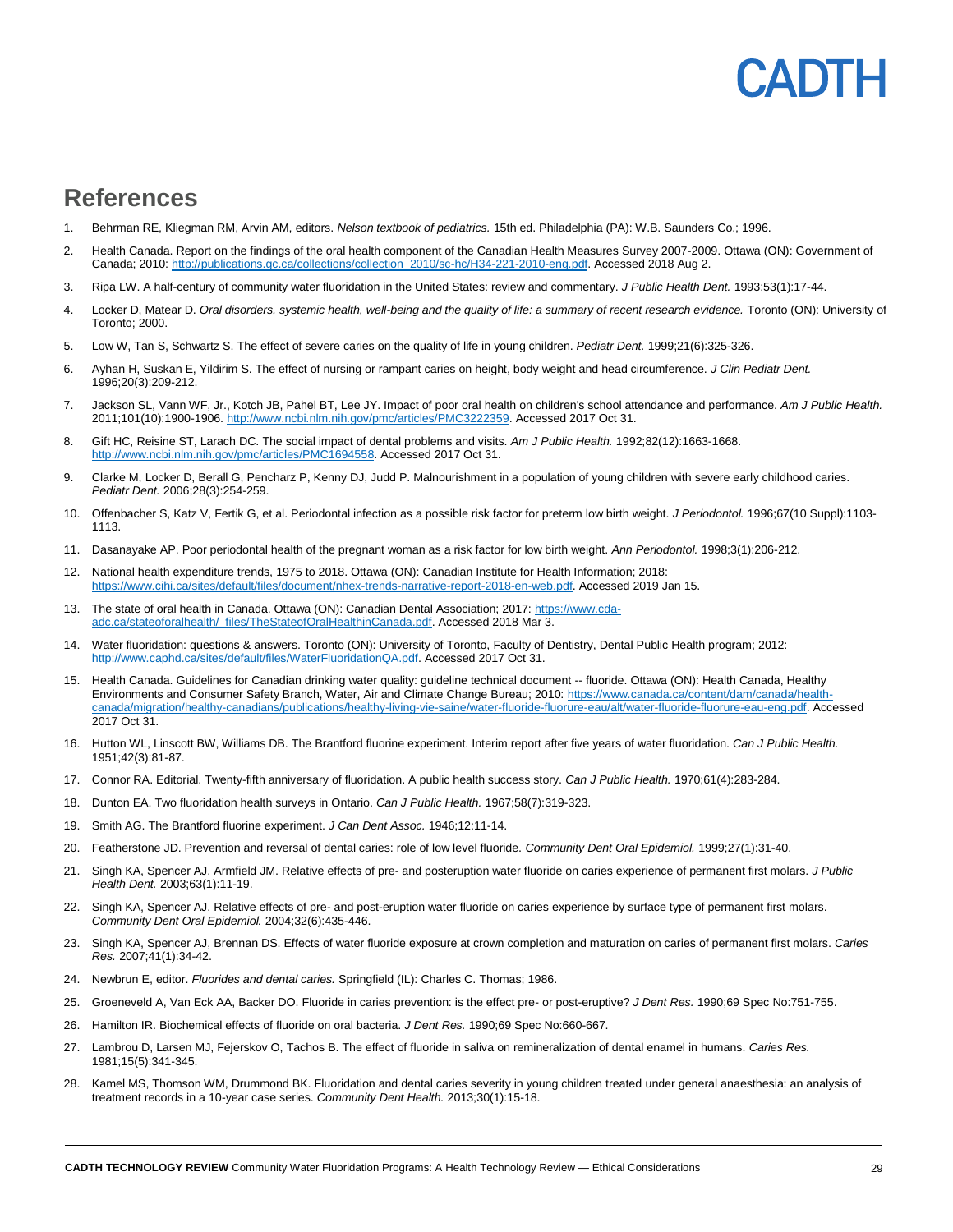## EADH

- 29. Centers for Disease Control and Prevention (CDC). Water fluoridation and costs of Medicaid treatment for dental decay--Louisiana, 1995-1996. *MMWR Morb Mortal Wkly Rep.* 1999;48(34):753-757[. https://www.cdc.gov/mmwr/preview/mmwrhtml/mm4834a2.htm.](https://www.cdc.gov/mmwr/preview/mmwrhtml/mm4834a2.htm) Accessed 2017 Oct 31.
- 30. Seaman S, Thomas FD, Walker WA. Differences between caries levels in 5-year-old children from fluoridated Anglesey and non-fluoridated mainland Gwynedd in 1987. *Community Dent Health.* 1989;6(3):215-221.
- 31. Evans DJ, Rugg-Gunn AJ, Tabari ED. The effect of 25 years of water fluoridation in Newcastle assessed in four surveys of 5-year-old children over an 18 year period. *Br Dent J.* 1995;178(2):60-64.
- 32. Rugg-Gunn AJ, Carmichael CL, Ferrell RS. Effect of fluoridation and secular trend in caries in 5-year-old children living in Newcastle and Northumberland. *Br Dent J.* 1988;165(10):359-364.
- 33. Downer MC, Blinkhorn AS, Attwood D. Effect of fluoridation on the cost of dental treatment among urban Scottish schoolchildren. *Community Dent Oral Epidemiol.* 1981;9(3):112-116.
- 34. Chippendale I, Storey E. Declining attendances for general anaesthesia and tooth extractions in children following the fluoridation of Melbourne. *Aust Dent J.* 1988;33(5):415-419.
- 35. Whitford GM. The metabolism and toxicity of fluoride. *Monographs in oral science, vol. 16 (book 16)*. Basel (CH): S. Karger; 1996.
- 36. Whitford GM. Fluoride metabolism and excretion in children. *J Public Health Dent.* 1999;59(4):224-228.
- 37. Fluoride. *Nutrient reference values for Australia and New Zealand*. Version 1.1 ed. Canberra (AU): Australian Government, National Health and Medical Research Council; 2017.
- 38. Standing Committee on the Scientific Evaluation of Dietary Reference Intakes. Dietary reference intakes for calcium, phosphorus, magnesium, vitamin D and fluoride. Washington (DC): National Academy Press; 1997: https://www.ncbi.nlm.nih.gov/books/NBK109825/pdf/Bookshelf\_NBK109825.pdf. Accessed 2017 Oct 31.
- 39. Public Health Agency of Canada. The state of community water fluoridation across Canada: 2017 report. Ottawa (ON): Government of Canada; 2017: [https://www.canada.ca/content/dam/hc-sc/documents/services/publications/healthy-living/community-water-fluoridation-across-canada-2017/community](https://www.canada.ca/content/dam/hc-sc/documents/services/publications/healthy-living/community-water-fluoridation-across-canada-2017/community-water-fluoridation-across-canada-2017-eng.pdf)[water-fluoridation-across-canada-2017-eng.pdf.](https://www.canada.ca/content/dam/hc-sc/documents/services/publications/healthy-living/community-water-fluoridation-across-canada-2017/community-water-fluoridation-across-canada-2017-eng.pdf) Accessed 2018 Mar 29.
- 40. Perrella AM, Kiss SJ. Risk perception, psychological heuristics and the water fluoridation controversy. *Can J Public Health.* 2015;106(4):e197-e203.
- 41. Podgorny PC, McLaren L. Public perceptions and scientific evidence for perceived harms/risks of community water fluoridation: an examination of online comments pertaining to fluoridation cessation in Calgary in 2011. *Can J Public Health.* 2015;106(6):e413-e425.
- 42. Quinonez CR, Locker D. Public opinions on community water fluoridation. *Can J Public Health.* 2009;100(2):96-100.
- 43. Peckham S, Awofeso N. Water fluoridation: a critical review of the physiological effects of ingested fluoride as a public health intervention. *ScientificWorldJournal.* 2014;2014:293019[. http://www.ncbi.nlm.nih.gov/pmc/articles/PMC3956646.](http://www.ncbi.nlm.nih.gov/pmc/articles/PMC3956646) Accessed 2017 Sep 20.
- 44. Mork N, Griffin S. Perceived safety and benefit of community water fluoridation: 2009 HealthStyles survey. *J Public Health Dent.* 2015;75(4):327-336. [https://www.ncbi.nlm.nih.gov/pmc/articles/PMC4813797/.](https://www.ncbi.nlm.nih.gov/pmc/articles/PMC4813797/) Accessed 2017 Nov 22.
- 45. School dental health Calgary zone. Edmonton (AB): Alberta Health Services; 2018: https://www.albertahealthservices.ca/services/page13173.aspx. Accessed 2018 Jul 10.
- 46. Dental oral health. Regina (SK): Government of Saskatchewan; 2018[: https://www.saskatchewan.ca/residents/health/wellness-and-prevention/dental-oral](https://www.saskatchewan.ca/residents/health/wellness-and-prevention/dental-oral-health)[health.](https://www.saskatchewan.ca/residents/health/wellness-and-prevention/dental-oral-health) Accessed 2018 Jul 10.
- 47. Resolution on fluoride varnish programs for children at risk for dental caries. Fergus (ON): Wellington-Dufferin-Guelph Public Health; 2017: [https://wdgpublichealth.ca/sites/default/files/bh.01.may0317.r12\\_resolution\\_on\\_fluoride\\_varnish\\_programs\\_for\\_children\\_at\\_risk\\_for\\_dental\\_caries\\_access](https://wdgpublichealth.ca/sites/default/files/bh.01.may0317.r12_resolution_on_fluoride_varnish_programs_for_children_at_risk_for_dental_caries_access.pdf) [.pdf.](https://wdgpublichealth.ca/sites/default/files/bh.01.may0317.r12_resolution_on_fluoride_varnish_programs_for_children_at_risk_for_dental_caries_access.pdf) Accessed 2017 Oct 31.
- 48. McLaren L, McIntyre L. Drinking water fluoridation in Canada: review and synthesis of published literature. Calgary (AB): University of Calgary, Department of Health Sciences; 2011: [http://www.albertahealthservices.ca/poph/hi-poph-surv-phids-drinking-water-fluoridation.pdf.](http://www.albertahealthservices.ca/poph/hi-poph-surv-phids-drinking-water-fluoridation.pdf) Accessed 2018 Aug 2.
- 49. Cheng KK, Chalmers I, Sheldon TA. Adding fluoride to water supplies. *BMJ.* 2007;335(7622):699-702.
- 50. Cohen H, Locker D. The science and ethics of water fluoridation. *J Can Dent Assoc.* 2001;67(10):578-580. [http://www.cda-adc.ca/jcda/vol-67/issue-](http://www.cda-adc.ca/jcda/vol-67/issue-10/578.html)[10/578.html.](http://www.cda-adc.ca/jcda/vol-67/issue-10/578.html) Accessed 2018 Jan 29.
- 51. McNally M, Downie J. The ethics of water fluoridation. *J Can Dent Assoc.* 2000;66(11):592-593. [http://www.cda-adc.ca/jcda/vol-66/issue-11/592.html.](http://www.cda-adc.ca/jcda/vol-66/issue-11/592.html)  Accessed 2017 Nov 24.
- 52. McLaren L, Singhal S. Does cessation of community water fluoridation lead to an increase in tooth decay? A systematic review of published studies. *J Epidemiol Community Health.* 2016;70(9):934-940. [http://www.ncbi.nlm.nih.gov/pmc/articles/PMC5013153.](http://www.ncbi.nlm.nih.gov/pmc/articles/PMC5013153) Accessed 2017 Oct 31.
- 53. Moncton to debate return of fluoride in drinking water. Moncton (NB): CBC News; 2016: [http://www.cbc.ca/news/canada/new-brunswick/moncton-fluoride](http://www.cbc.ca/news/canada/new-brunswick/moncton-fluoride-water-meeting-1.3900235)[water-meeting-1.3900235.](http://www.cbc.ca/news/canada/new-brunswick/moncton-fluoride-water-meeting-1.3900235) Accessed 2017 Oct 31.
- 54. Cromwell A. Saint John councillor says province should pay for water fluoridation. Saint John (NB): Global News; 2016: [https://globalnews.ca/news/2980007/saint-john-councillor-says-province-should-pay-for-water-fluoridation/.](https://globalnews.ca/news/2980007/saint-john-councillor-says-province-should-pay-for-water-fluoridation/) Accessed 2017 Oct 31.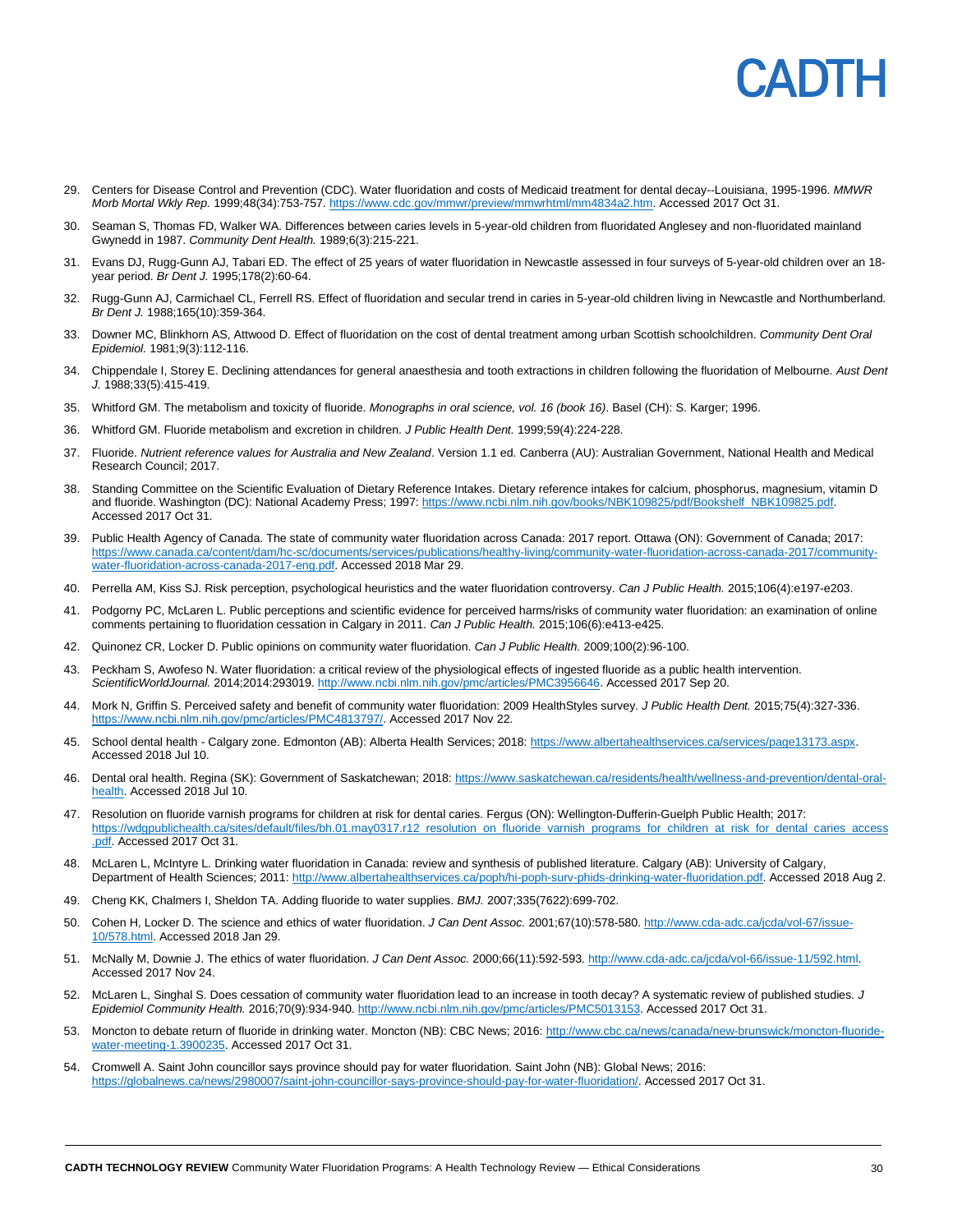

- 55. Community water fluoridation programs: a health technology assessment review of dental caries and other health outcomes. *(CADTH Technology review no.12)*. Ottawa (ON): CADTH; 2019.
- 56. Community water fluoridation programs: a health technology assessment budget impact analysis. *(CADTH Technology review no.13)*. Ottawa (ON): CADTH; 2019.
- 57. Community water fluoridation programs: a health technology assessment implementation issues analysis. *(CADTH Technology review no.15)*. Ottawa (ON): CADTH; 2019.
- 58. Community water fluoridation programs: a health technology assessment environmental assessment. *(CADTH Technology review no.14)*. Ottawa (ON): CADTH; 2019.
- 59. Community water fluoridation programs: a health technology assessment ethical considerations. *(CADTH Technology review no.16)*. Ottawa (ON): CADTH; 2019.
- 60. Gostin LO, Gostin KG. A broader liberty: J.S. Mill, paternalism and the public's health. *Public Health.* 2009;123(3):214-221.
- 61. Curtin J. The ethical aspect of fluoridation. *J N J State Dent Soc.* 1966;37(9):374-377.
- 62. Public health: ethical issues. London (GB): Nuffield Council on Bioethics; 2007: [http://nuffieldbioethics.org/wp-content/uploads/2014/07/Public-health](http://nuffieldbioethics.org/wp-content/uploads/2014/07/Public-health-ethical-issues.pdf)[ethical-issues.pdf.](http://nuffieldbioethics.org/wp-content/uploads/2014/07/Public-health-ethical-issues.pdf) Accessed 2018 Aug 10.
- 63. Jiang Y, Foster Page LA, McMillan J, Lyons K, Broadbent J, Morgaine KC. Is New Zealand water fluoridation justified? *N Z Med J.* 2014;127(1406):80-86.
- 64. Spittle B. The ethics of water fluoridation. *Fluoride - Q Rep.* 1995;28(2):57-60.
- 65. Leek AE, Shattock FM. Ethics of fluoridation. *Lancet.* 1976;307(7954):301-302.
- 66. Awofeso N. Ethics of artificial water fluoridation in Australia. *Public Health Ethics.* 2012;5(2):161-172.
- 67. Coggon D, Cooper C. Fluoridation of water supplies. debate on the ethics must be informed by sound science. *BMJ.* 1999;319(7205):269-270. www.ncbi.nlm.nih.gov/pmc/articles/PMC1126914/. Accessed 2018 Aug 10.
- 68. Cross D. Ethics and science: time for a critical review of water fluoridation. *Biologist.* 2003;50(5):199.
- 69. Chevrette F. Fluoridation of water in Montreal and civil liberties. *J Dent Que.* 1969;6(8):25-26.
- 70. Cross DW, Carton RJ. Fluoridation: a violation of medical ethics and human rights. *Int J Occup Environ Health.* 2003;9(1):24-29.
- 71. Water fluoridation: medical ethics. Fluoride Action Network: Binghamton (NY); 2018: [http://fluoridealert.org/issues/water/medical-ethics/.](http://fluoridealert.org/issues/water/medical-ethics/) Accessed 2018 Aug 10.
- 72. Rowan E. Forced medication: the ethics of tap water fluoridation. *Impact ethics.* 2015[: https://impactethics.ca/2015/08/17/forced-medication-the-ethics-of](https://impactethics.ca/2015/08/17/forced-medication-the-ethics-of-tap-water-fluoridation/)[tap-water-fluoridation/.](https://impactethics.ca/2015/08/17/forced-medication-the-ethics-of-tap-water-fluoridation/) Accessed 2018 May 4.
- 73. Atchison KA. The ethical issues of fluoridation. *J Am Coll Dent.* 1992;59(3):14-17.
- 74. Barloch Do. Medical, dental, political and moral aspects of fluoridation of water supplies. *Pak Dent Rev.* 1969;19(4):107-113.
- 75. Ethics of fluoridation. *Lancet.* 1976;1(7951):142.
- 76. McLaren L, Petit R. Universal and targeted policy to achieve health equity: a critical analysis of the example of community water fluoridation cessation in Calgary, Canada in 2011. *Crit Public Health.* 2017;28(2):153-164.
- 77. Quinteros ME. Bioethical considerations about water fluoridation: a critical review. *J Oral Res.* 2016;5(5):200-206.
- 78. McLaren L, Emery JC. Drinking water fluoridation and oral health inequities in Canadian children. *Can J Public Health.* 2012;103(7 Suppl 1):eS49-eS56.
- 79. McLaren L, McNeil DA, Potestio M, et al. Equity in children's dental caries before and after cessation of community water fluoridation: differential impact by dental insurance status and geographic material deprivation. *Intern J Equity Health.* 2016;15:24. [https://www.ncbi.nlm.nih.gov/pmc/articles/PMC4750250/pdf/12939\\_2016\\_Article\\_312.pdf.](https://www.ncbi.nlm.nih.gov/pmc/articles/PMC4750250/pdf/12939_2016_Article_312.pdf) Accessed 2018 Aug 10.
- 80. Diesendorf M, Diesendorf A. Suppression by medical journals of a warning about overdosing formula-fed infants with fluoride. *Account Res.* 1997;5(1- 3):225-237.
- 81. Ates A, Cigdem O. Ethical approach to fluoridation in drinking water systems of UK and Turkey. *J Agric Environ Ethics.* 2017;30(2):171-178.
- 82. Canadian Dental Association. CDA position on use of fluorides in caries prevention. 2019; [https://www.cda-adc.ca/en/about/position\\_statements/fluoride/.](https://www.cda-adc.ca/en/about/position_statements/fluoride/) Accessed 2019 Jan 15.
- 83. Cross D. An unhealthy obsession with fluoride. *Nanotechnol Percept.* 2015;11(3):169-185.
- 84. Letter: Ethics of fluoridation. *Lancet.* 1976;1(7953):252.
- 85. Jack B, Ayson M, Lewis S, Irving A, Agresta B, Ko H. *Health effects of water fluoridation: evidence evaluation report.* Sydney (AU): The University of Sydney; 2016.
- 86. Benbow P. Public health ethics: the case of community water fluoridation. *Oh Canada!* 2018;Spring issue:37-38. [https://files.cdha.ca/profession/resources/talkofEthics/OHC\\_spring\\_2017\\_talkEthics.pdf.](https://files.cdha.ca/profession/resources/talkofEthics/OHC_spring_2017_talkEthics.pdf) Accessed 2018 Aug 10.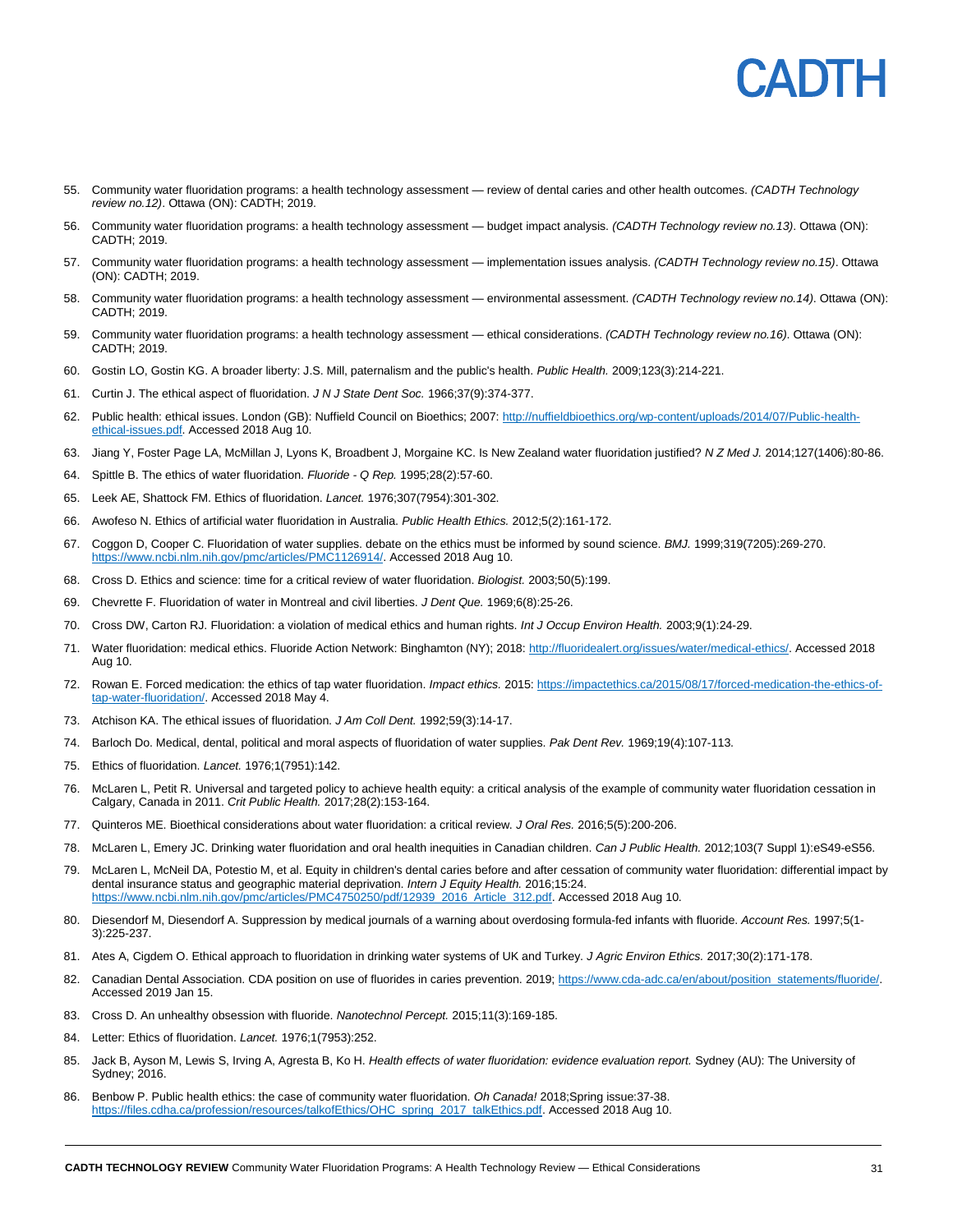- 87. American Academy of Pediatrics, Committee on Native American Child Health, Canadian Paediatric Society, First Nations, Inuit and Métis Committee. Policy statement--early childhood caries in indigenous communities. *Pediatrics.* 2011;127(6):1190-1198.
- 88. Edmonton dentist guilty of unprofessional conduct in case that left girl brain-damaged. Edmonton (AB): CBC News; 2018 Feb 16: [https://www.cbc.ca/news/canada/edmonton/william-mather-amber-athwal-brain-damage-dental-college-tribunal-1.4539416.](https://www.cbc.ca/news/canada/edmonton/william-mather-amber-athwal-brain-damage-dental-college-tribunal-1.4539416) Accessed 2019 Jan 15.
- 89. Pelton M. Police report offers new details in case of 2-year-old who died after Arizona dental appointment. Baltimore (MA): The E.W. Scripps Co; 2018 Feb 7[: https://www.wmar2news.com/news/national/police-report-offers-new-details-in-case-of-2-year-old-who-died-after-yuma-dental-appointment.](https://www.wmar2news.com/news/national/police-report-offers-new-details-in-case-of-2-year-old-who-died-after-yuma-dental-appointment)  Accessed 2019 Jan 15.
- 90. Jansson L, Kalkali H, Mulk Niazi F. Mortality rate and oral health a cohort study over 44 years in the county of Stockholm. *Acta Odontol Scand.*  2018;76(4):299-304.
- 91. Calman K. Beyond the 'nanny state': stewardship and public health. *Public Health.* 2009;123(1):e6-e10.
- 92. Childress JF, Bernheim RG. Beyond the liberal and communitarian impasse: a framework and vision for public health. *Florida Law Rev.* 2003;55(5):1191- 1210.
- 93. Sela M, Gedalia I, Kusner W. Effect of drinking water with and without fluoride on the mineralization of the rat incisor. *J Dent Res.* 1974;53(1):143.
- 94. Public Health Ethics Consultative Group. Ethics consultation report: ethical considerations in community water fluoridation. Ottawa (ON): Public Health Agency of Canada; 2018: [http://www.caphd.ca/sites/default/files/Ethical%20Considerations%20for%20Community%20Water%20Fluoridation.pdf.](http://www.caphd.ca/sites/default/files/Ethical%20Considerations%20for%20Community%20Water%20Fluoridation.pdf) Accessed 2019 Jan 17.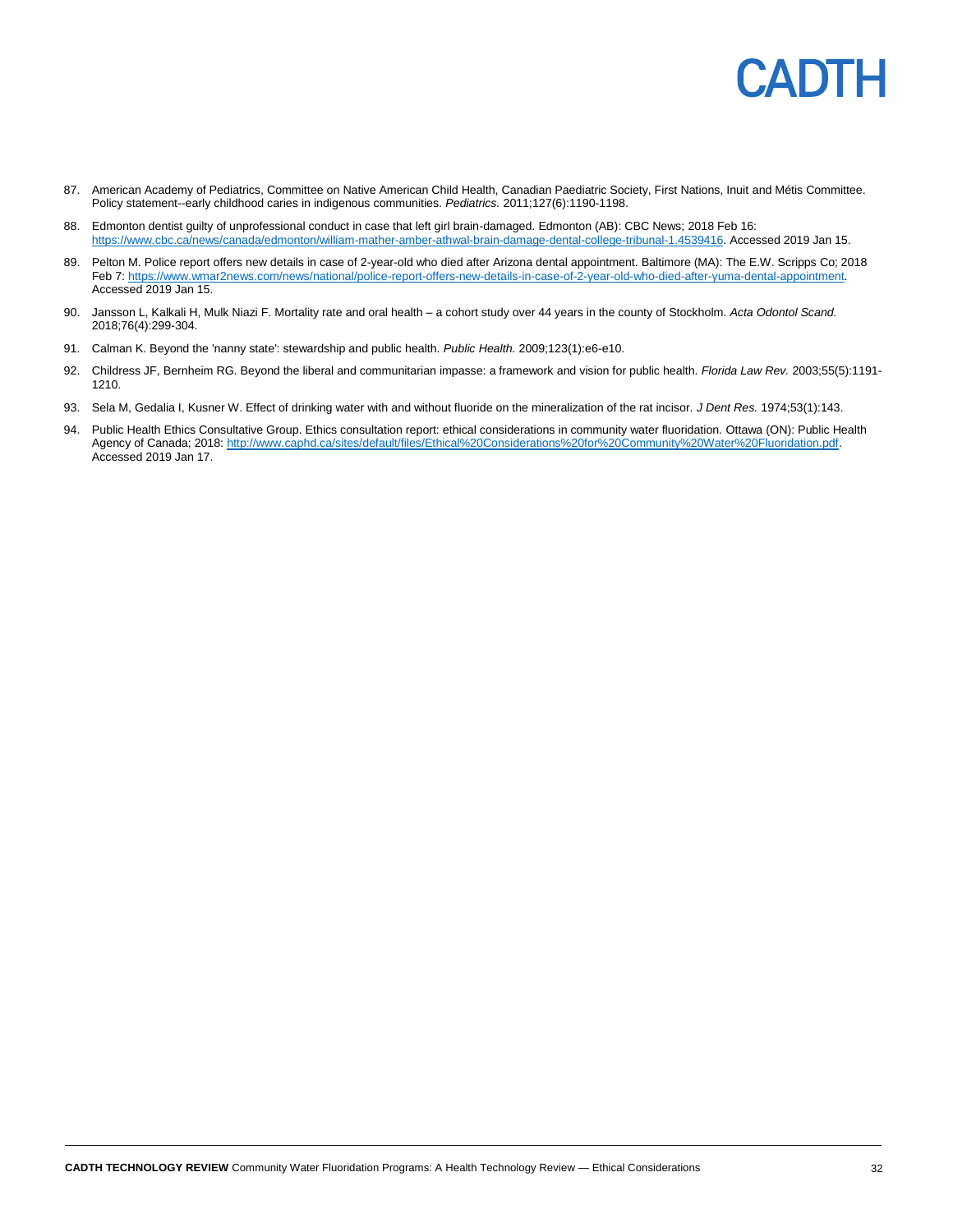<span id="page-32-0"></span>

**Appendix 1: Analytical Framework**

**Policy Question: Should community water fluoridation be encouraged and maintained in Canada?**

| <b>Research Questions</b>                                                                                                                                                                                                                                  | <b>Methods</b>                                                                                       |  |
|------------------------------------------------------------------------------------------------------------------------------------------------------------------------------------------------------------------------------------------------------------|------------------------------------------------------------------------------------------------------|--|
| Q1. What is the effectiveness of community water fluoridation compared with non-fluoridated<br>drinking water in the prevention of dental caries in children and adults?                                                                                   | Update of two published systematic<br>reviews                                                        |  |
| Q2. What are the effects of community water fluoridation cessation compared with continued<br>community water fluoridation, the period before cessation of water fluoridation, or non-<br>fluoridated communities on dental caries in children and adults? |                                                                                                      |  |
| Q3. What are the negative effects of community water fluoridation (at a given fluoride level)<br>compared with non-fluoridated drinking water (fluoride level < 0.4 parts per million) or<br>fluoridation at different levels on human health outcomes?    |                                                                                                      |  |
| Q4. What is the budget impact of introducing water fluoridation in a Canadian municipality<br>without an existing community water fluoridation program from a societal perspective?                                                                        | Budget impact analyses                                                                               |  |
| Q5. What is the budget impact of ceasing water fluoridation in a Canadian municipality that<br>presently has a community water fluoridation program from a societal perspective?                                                                           |                                                                                                      |  |
| Q6. What are the main challenges, considerations, and enablers to implementing or<br>maintaining community water fluoridation programs in Canada?                                                                                                          | Consultations with targeted experts<br>and stakeholders<br>Narrative summary of the published        |  |
| Q7. What are the main challenges, considerations and enablers to the cessation of<br>community water fluoridation programs in Canada?                                                                                                                      | and grey literature<br>Survey on implementation issues<br>related to community water<br>fluoridation |  |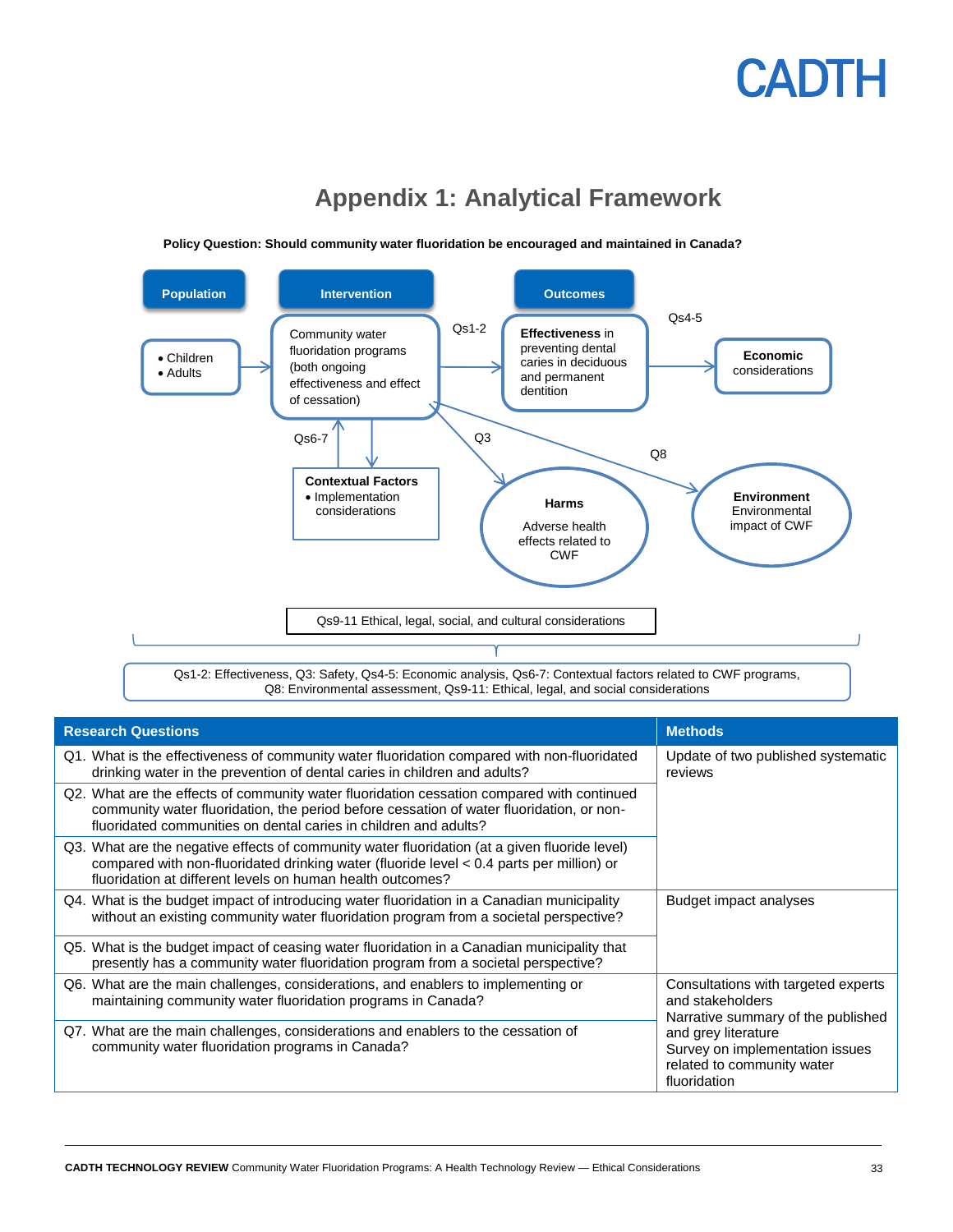| <b>Research Questions</b>                                                                                             | <b>Methods</b>                                                                                            |  |
|-----------------------------------------------------------------------------------------------------------------------|-----------------------------------------------------------------------------------------------------------|--|
| Q8. What are the potential environmental (toxicological) risks associated with community<br>water fluoridation?       | Narrative summary of the published<br>and grey literature<br>Qualitative risk assessment                  |  |
| Q9. What are the major ethical issues raised by the implementation of community water<br>fluoridation?                | Review of the bioethics literature<br>and analysis of ethical issues<br>raised by reports answering Qs1-8 |  |
| Q10. What are the broader legal, social, and cultural considerations to consider for<br>implementation and cessation? |                                                                                                           |  |
| Q11. What are the major ethical issues raised by the cessation of community water<br>fluoridation?                    |                                                                                                           |  |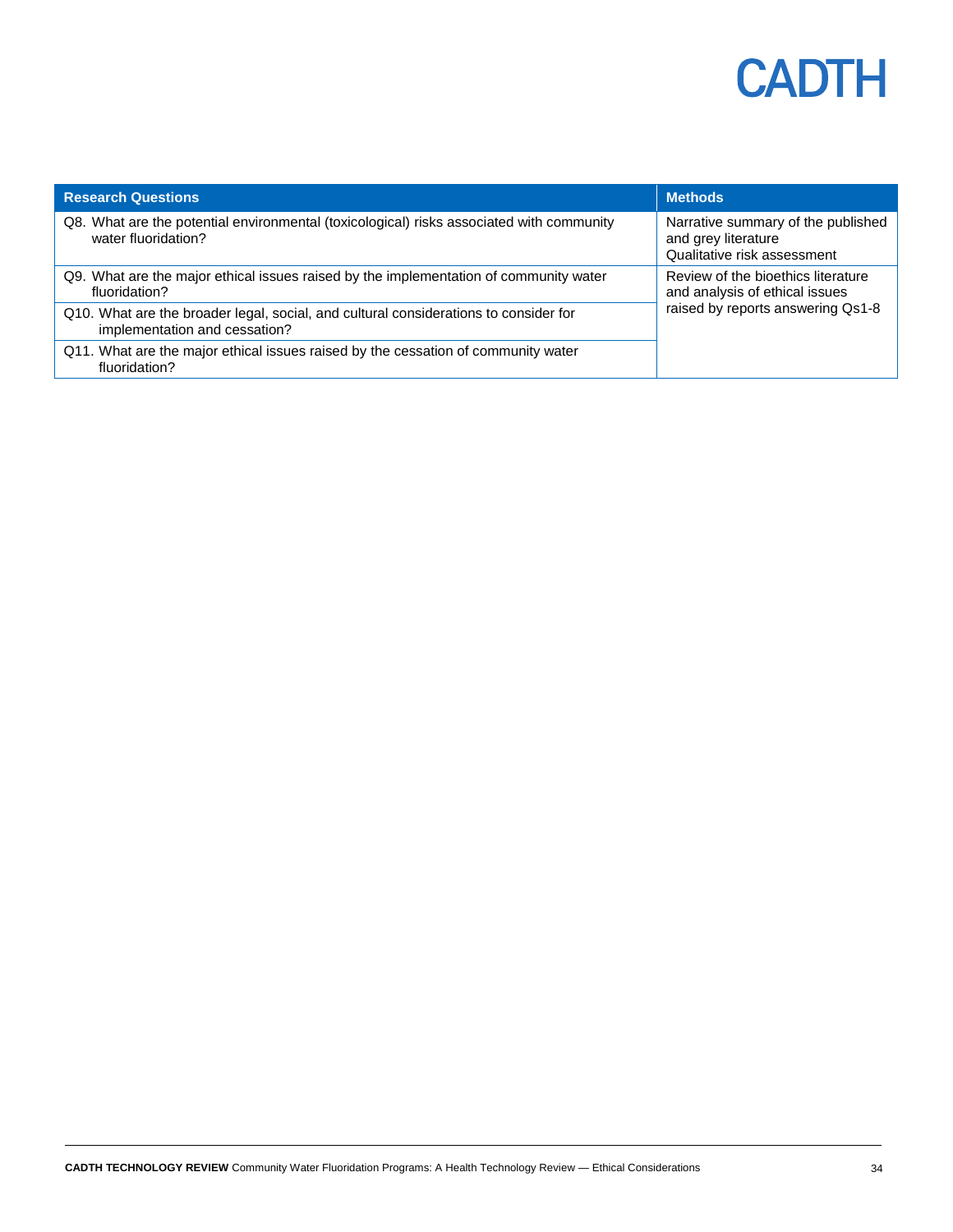

**Appendix 2: Flow Diagram of Literature Search and Selection Process of Articles Relating to Community Water Fluoridation**

<span id="page-34-0"></span>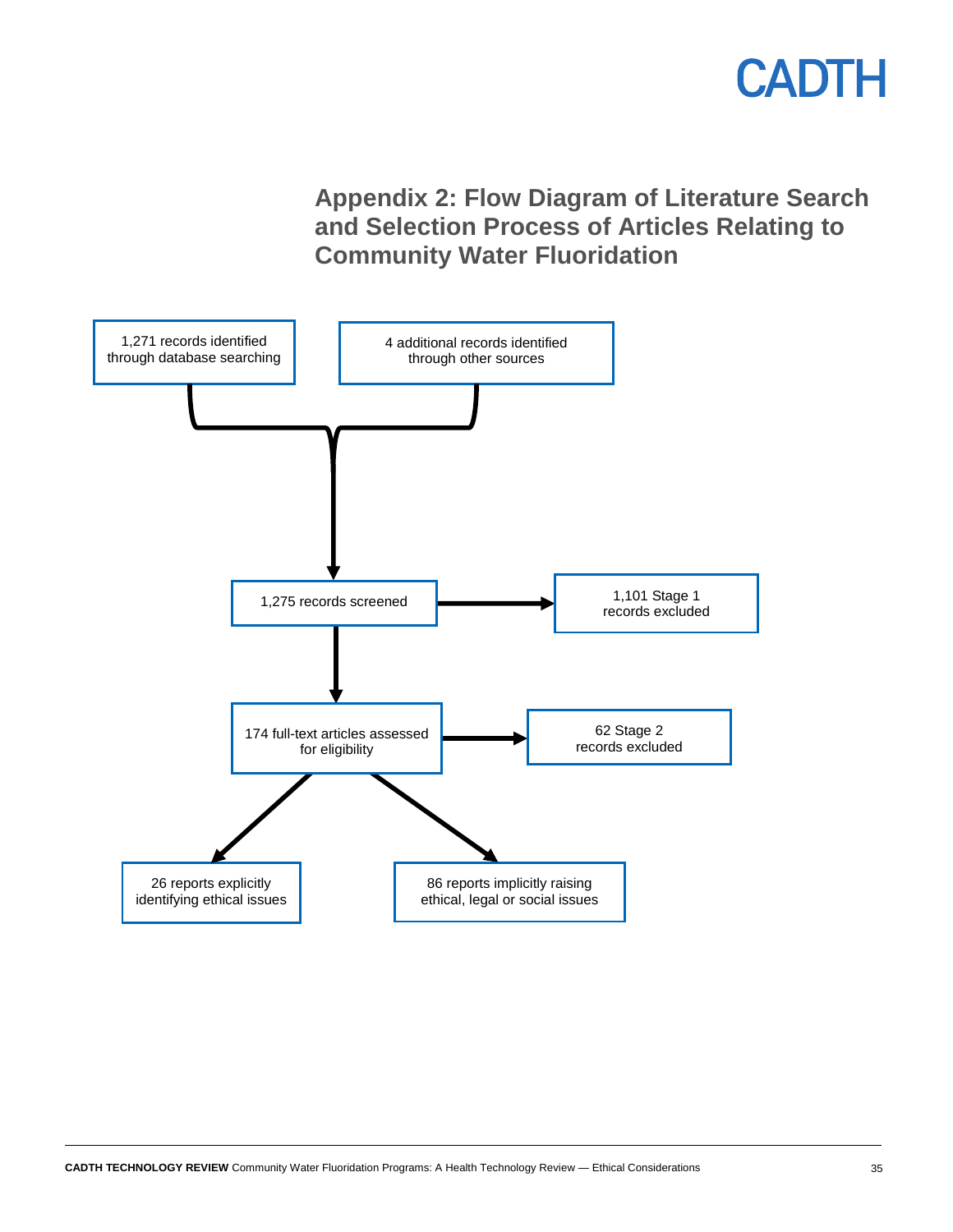

### **Appendix 3: Summary of Issues and Sources**

This appendix outlines the various arguments regarding water fluoridation which appeared in the texts included in the ethics systematic review. The evidence or premises presented as fact in these arguments are not evaluated in this section, nor have rebuttals to these arguments been included. The purpose of this section is to assist the reader in connecting the individual arguments with their sources.

<span id="page-35-0"></span>

| <b>General Theme</b>                                                                                                                                                                                                                                                                                         | <b>Argument Summary<sup>a</sup></b>                                                                                                                                                                                                                                                                                                      | <b>Reference</b> |
|--------------------------------------------------------------------------------------------------------------------------------------------------------------------------------------------------------------------------------------------------------------------------------------------------------------|------------------------------------------------------------------------------------------------------------------------------------------------------------------------------------------------------------------------------------------------------------------------------------------------------------------------------------------|------------------|
| <b>Respecting Patient Autonomy</b><br>This is a key value in Western society that recognizes individuals' roles in determining their life course. In health care contexts,<br>informed consent is a means of respecting patient autonomy by enabling patients to make an informed decision about their care. |                                                                                                                                                                                                                                                                                                                                          |                  |
| General consent                                                                                                                                                                                                                                                                                              | Mandatory water fluoridation puts fluoride in the water of all taps within a municipal system.<br>Individuals are not given the opportunity to consent or withhold consent for fluoride in their<br>tap water.                                                                                                                           | 50,51,66-73      |
| Consent for<br>research                                                                                                                                                                                                                                                                                      | Provision of CWF is an experiment and the public, who are not able to give explicit or<br>implicit informed consent, are the subjects.                                                                                                                                                                                                   | $\overline{72}$  |
| Consent to<br>medication                                                                                                                                                                                                                                                                                     | CWF is a compulsory medication provided en masse in haphazard doses without regard to<br>whether the individual can benefit, and is expensive to avoid; thus, we are violating<br>individual autonomy.                                                                                                                                   | 66,68,74         |
| Conditions for<br>meaningful<br>autonomy                                                                                                                                                                                                                                                                     | Individuals with few means may lack meaningful autonomy because they have few actual<br>choices. Others, including children, lack autonomy so are not able to make informed<br>choices.                                                                                                                                                  | 73               |
|                                                                                                                                                                                                                                                                                                              | Meaningful informed consent requires that individuals have information about the potential<br>risks and benefits that CWF poses to them, described to them by a qualified health care<br>professional. This does not occur; therefore, individuals cannot provide meaningful informed<br>consent.                                        | 70,77            |
|                                                                                                                                                                                                                                                                                                              | Individuals must know how to look after their teeth and should be informed of alternative<br>methods for care.                                                                                                                                                                                                                           | 81               |
|                                                                                                                                                                                                                                                                                                              | Without complete information about its benefits and risks, communities are not in a position<br>to make an informed decision about CWF.                                                                                                                                                                                                  | 50               |
| Overriding<br>autonomy is not                                                                                                                                                                                                                                                                                | The violation of autonomy that occurs with CWF cannot be defended because benefits of<br>fluoride can be obtained in other ways (e.g., supplements, fluoride mouth rinses).                                                                                                                                                              | 51               |
| defensible                                                                                                                                                                                                                                                                                                   | "That a procedure is safe and of benefit is not a sufficient criterion of its being ethically<br>justifiable." Consent is still required.                                                                                                                                                                                                | $\overline{75}$  |
|                                                                                                                                                                                                                                                                                                              | Tactics to influence (e.g., "nudging") may lead to better outcomes but does not address the<br>problems that create the need to nudge in the first place.                                                                                                                                                                                | 83               |
| Overriding<br>autonomy is<br>defensible                                                                                                                                                                                                                                                                      | "the degree of inconvenience involved in sourcing non-fluoridated water may frustrate a<br>person's interests." This would be "counterbalanced by the potential inconvenience of<br>finding fluoridated water should there be no CWF."                                                                                                   | 63               |
|                                                                                                                                                                                                                                                                                                              | "Unlike many other public health interventions, CWF does not require a change in a<br>person's lifestyle so it does not coerce people into leading healthy lives."                                                                                                                                                                       | 63               |
|                                                                                                                                                                                                                                                                                                              | If consent is required for public health interventions that add substances, consent would<br>also be required to remove harmful elements from an environment. This is not feasible and<br>is also problematic because ascribing this weight to the importance of consent allows a<br>small number to interfere with the collective good. | 61,63            |
| Promote and<br>protect parental<br>authority                                                                                                                                                                                                                                                                 | "fluoridation of public water supplies is a usurpation of parental rights by the public<br>authority. The right and duty of providing for the health of their children, including their<br>dental health, is a matter for the parents and not for the State."                                                                            | 61               |
|                                                                                                                                                                                                                                                                                                              | "despite the vulnerability of children it is usually not appropriate for the state to seek to<br>promote the health of children in a way that infringes on the liberties of their parents.                                                                                                                                               | 62               |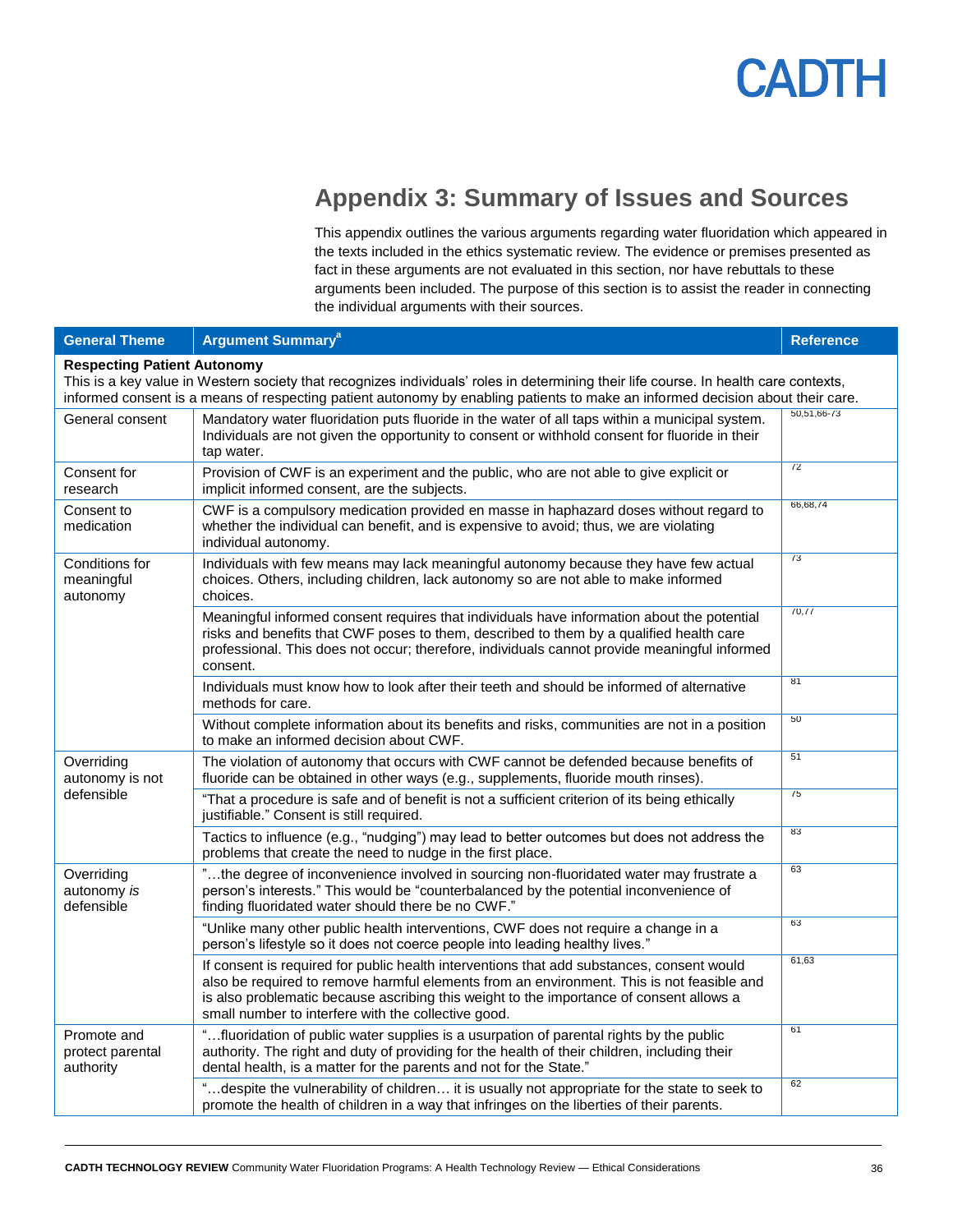| <b>General Theme</b>                                                                                                                                                                                                                                                                                                                                                                                                                                                                             | <b>Argument Summary<sup>a</sup></b>                                                                                                                                                                                                                                                                                                                                                                                                                                                                                                                                                                                                                                                                                                                                                                                                                                                                                                                                                                                                                                                                                                                                 | <b>Reference</b> |
|--------------------------------------------------------------------------------------------------------------------------------------------------------------------------------------------------------------------------------------------------------------------------------------------------------------------------------------------------------------------------------------------------------------------------------------------------------------------------------------------------|---------------------------------------------------------------------------------------------------------------------------------------------------------------------------------------------------------------------------------------------------------------------------------------------------------------------------------------------------------------------------------------------------------------------------------------------------------------------------------------------------------------------------------------------------------------------------------------------------------------------------------------------------------------------------------------------------------------------------------------------------------------------------------------------------------------------------------------------------------------------------------------------------------------------------------------------------------------------------------------------------------------------------------------------------------------------------------------------------------------------------------------------------------------------|------------------|
|                                                                                                                                                                                                                                                                                                                                                                                                                                                                                                  | Water fluoridation may be a special case in which children could be reached directly<br>without major infringements on their parents' liberties."                                                                                                                                                                                                                                                                                                                                                                                                                                                                                                                                                                                                                                                                                                                                                                                                                                                                                                                                                                                                                   |                  |
| Limits to parental<br>authority argument                                                                                                                                                                                                                                                                                                                                                                                                                                                         | If this principle were "carried to extremes it would exclude the state altogether from the<br>department of health, and would mean that every parent, in so far as his or her children's<br>health is concerned, would be a law unto him or herself. Further, it should be understood<br>that parental rights are really founded on parental duties; specifically, a parent has the right<br>to provide for the health of his children because he has a duty to do so." This is duty<br>"because children have a right to health and to the medical care necessary to achieve<br>health. To put it another way, the right of the child to health and medical care is more basic<br>and fundamental than the right of a parent to provide for the health. If parents in general<br>cannot or would not provide safely and effectively for such care, then the state, as guardian<br>of the common good, may lawfully step in and do so. This principle, we submit, justifies<br>fluoridation by public authority, for it appears that there are not suitable, practicable, and<br>effective means available to parents to ward off dental caries in their children." | 61               |
| Respecting faith                                                                                                                                                                                                                                                                                                                                                                                                                                                                                 | "Fluoridation restricts the right of religious liberty. The Christian Scientists who believe that<br>the sick are healed by mental and spiritual influences, and not be medicines, are ardent<br>assailants of the compulsory fluoridation. While they do not want to impose their beliefs on<br>others, they feel that none should impose medical treatment, contrary to their religious<br>convictions, on them."                                                                                                                                                                                                                                                                                                                                                                                                                                                                                                                                                                                                                                                                                                                                                 | 61               |
| Response to<br>religious faith<br>argument                                                                                                                                                                                                                                                                                                                                                                                                                                                       | "Freedom to religion is a very fundamental right. But freedom of religion has a dual aspect.<br>Freedom of religious belief is an absolute right and the state is not justified in interfering with<br>it in any what whatsoever. But freedom of profession and practice is a right which, obviously<br>can have affects on others and on society in general. It may, therefore, be lawfully regulated<br>and restricted if the common good demands it. If the state has a legitimate object in view,<br>something which serves the general good of the citizens, then it may pass legislation to<br>secure this object, even though such legislation may restrict the profession and practise of<br>religion."                                                                                                                                                                                                                                                                                                                                                                                                                                                     | 61               |
| <b>Principle of Least Infringement</b><br>Ethical conflicts may be resolved in favour of an intervention if it results in the least possible infringement of individual or population<br>autonomy and bodily integrity, as well as community health, among all available alternatives.                                                                                                                                                                                                           |                                                                                                                                                                                                                                                                                                                                                                                                                                                                                                                                                                                                                                                                                                                                                                                                                                                                                                                                                                                                                                                                                                                                                                     |                  |
|                                                                                                                                                                                                                                                                                                                                                                                                                                                                                                  | WF is an intrusive strategy as it results in mandatory consumption of artificially fluoridated<br>water, even for those who may be harmed by this intervention. Its infringement on individual<br>autonomy is higher than other sources of fluoride, which individuals may choose to use or<br>not to use.                                                                                                                                                                                                                                                                                                                                                                                                                                                                                                                                                                                                                                                                                                                                                                                                                                                          | 66,77            |
|                                                                                                                                                                                                                                                                                                                                                                                                                                                                                                  | Fluorides can be administered in other ways, e.g., as tablets or in solution. The only<br>purpose of putting them into public water is to compel people to take them.                                                                                                                                                                                                                                                                                                                                                                                                                                                                                                                                                                                                                                                                                                                                                                                                                                                                                                                                                                                               | 74               |
| <b>Maximizing Benefits and Minimizing Burdens for Populations</b><br>This value articulates the importance of actions that confer benefit to the community or population as a whole. In health care, benefits<br>are typically taken to be minimized incidence and prevalence of disease, minimized suffering associated with illness, and a reduction<br>in preventable deaths. In HTA, we examine the extent to which a technology can be beneficial by looking at its clinical effectiveness. |                                                                                                                                                                                                                                                                                                                                                                                                                                                                                                                                                                                                                                                                                                                                                                                                                                                                                                                                                                                                                                                                                                                                                                     |                  |
| WF reduces                                                                                                                                                                                                                                                                                                                                                                                                                                                                                       | Fluoride reduces the incidence of dental caries; therefore, it leads to better oral health.                                                                                                                                                                                                                                                                                                                                                                                                                                                                                                                                                                                                                                                                                                                                                                                                                                                                                                                                                                                                                                                                         | 51,61,66         |
| creates health<br>benefits for                                                                                                                                                                                                                                                                                                                                                                                                                                                                   | "Oral health is fundamental to general health and well-being. Poor oral health has significant<br>effects on quality of life as a result of pain, discomfort, and impaired oral functioning."                                                                                                                                                                                                                                                                                                                                                                                                                                                                                                                                                                                                                                                                                                                                                                                                                                                                                                                                                                       | 63               |
| populations                                                                                                                                                                                                                                                                                                                                                                                                                                                                                      | Apart from fluorosis, which is primarily cosmetic, fluoride is not associated with adverse<br>health effects. This, in addition to its benefits, suggests that we are on balance promoting<br>CWF for public health.                                                                                                                                                                                                                                                                                                                                                                                                                                                                                                                                                                                                                                                                                                                                                                                                                                                                                                                                                | 63,66,77         |
|                                                                                                                                                                                                                                                                                                                                                                                                                                                                                                  | "some studies have identified lower rates of hip fractures among those exposed to<br>optimally fluoridated water."                                                                                                                                                                                                                                                                                                                                                                                                                                                                                                                                                                                                                                                                                                                                                                                                                                                                                                                                                                                                                                                  | 63               |
| WF may create<br>health benefits for<br>populations                                                                                                                                                                                                                                                                                                                                                                                                                                              | If it is established that the addition of fluorine to public water supplies involves no significant<br>risk to life or health, then it may be added for the improvement of general dental health.                                                                                                                                                                                                                                                                                                                                                                                                                                                                                                                                                                                                                                                                                                                                                                                                                                                                                                                                                                   | 61,73            |
|                                                                                                                                                                                                                                                                                                                                                                                                                                                                                                  | "it could be argued that the fluoridation of water might be a way of improving                                                                                                                                                                                                                                                                                                                                                                                                                                                                                                                                                                                                                                                                                                                                                                                                                                                                                                                                                                                                                                                                                      | 62               |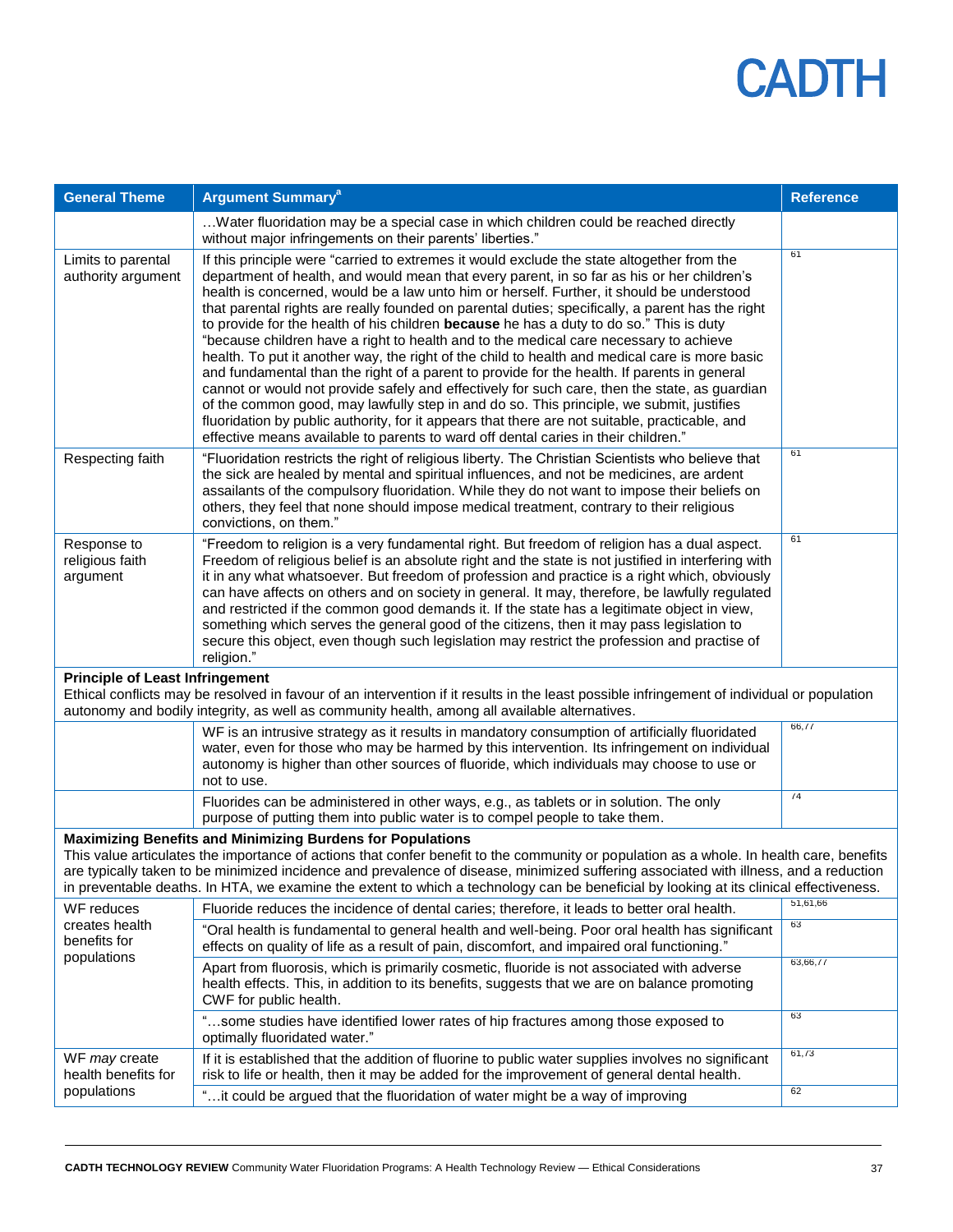| <b>General Theme</b>                                                                                                                                                                                                                                                                                                                                                                      | <b>Argument Summary<sup>a</sup></b>                                                                                                                                                                                                                                                                                                                                 | <b>Reference</b> |
|-------------------------------------------------------------------------------------------------------------------------------------------------------------------------------------------------------------------------------------------------------------------------------------------------------------------------------------------------------------------------------------------|---------------------------------------------------------------------------------------------------------------------------------------------------------------------------------------------------------------------------------------------------------------------------------------------------------------------------------------------------------------------|------------------|
|                                                                                                                                                                                                                                                                                                                                                                                           | environmental conditions in such a way as to promote people's health."                                                                                                                                                                                                                                                                                              |                  |
| It is not clear if WF<br>presents a balance<br>of benefits over<br>harms to<br>populations                                                                                                                                                                                                                                                                                                | "there is no clear evidence that fluoride has any beneficial effects on the teeth of children,<br>and it may be a threat to the millions of other people who will also be exposed."                                                                                                                                                                                 | 68               |
|                                                                                                                                                                                                                                                                                                                                                                                           | Research is needed "to determine the effect of fluoridation on fluorosis, the health<br>consequences of fluorosis, the impact of fluoridation on the environment, and the effect of<br>fluoridation on multiple chemical sensitivities syndrome."                                                                                                                   | 51               |
|                                                                                                                                                                                                                                                                                                                                                                                           | The full profile of side effects from WF has yet to be fully determined.                                                                                                                                                                                                                                                                                            | 61,66            |
| Precautionary<br>Principle                                                                                                                                                                                                                                                                                                                                                                | The effects of water fluoridation are unknown and may be harmful. From a Precautionary<br>Principle perspective it is ethical to reduce access to excessive fluoride intake given its<br>potential to harm the body.                                                                                                                                                | 66,70,77         |
| WF is harmful to                                                                                                                                                                                                                                                                                                                                                                          | WF leads to fluorosis; therefore, we should not fluoridate.                                                                                                                                                                                                                                                                                                         | 66,68            |
| populations                                                                                                                                                                                                                                                                                                                                                                               | The fluorosilicic acid used to artificially fluoridate some water supplies are "contaminated<br>with lead, arsenic, and mercury - major public health hazards for which no safe level<br>exists."                                                                                                                                                                   | 66               |
|                                                                                                                                                                                                                                                                                                                                                                                           | WF will only help "the small fraction of children who do not brush their teeth with fluoride<br>toothpaste or who would not use fluoride mouth rinse But they may also miss out on the<br>chronic toxic effects of swallowing fluoride: dental fluorosis, skeletal fluorosis, bone<br>fractures, and hypersensitivity reactions."                                   | 80               |
| Aesthetic<br>consequences                                                                                                                                                                                                                                                                                                                                                                 | "Teeth also make a substantial contribution to physical appearance and oral health<br>problems, and poor dental appearance can have negative impacts on earnings and<br>employment opportunities." WF causes fluorosis, which creates cosmetic differences in<br>teeth.                                                                                             | 63               |
| Proportionality<br>The Principle of Proportionality may be used to resolve the conflict between the ethical principle of beneficence (prevention of dental<br>caries) and the non-maleficence (reduces an increased risk of fluorosis, possibly hypothyroidism, and bone fractures). I.e., The<br>benefits of the intervention must be proportionately greater than the anticipated harm. |                                                                                                                                                                                                                                                                                                                                                                     |                  |
|                                                                                                                                                                                                                                                                                                                                                                                           | "the modest anticipated benefits from artificial water fluoridation are not proportional to<br>the significant adverse economic and health consequences of this strategy, such as the<br>cost of artificial fluoridation, the aesthetic and psychological effects of dental fluorosis, and<br>the likelihood of higher risks of bone fractures and hypothyroidism." | 66               |
|                                                                                                                                                                                                                                                                                                                                                                                           | If the addition of fluorine to public water supplies would involve a significant danger to the<br>life or health of any individual or groups of individuals within a community, whether that<br>danger be immediate or long term, it would be morally wrong to do so, even though the<br>addition would benefit the dental health of the whole community.           | 61,77            |
|                                                                                                                                                                                                                                                                                                                                                                                           | "a decision on the proportionality of an intervention can only be addressed once the<br>legitimacy of its medicinal uses has been established. But if the test of legitimacy fails, then<br>the product's safety and efficacy are irrelevant."                                                                                                                      | 83               |
| Necessity                                                                                                                                                                                                                                                                                                                                                                                 | With increasing awareness of other sources of fluoride, artificial water fluoridation is not a<br>necessary tool for assuring optimal fluoride levels among community members, especially if<br>other tools offer more choice to users.                                                                                                                             | 50,66            |
|                                                                                                                                                                                                                                                                                                                                                                                           | Tooth decay rates in many European countries have declined at the same rate as those in<br>North American countries, which indicates that other factors may be responsible for<br>decreasing dental cavities rather than water fluoridation, and that the benefits of fluoride (if<br>any) may be overstated.                                                       | 72               |
|                                                                                                                                                                                                                                                                                                                                                                                           | Argument that WF reaches people who don't have access to other methods to address oral<br>health is not convincing because fluoridated toothpaste is affordable to most households<br>and where it is not accessible, fluoride intake can be encouraged through subsidizing<br>toothpaste, advocacy, and education.                                                 | 66               |
|                                                                                                                                                                                                                                                                                                                                                                                           | There are other methods of preventing dental caries; for example, by attending to the social<br>determinants of poor oral health to improve dental hygiene. Changing social determinants                                                                                                                                                                            | 63               |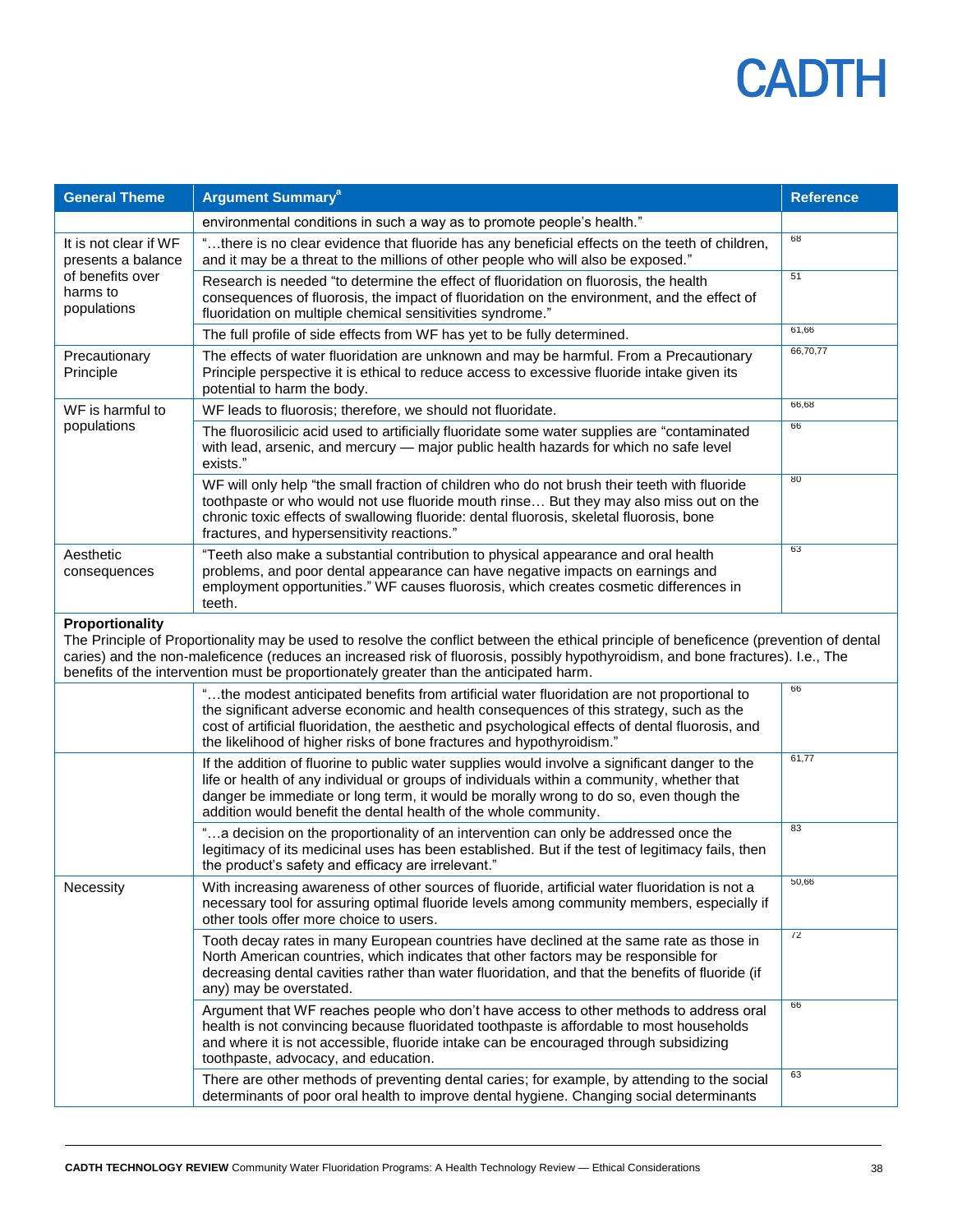

| <b>General Theme</b>                               | <b>Argument Summary<sup>a</sup></b>                                                                                                                                                                                                                                                                                                                                                                                                                                     | <b>Reference</b> |
|----------------------------------------------------|-------------------------------------------------------------------------------------------------------------------------------------------------------------------------------------------------------------------------------------------------------------------------------------------------------------------------------------------------------------------------------------------------------------------------------------------------------------------------|------------------|
|                                                    | would require a broad range of government initiatives and time for them to make a<br>difference, whereas WF is easier to implement and takes effect immediately.                                                                                                                                                                                                                                                                                                        |                  |
| Capacity to gauge<br>individual benefit            | Medical experts do not have the full scope of expertise necessary to assess benefits to<br>quality of life and other values relevant to the desirability of a particular technology.                                                                                                                                                                                                                                                                                    | 50,80,81         |
| Safety                                             | Medicinal substances must be tested for safety and must comply with the regulator<br>standards applied to the use of pharmaceutical products. In the US, no safety tests have<br>been carried out on silicofluorides. Silicofluorides have been tested in Europe, and have<br>been almost universally rejected for failing the safety standards. Staff working in the fluoride<br>industry are not qualified to monitor the safety in manufacturing fluoride chemicals. | 70               |
|                                                    | "The amount of water drunk is extremely variable; consequently, the amount of fluoride<br>imbibed will vary widely."                                                                                                                                                                                                                                                                                                                                                    | 74               |
|                                                    | In WF, fluoride is delivered to everyone regardless of age, health, or nutritional status,<br>without individual oversight by a doctor, and without control of the dosage.                                                                                                                                                                                                                                                                                              | 71               |
|                                                    | The safety and effectiveness of fluoridated water has never been demonstrated by<br>randomized controlled trials - the gold standard study that is now generally required before<br>a drug can enter the market.                                                                                                                                                                                                                                                        | 71               |
| Impact on<br>environment                           | Fluoridation of drinking water could have a pollutant impact with serious consequences for<br>aquatic ecosystems and biodiversity. It is clearly recognized that when living beings ingest<br>fluoride, they largely accumulate it in their bodies, which can cause biochemical and<br>morphological alterations.                                                                                                                                                       | 77               |
|                                                    | <b>Distributing Benefits and Burdens Fairly (Equity)</b><br>This value describes broad social duties to consider matters of justice and to avoid disproportionately benefiting or burdening<br>particular individuals or populations without clear justification.                                                                                                                                                                                                       |                  |
| There are social<br>inequities in oral             | The "literature indicates that the oral health of those from lower SES does not match that of<br>their higher SES counterparts."                                                                                                                                                                                                                                                                                                                                        | 63               |
| health                                             | The dental profession provides dental services to those who can pay rather than to those<br>with the greatest need, which results in an unequal distribution of services.                                                                                                                                                                                                                                                                                               | 73               |
| <b>CWF</b> promotes<br>equity                      | Fluoride is effective in minimizing caries among all in the population, including those who<br>lack other resources to seek dental care.                                                                                                                                                                                                                                                                                                                                | 66,78            |
|                                                    | Advocates of fluoridation contend that water supplies should be fluoridated on the grounds<br>that everyone, regardless of SES, can benefit.                                                                                                                                                                                                                                                                                                                            | 50,51,86         |
|                                                    | "When it is available in public water supplies, fluoride is no longer a discretionary<br>commodity available only to those who are familiar with its benefits, can afford it, and have<br>access to it."                                                                                                                                                                                                                                                                | 51               |
|                                                    | "The ability of CWF to reduce health inequalities may also be a function of its passive mode<br>of delivery. CWF has the advantage over other methods (toothpaste, etc.,) of ensuring<br>complete uptake of the measure at no added cost to the individual."                                                                                                                                                                                                            | 63               |
| CWF may promote<br>equity                          | The justification that CWF promotes equity "could be used for fluoridation of water given<br>that it may potentially improve dental health across the population, including in lower<br>socioeconomic groups."                                                                                                                                                                                                                                                          | 62               |
| We do not know if<br><b>CWF</b> promotes<br>equity | "there is no evidence to support the assertion that water fluoridation reduces social<br>disparities in caries incidence."                                                                                                                                                                                                                                                                                                                                              | 66               |
| CWF leads to<br>greater inequity                   | CWF leads to greater inequity because dental fluorosis disproportionately affects poorer<br>children due to malnutrition.                                                                                                                                                                                                                                                                                                                                               | 66               |
|                                                    | Fluoridation creates inequity that oppresses the entire community because it causes<br>irreversible effects that affect children of all social classes.                                                                                                                                                                                                                                                                                                                 | 83               |
| Distribution of<br>benefits and<br>burdens         | Those most likely to benefit from water fluoridation (the poor living in areas with limited<br>access to adequate fluoride) are not necessarily those whose health outcomes are<br>threatened by WF, such as infants aged less than six months, children from socio-                                                                                                                                                                                                    | 50,66,67         |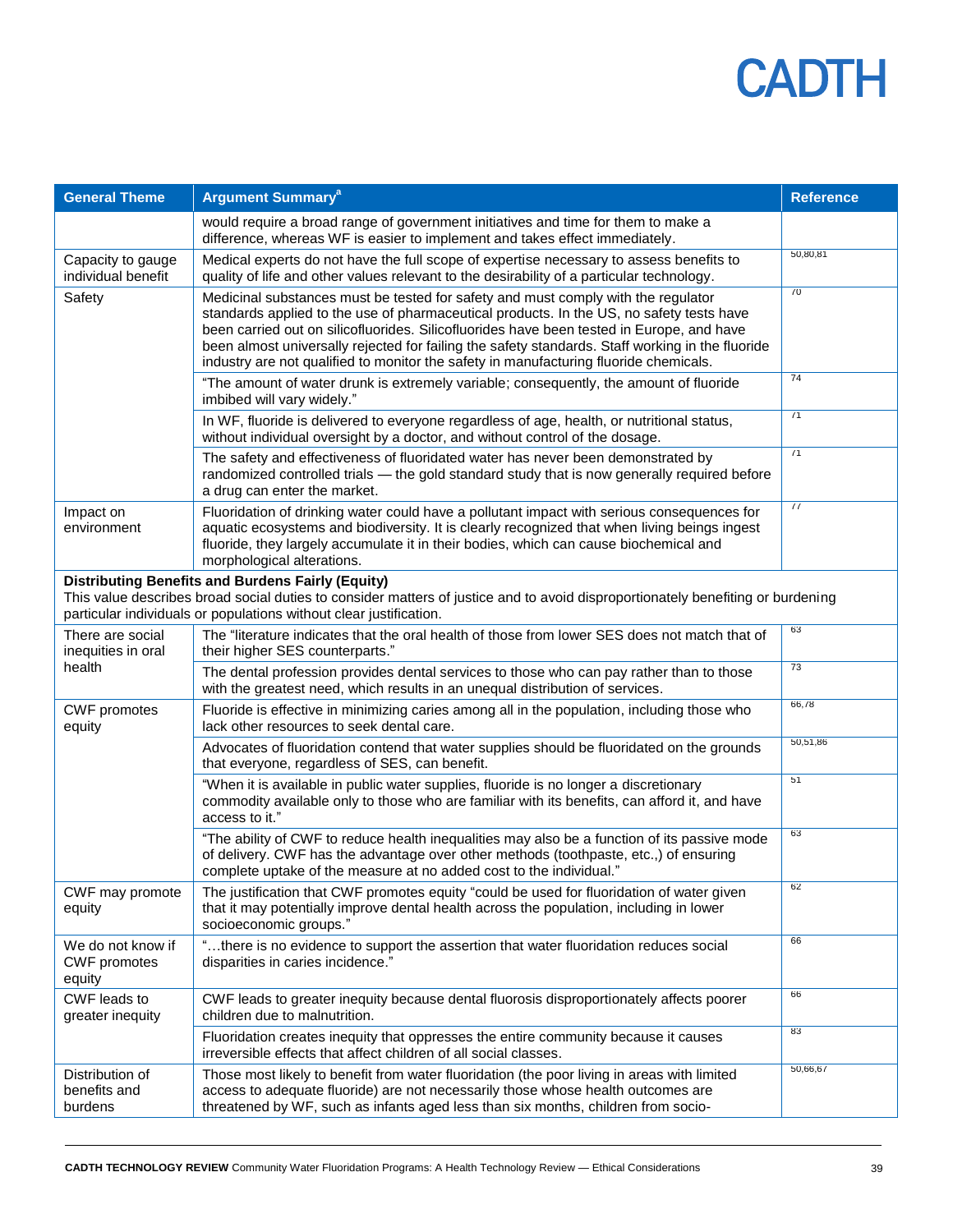

| <b>General Theme</b>                                           | <b>Argument Summary<sup>a</sup></b>                                                                                                                                                                                                                                                                                                                                                                                                                                                                                                                                                                                    | <b>Reference</b> |  |
|----------------------------------------------------------------|------------------------------------------------------------------------------------------------------------------------------------------------------------------------------------------------------------------------------------------------------------------------------------------------------------------------------------------------------------------------------------------------------------------------------------------------------------------------------------------------------------------------------------------------------------------------------------------------------------------------|------------------|--|
|                                                                | economically disadvantaged communities, those experiencing fluoride allergy and chronic<br>renal disease, and people living in areas with a wide variety of natural fluoride from water<br>and tea.                                                                                                                                                                                                                                                                                                                                                                                                                    |                  |  |
| <b>Protecting Vulnerable Populations</b>                       | This value acknowledges that some populations are more likely not to receive what is owed to them and are less able to advocate for<br>their own interests. It requires that such vulnerability be noticed and addressed through proactive steps.                                                                                                                                                                                                                                                                                                                                                                      |                  |  |
| Protect by NOT<br>fluoridating                                 | We ought not to fluoridate water because the full profile of effects is still not known,<br>particularly for vulnerable groups such as children and older adults.                                                                                                                                                                                                                                                                                                                                                                                                                                                      | 66               |  |
| Protect by<br>fluoridating                                     | Those most vulnerable in society would miss out on benefits of fluoride if it were not<br>provided in tap water.                                                                                                                                                                                                                                                                                                                                                                                                                                                                                                       | 50               |  |
| Children and<br>infants - protect<br>from CWF                  | "As an infant consumes a high level of fluid in relation to its body weight, its consumption of<br>the fluoride dose could be eight to 10 times the proportion of an adult dose A<br>reassessment of the advisability of prescribing fluoridated water for infants would seem to<br>be prudent."                                                                                                                                                                                                                                                                                                                       | 84               |  |
| Children and<br>infants - protect<br>by CWF                    | "Children are born into a defined social stratum and are consequently exposed to the oral<br>health benefits or vulnerabilities that come with it." Children are "less able to make informed<br>choices about their oral health, and are dependent on parents and caregivers to assist with<br>or promote preventive measures such as tooth brushing. While other methods of delivering<br>fluoride, such as the fluoridation of salt, milk, and toothpaste, have the advantage in that it is<br>easier for adults to opt out of being exposed to fluoride, they have the disadvantage of<br>reaching fewer children." | 63               |  |
|                                                                | We can respect the personal freedom of someone eating too much sugar and not brushing<br>their teeth. It ceases to be a personal freedom "when their children are encouraged, if only<br>by example, to do the same."                                                                                                                                                                                                                                                                                                                                                                                                  | 65               |  |
|                                                                | "Children represent an especially vulnerable group in many public health contexts. This is<br>true in dental health because they are susceptible to dental caries, are less able to make<br>informed choices about their dental health, and are dependent on parents and carers to<br>assist with or promote preventive measures such as tooth brushing."                                                                                                                                                                                                                                                              | 62               |  |
| <b>Stewardship of Resources</b>                                | This value describes the duties of those managing public resources to distribute these resources in a way that aligns with broad<br>social norms of fairness, equity, and benefit.                                                                                                                                                                                                                                                                                                                                                                                                                                     |                  |  |
| WF minimizes                                                   | Reduced public costs from decreased caries justify the costs incurred by WF over time.                                                                                                                                                                                                                                                                                                                                                                                                                                                                                                                                 | 66               |  |
| public costs                                                   | The state is responsible for stewardship; encouraging responsible practice cuts down on<br>having to provide so many resources to treat children.                                                                                                                                                                                                                                                                                                                                                                                                                                                                      | 81               |  |
|                                                                | By reducing caries WF minimizes the need for restorative dental treatment thus affecting<br>lifetime oral health utilization costs. Dental caries can result in serious infections requiring<br>costly hospital visits and medical care. Fluoridation reduces these potential costs as well as<br>costs for those provinces whose publicly funded health care systems include dental for<br>children, seniors, and the poor.                                                                                                                                                                                           | 51               |  |
|                                                                | Dental hygiene choices impinge on the freedom of others when bad hygiene requires that a<br>person visit a dentist to "mend the error of their ways." It also impinges on others when this<br>treatment is paid by public resources.                                                                                                                                                                                                                                                                                                                                                                                   | 65               |  |
| WF does not<br>reduce public costs                             | Costs of WF and its associated maintenance and replacement of equipment do not justify<br>the cost savings of reduced caries.                                                                                                                                                                                                                                                                                                                                                                                                                                                                                          | 66               |  |
|                                                                | Concerns about the potential negative economic consequences of fluorosis suggest that the<br>benefits of CWF may be overestimated given that restorative dental treatment may be<br>needed to treat fluorosis.                                                                                                                                                                                                                                                                                                                                                                                                         | 51               |  |
| Minimizing private<br>costs                                    | A reduction on lifetime oral health utilization costs is significant given that most oral health<br>care services are not included in publicly funded health care programs.                                                                                                                                                                                                                                                                                                                                                                                                                                            | 51               |  |
| Conceptualizations of Fluorine: Language, Metaphor, Comparison |                                                                                                                                                                                                                                                                                                                                                                                                                                                                                                                                                                                                                        |                  |  |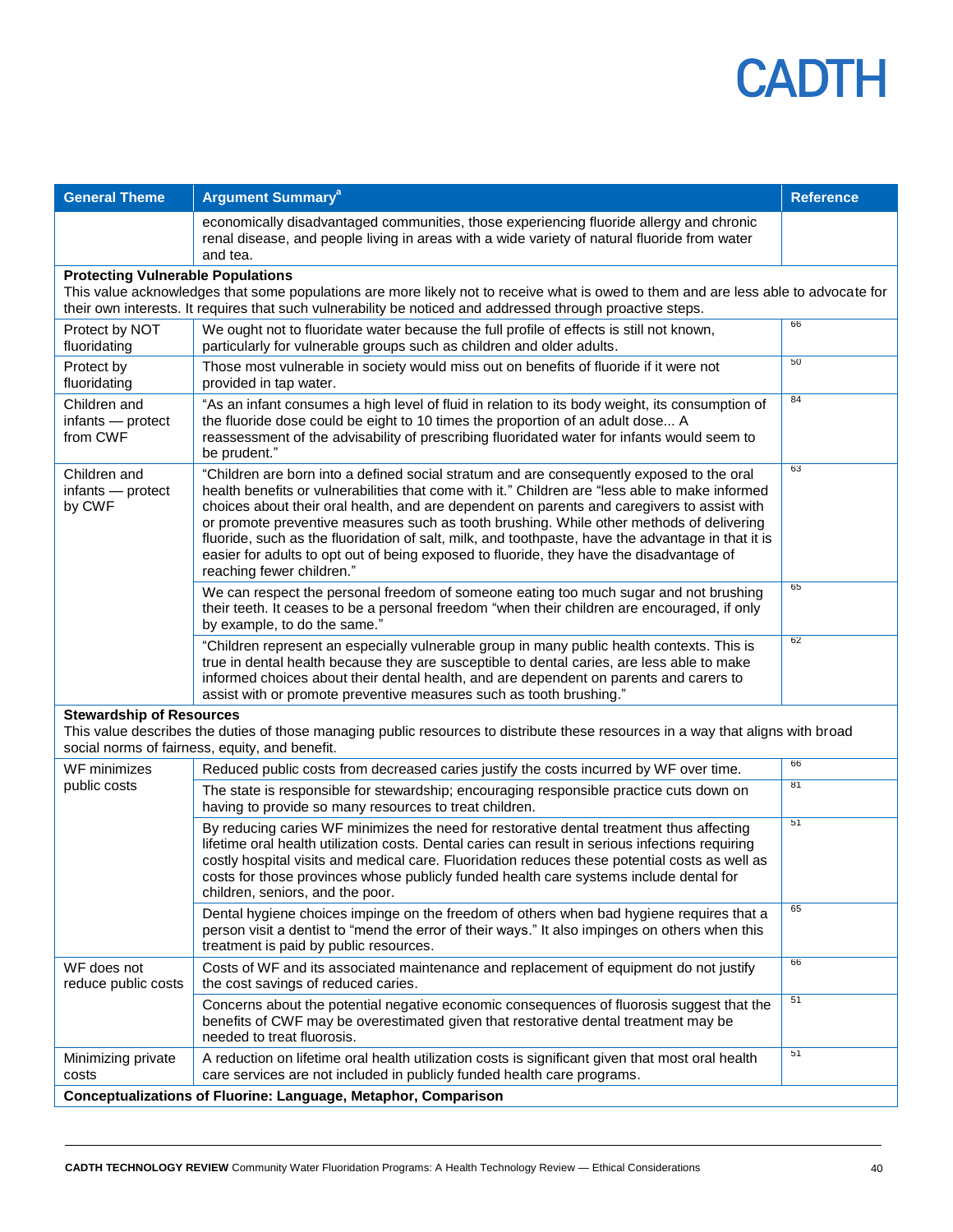

| <b>General Theme</b>                                                                                                                                                                                                                                                                                   | <b>Argument Summary<sup>a</sup></b>                                                                                                                                                                                                                                                                                                                                                                                                         | <b>Reference</b> |
|--------------------------------------------------------------------------------------------------------------------------------------------------------------------------------------------------------------------------------------------------------------------------------------------------------|---------------------------------------------------------------------------------------------------------------------------------------------------------------------------------------------------------------------------------------------------------------------------------------------------------------------------------------------------------------------------------------------------------------------------------------------|------------------|
| Fluoride is a                                                                                                                                                                                                                                                                                          | Fluoride as medication.                                                                                                                                                                                                                                                                                                                                                                                                                     | 70               |
| medicine                                                                                                                                                                                                                                                                                               | Certain formulations of fluoride (e.g., toothpaste, tablets, and drops) are formally registered<br>as ingestible drugs or medicines in many parts of the world; however, some fluoridating<br>chemicals (e.g., fluorosilicic acid) are not registered as medicines by governments that<br>permit CWF (UK, US), or as in New Zealand, are expressly not considered medicines if they<br>are delivered in CWF.                                | 68,70,83         |
|                                                                                                                                                                                                                                                                                                        | "Were [fluoride] to be a registered medicinal treatment, it would immediately be removed<br>from use, in the same that any other drug would be recalled under a similar onslaught of<br>evidence for adverse effects."                                                                                                                                                                                                                      | 70               |
|                                                                                                                                                                                                                                                                                                        | Fluoridating chemicals should be subject to the procedures and testing that occur with all<br>other pharmaceutical products, including formal licensing, quality control in manufacture,<br>and safety testing, and should be administered according to established codes of ethics.                                                                                                                                                        | 70               |
|                                                                                                                                                                                                                                                                                                        | The US FDA accepts that fluoride is a drug, not a nutrient, when used to prevent disease.<br>Therefore, fluoridating water is a form of mass medication.                                                                                                                                                                                                                                                                                    | 71               |
|                                                                                                                                                                                                                                                                                                        | Fluoridation is not a medication because it prevents disease, rather than treats it.                                                                                                                                                                                                                                                                                                                                                        | 80               |
| Fluoride as<br>substance under                                                                                                                                                                                                                                                                         | Provision of fluoride is community water supplies can be viewed as an experiment with<br>participants.                                                                                                                                                                                                                                                                                                                                      | 70,72            |
| research                                                                                                                                                                                                                                                                                               | Ethical parameters and procedures that guide research should be applied to CWF<br>programs.                                                                                                                                                                                                                                                                                                                                                 | 70               |
| Fluorine as poison                                                                                                                                                                                                                                                                                     | "one of only two chemicals authorized for WF - sodium fluorosilicate - is recognized as<br>a scheduled poison under the Poisons Act of 1972."                                                                                                                                                                                                                                                                                               | 68               |
|                                                                                                                                                                                                                                                                                                        | Silicofluorides are obtained from the effluent scrubbers of the phosphate fertilizer industry,<br>which is highly toxic hazardous waste.                                                                                                                                                                                                                                                                                                    | 70               |
| Fluorine as<br>fortification                                                                                                                                                                                                                                                                           | Fluoride as food fortification.                                                                                                                                                                                                                                                                                                                                                                                                             | 63-65            |
| Fluorine equivalent<br>to chlorine and                                                                                                                                                                                                                                                                 | Chlorine is introduced to water to destroy germs. Fluorine is added to the water to build up<br>resistance to germs. No one objects to chlorine, therefore no one should object to fluoride.                                                                                                                                                                                                                                                | 61-63,65         |
| water treatment                                                                                                                                                                                                                                                                                        | "Unlike all other water treatment processes, fluoridation does not treat the water itself, but<br>the person consuming it."                                                                                                                                                                                                                                                                                                                 | 71               |
| Fluorine as<br>essential nutrient                                                                                                                                                                                                                                                                      | Fluoride is a natural trace element essential to the body's nutrition. Any water authority that<br>does not optimize fluoride concentration in water supplies is failing to fulfill its duties.                                                                                                                                                                                                                                             | 80,84            |
| <b>Duties of the State</b><br>There are various perspectives on the role of the state in promoting the public good. In nations like Canada, it is generally accepted<br>that the state has some role in preserving and promoting the public good, though perspectives about how this can be done vary. |                                                                                                                                                                                                                                                                                                                                                                                                                                             |                  |
| Shared<br>responsibility                                                                                                                                                                                                                                                                               | There is an open question about who is responsible for teeth. This may be a shared<br>responsibility between individuals, professionals (dentists), and the state.                                                                                                                                                                                                                                                                          | 81               |
| Duty of state to<br>promote common<br>good                                                                                                                                                                                                                                                             | The state has a duty to promote the good of its citizens. Individual liberty is not absolute. If<br>CWF does promote the public good and there is no other means to achieve this good, then<br>it is permissible, even if it limits the rights of some citizens.                                                                                                                                                                            | 61,73,84         |
| Role of state to<br>promote good and<br>established<br>Canadian values                                                                                                                                                                                                                                 | "The liberal individualist argument against involuntary medication of populations may initially<br>seem compelling. However, Canadian society has established a core set of values that<br>allow for the infringement of individual rights in certain instances Although we are a<br>society dominated by individual rights, Canadians accept that some public policies must put<br>the common good above the desires of some individuals." | 51               |
| State can override<br>autonomy to<br>promote good only<br>if there is evidence<br>of benefit                                                                                                                                                                                                           | In some cases it would be acceptable to set limits on the population for the purposes of<br>promoting public health (e.g., seatbelts). For such an action to be justified, it must be clear<br>that with the restriction, there is a greater balance of benefits of risks than when individuals<br>would be free to opt out of an intervention.                                                                                             | 62,67            |